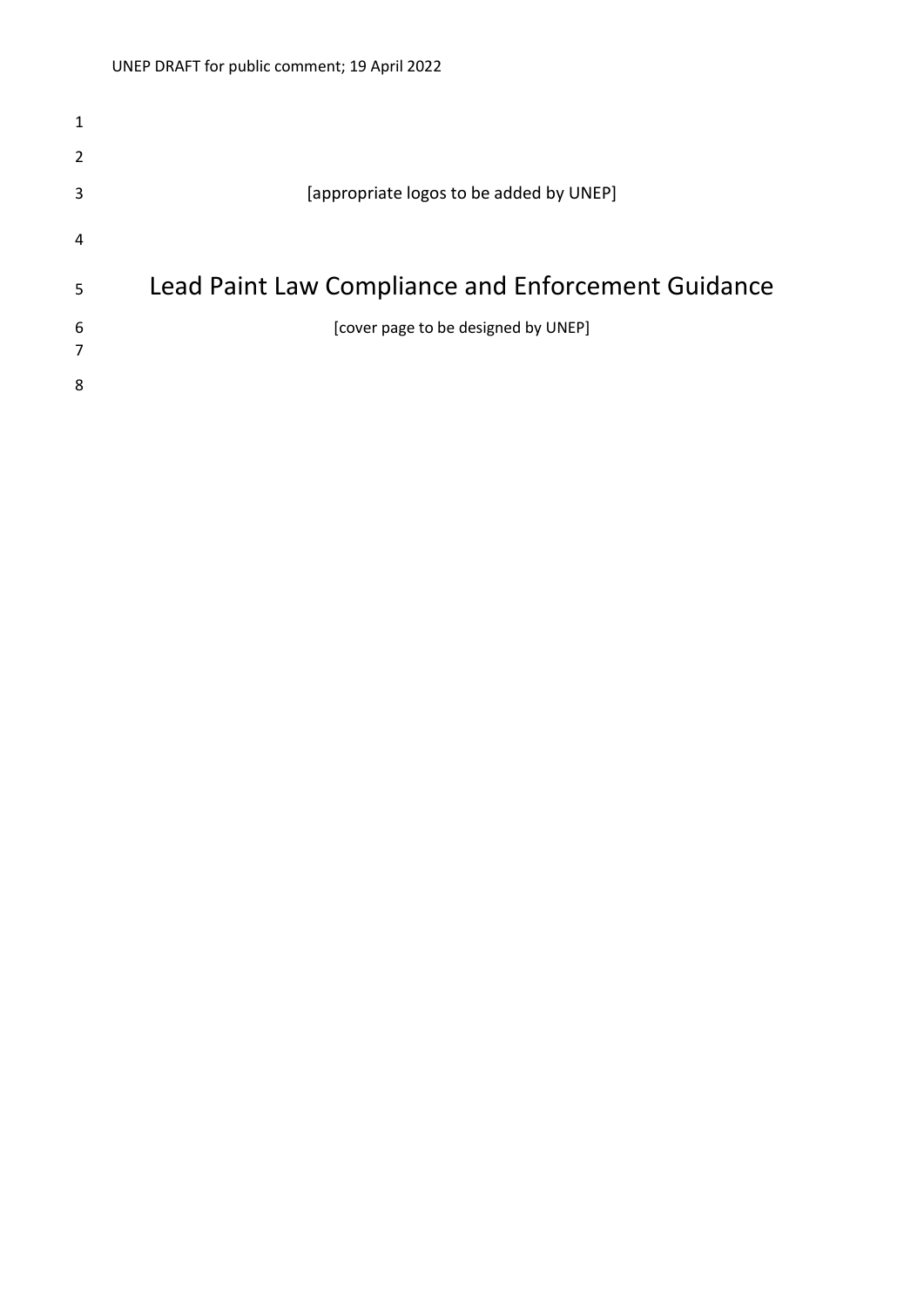| 9  |              | <b>Table of Contents</b> |
|----|--------------|--------------------------|
| 10 | $\mathsf{L}$ |                          |
| 11 | ΙΙ.          |                          |
| 12 | А.           |                          |
| 13 | <b>B.</b>    |                          |
| 14 | III.         |                          |
| 15 |              |                          |
| 16 | В.           |                          |
| 17 |              |                          |
| 18 |              |                          |
| 19 | IV.          |                          |
| 20 | V.           |                          |
| 21 |              |                          |
| 22 |              |                          |
| 23 | VI.          |                          |
| 24 |              |                          |
| 25 |              |                          |
| 26 |              |                          |
| 27 |              |                          |
| 28 | E.           |                          |
| 29 | F.           |                          |
| 30 | VII.         |                          |
| 31 | VIII.        |                          |
| 32 | IX.          |                          |
| 33 |              |                          |
| 34 |              |                          |
| 35 |              |                          |
| 36 |              |                          |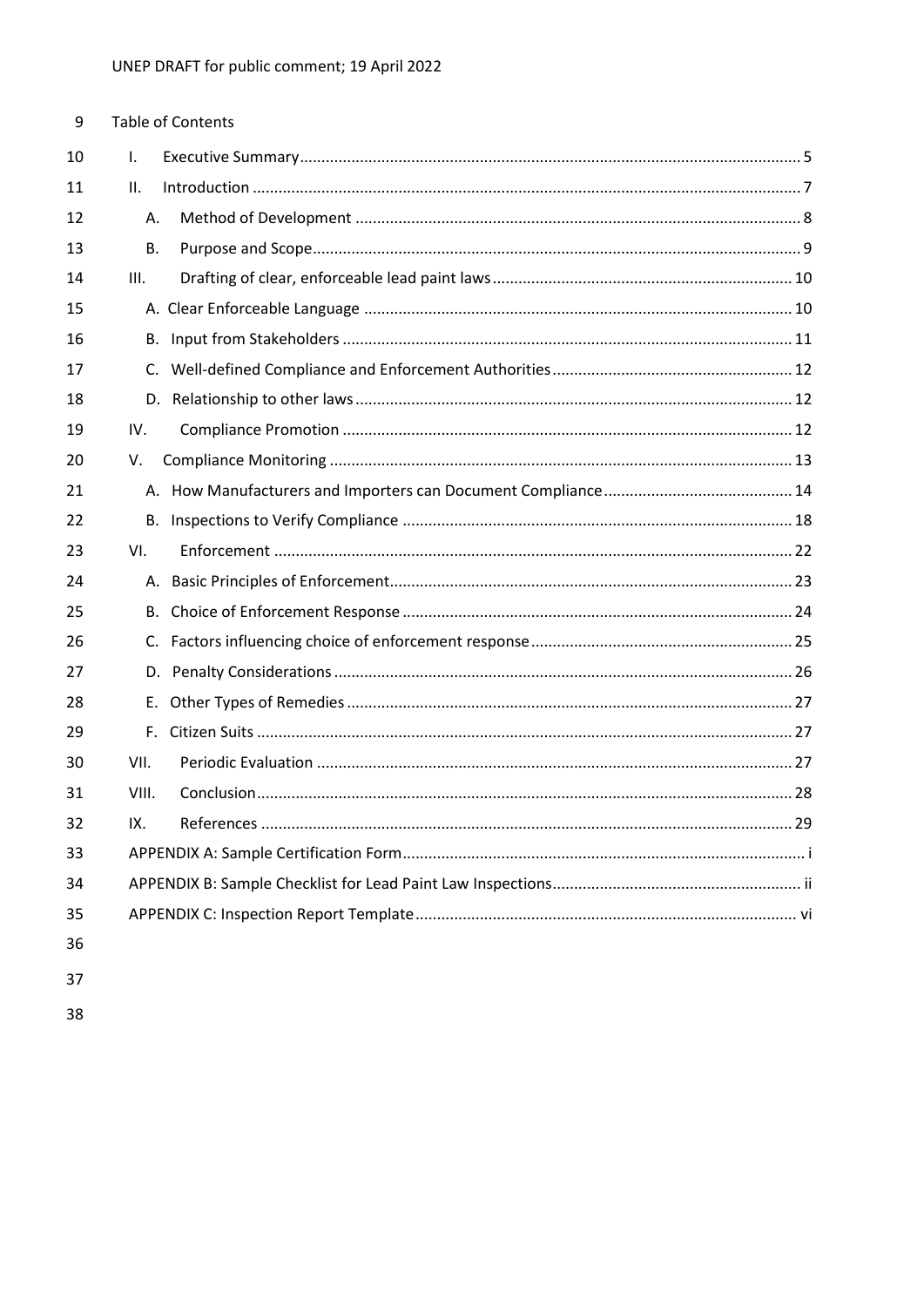| 40 | <b>Figures</b>                                                                                  |
|----|-------------------------------------------------------------------------------------------------|
| 41 |                                                                                                 |
| 42 |                                                                                                 |
| 43 | Figure 3: How Manufacturers or Importers can Document Compliance before Sale or Import of Paint |
| 44 |                                                                                                 |
| 45 | Figure 4: Actions by paint manufacturers/importers when their facilities are inspected 20       |
| 46 | Figure 5: What should paint manufacturers/importers do after the inspection?                    |
| 47 |                                                                                                 |
| 48 |                                                                                                 |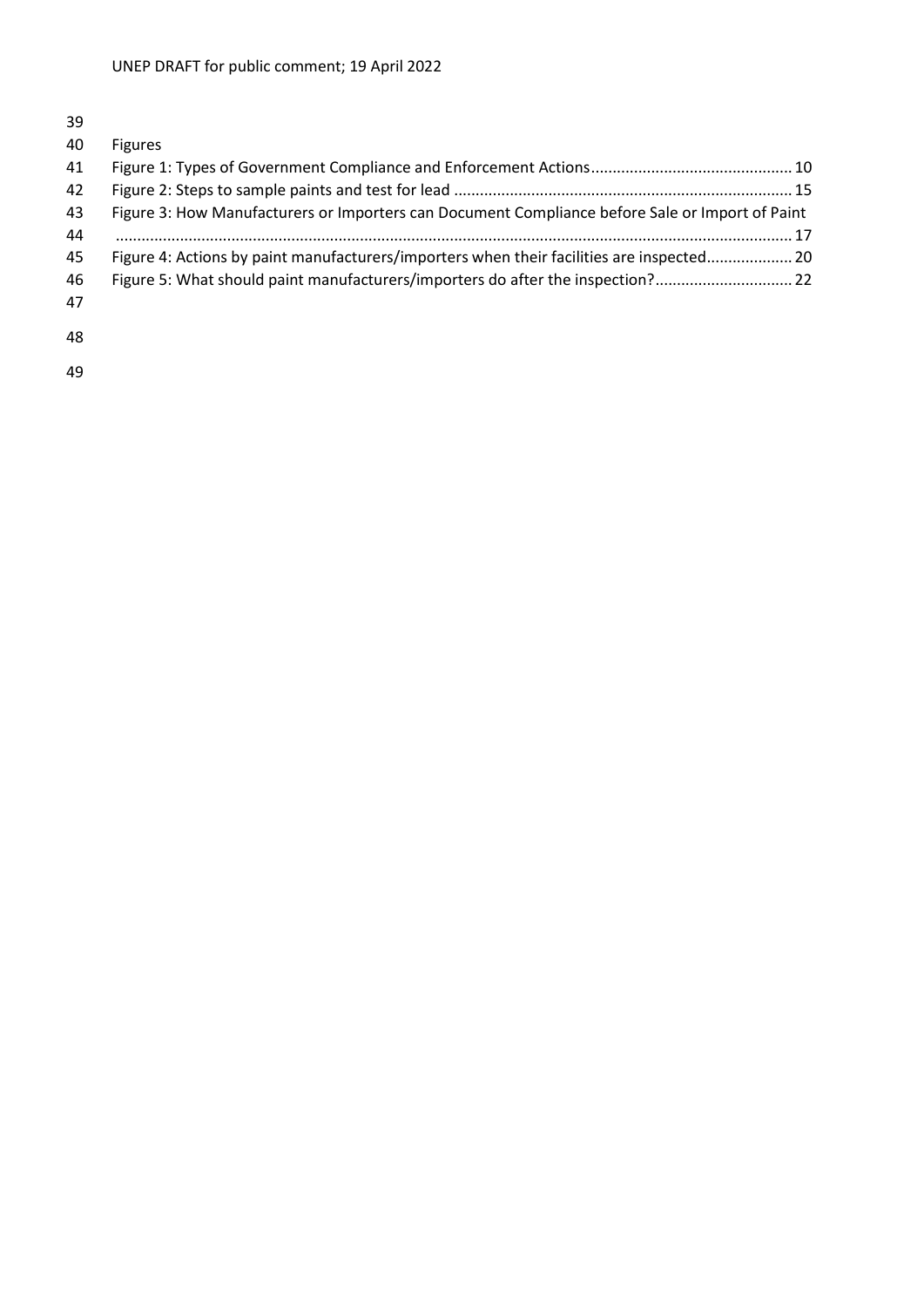# Acknowledgements

[to be added]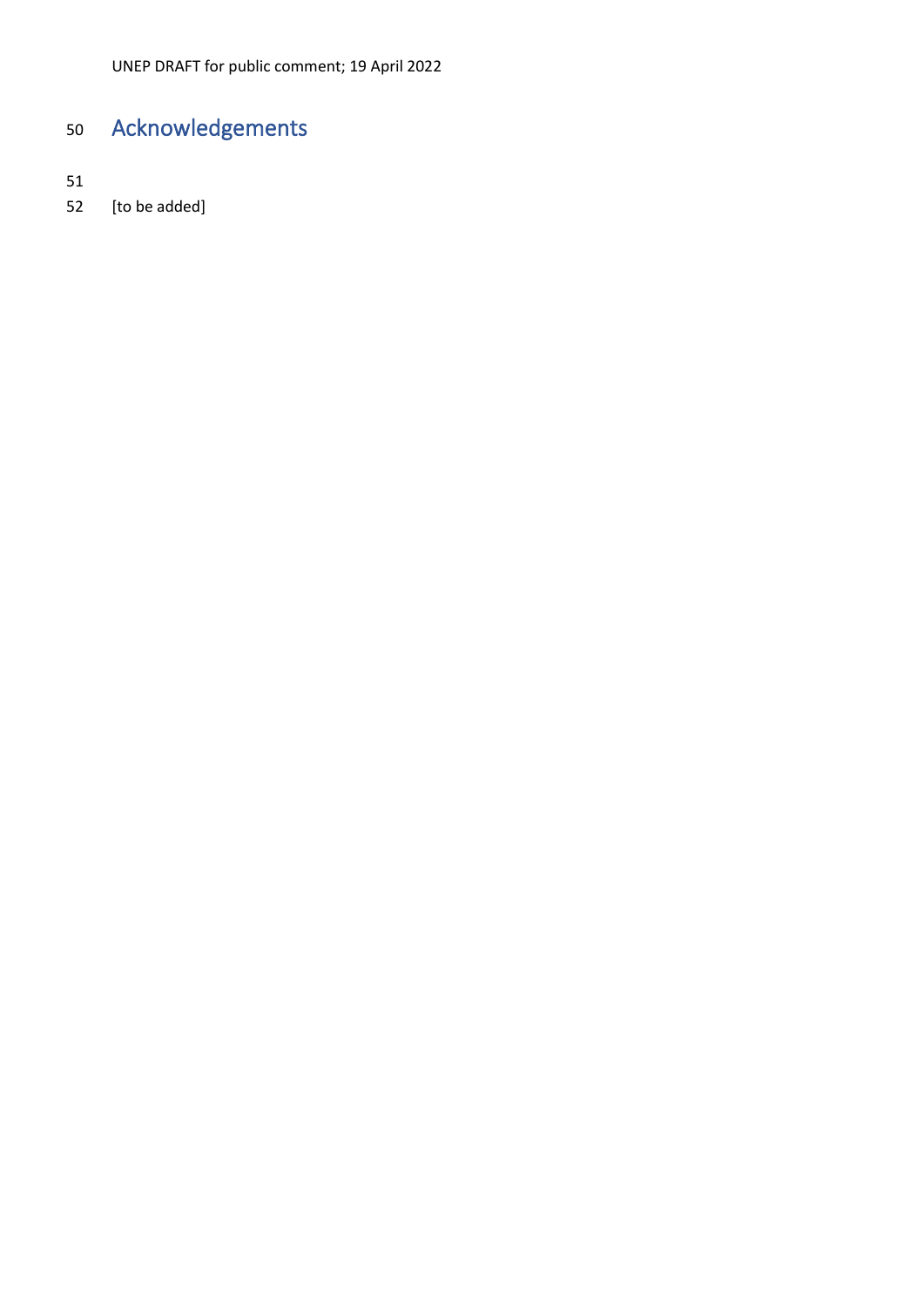- <span id="page-4-0"></span> I. Executive Summary This Guidance outlines actions governments can take to foster compliance with lead paint laws. It also includes actions companies can take to document compliance. This Guidance is intended to be adaptable by governments to their own legal systems and regulatory structures. Of course, governments may vary in the steps they take to foster compliance with their lead paint laws. Paint containing lead poses very significant risks to both human health and the environment. Globally, lead paint is an important source of exposure of children to lead. Lead paint laws are a key tool in protecting health and the environment from lead. Compliance and enforcement are critical to effective implementation of laws limiting lead in paint. Actions to foster compliance with lead paint laws can include: **Drafting of clear, enforceable lead paint laws** Ensuring compliance with a lead paint law starts with drafting the law using clear, enforceable language that makes clear *who* is regulated, *what type* (or types) of paint are regulated, *what* the lead limit is, *when* the requirements become mandatory, and *how* to document compliance. The Model Law and Guidance on Regulating Lead Paint includes sample legal text for provisions to provide a solid legal foundation for effective implementation and enforcement of lead paint laws. For example, the Model Law includes sample legal text for provisions on testing paint for compliance with a legal limit on lead in paint, documenting compliance, government verification of compliance, and enforcement action to sanction violations (United Nations Environment Program [UNEP] 2018, Appendix I). *Many countries have considered the Model Law in developing their lead paint laws.* Providing opportunities for input from paint manufacturers and consumers and other stakeholders can play an important role in developing effective legislation. **Compliance Promotion**  Governments can share information to foster compliance with a lead paint law, which is also known as "compliance promotion." Compliance promotion actions can include communicating the requirements of a lead paint law and providing information on reformulating paint and paint testing to the regulated community. Such activities can begin ahead of the date on which the requirements become mandatory to give the regulated 93 community time to adjust to new requirements. **Compliance Monitoring**  Compliance monitoring includes verification of compliance and detection of violations and is
- essential to effective implementation of lead paint laws. Laws may require companies to
- self-monitor their compliance with the lead limit for the paints they produce or import. This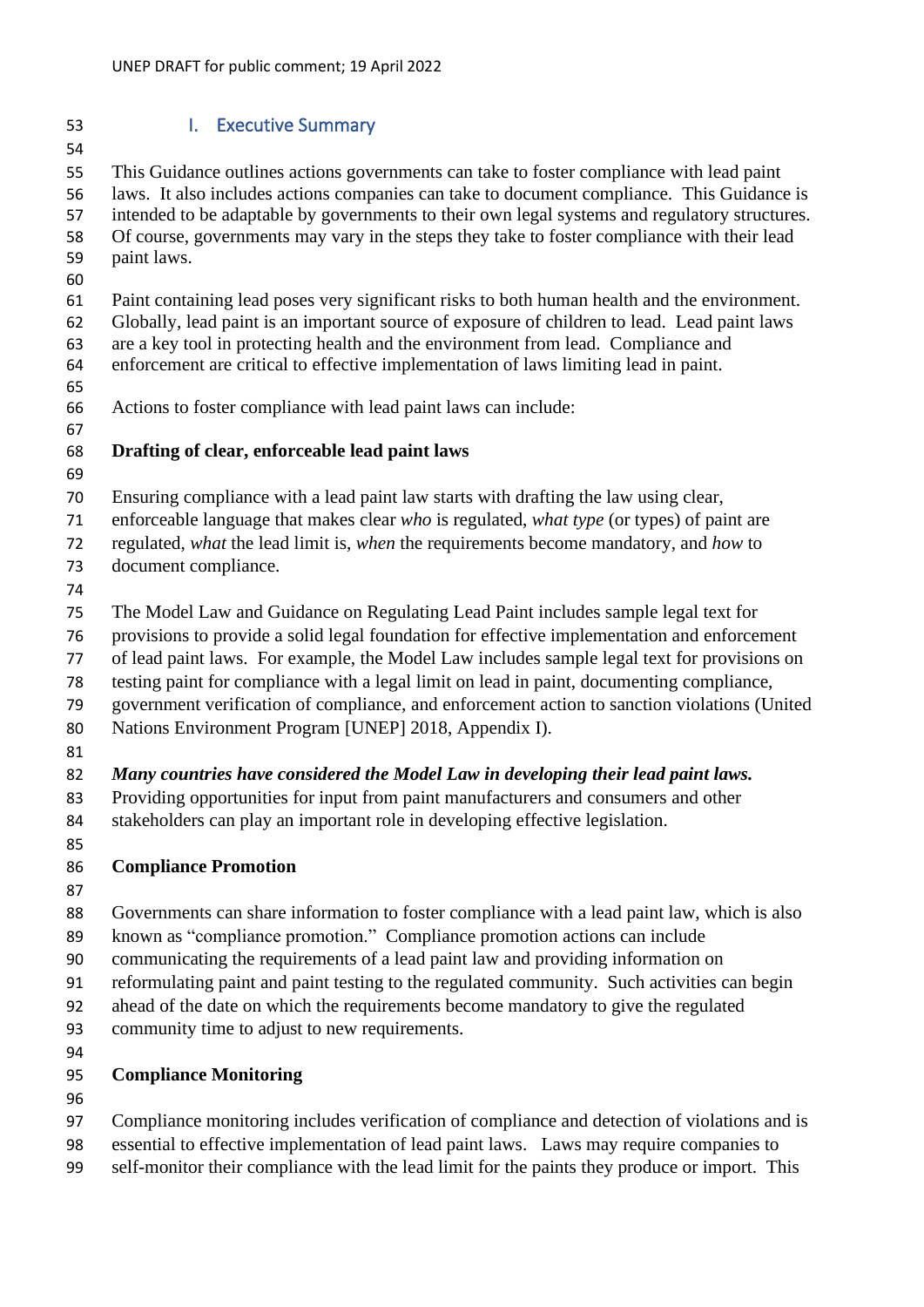- approach relies on paint manufacturers and importers to have samples of each paint subject to
- the law tested at a third-party accredited laboratory.
- 
- Enforcement approaches that rely on self-monitoring often include documentation
- requirements. **A lead paint law may require that paint manufacturers and importers**
- **document that their paints meet or are below the legal limit on lead in paint** *before the*
- *import or sale* **of their paints** (once the requirements become mandatory). Requiring
- manufacturers and importers to certify testing of their paints places the responsibility for
- demonstrating compliance on the companies that bring paints to market.
- 
- This certification, signed by a responsible company official, is presented to the government upon request or made widely available, such as by posting on the internet. Making such a
- certification widely available enables retailers to ensure paints they sell comply with the law.
- A sample form for such a certification is provided in Appendix A.
- 
- Governments can inspect facilities for the manufacture, import, and distribution of paints.
- Such inspections play a crucial role in fostering compliance. The purpose of an inspection is
- to verify and motivate compliance by detecting violations and gathering evidence to support
- potential compliance actions. A sample Inspection Checklist outlining inspection procedures
- is provided in Appendix B and a sample Inspection Report is provided in Appendix C.
- 

# **Enforcement**

- 
- Finally, enforcement actions foster compliance and a level playing field by providing a
- credible threat of sanctions for violations. High likelihood of government detection of
- violations and imposition of sanctions can provide a strong incentive for compliance. This
- concept of deterrence is central to effective implementation of lead paint laws.
- 
- Enforcement actions should be proportionate to the seriousness of the violation and the risks
- posed to human health and the environment. Factors that can influence the appropriate
- enforcement response and resulting sanctions include the extent of deviation from the
- requirements, the degree of harm or risk, and other factors. Penalty determinations are guided by the goal of ensuring that violators do not financially benefit from noncompliance.
- Other remedies for violations of a lead paint law may include seizure or recall of paints
- exceeding the limit on lead content in paint.
- 
- The Guidance was developed by UNEP in collaboration with a working group comprised of
- government, industry, and civil society partners of the Global Alliance to Eliminate Lead
- Paint (Lead Paint Alliance) and was also provided online for public comment.
-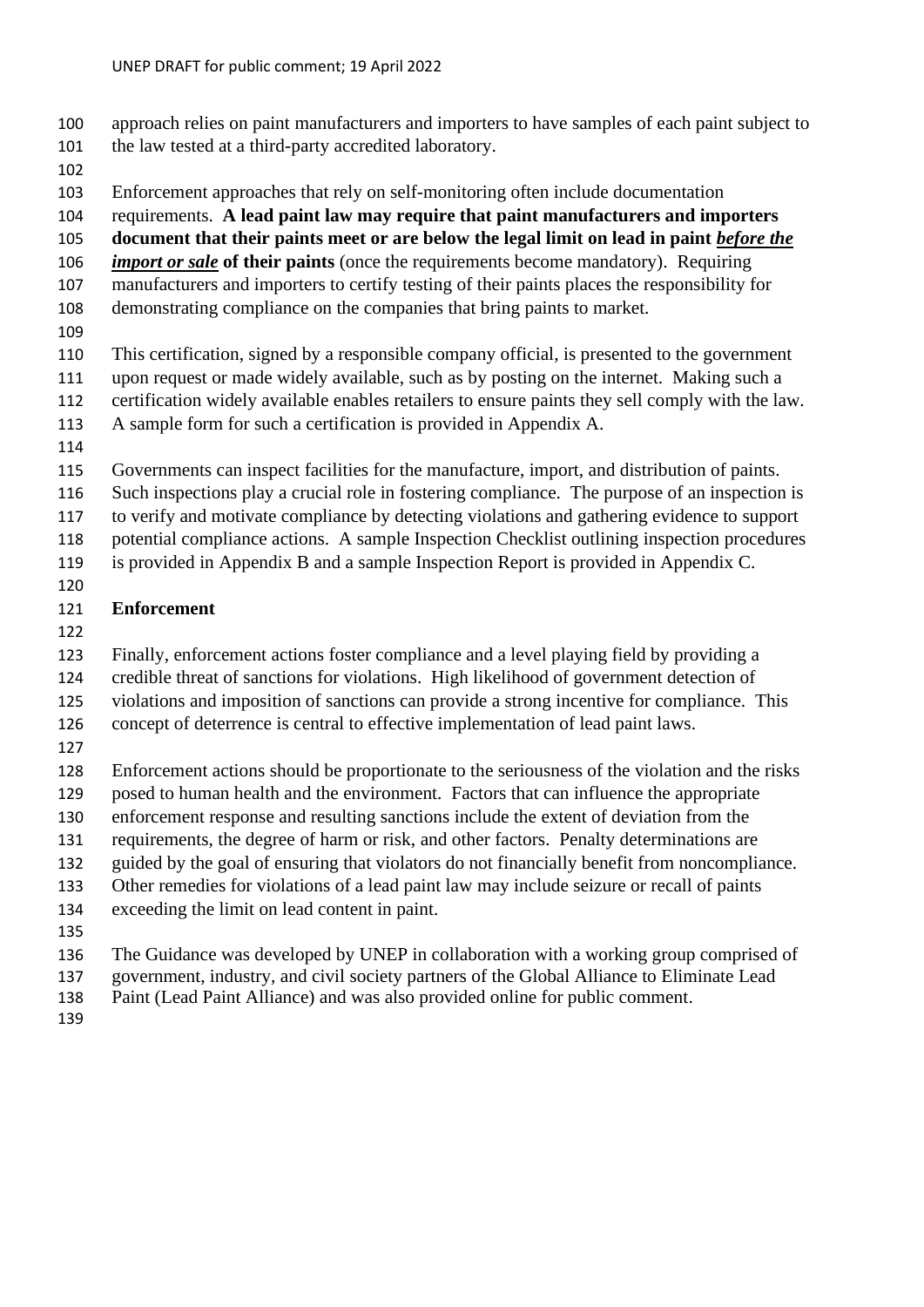# <span id="page-6-0"></span>140 II. Introduction

141

142 This document outlines actions by governments to advance lead paint law<sup>1</sup> compliance and enforcement. Effective compliance and enforcement strategies strengthen the credibility of environmental requirements and help promote fairness by removing the potential financial advantage to companies that do not comply. Compliance and enforcement are critical to the effectiveness of lead paint laws and should be considered from the drafting through the implementation of the law. Effective compliance and enforcement lead to greater protection from the harmful health and environmental effects of lead. For the definition of compliance and enforcement see text boxes 1 and 2 below.

150

**Text box 1: Compliance** is conformity with legal requirements. To achieve compliance, common practices of governments include compliance promotion (outreach to the regulated community to educate them on the law), compliance monitoring (review of compliance documentation, government inspections, and testing of paint), and enforcement (efforts to compel compliance through civil or criminal proceedings, and penalties). (International Network for Environmental Compliance and Enforcement [INECE] 2009; UNEP 2006)

151

**Text box 2: Enforcement** is a component of compliance and refers to actions taken by the government against violators to deter violations and compel compliance with the law. Enforcement provisions can provide for penalties to deter violations and can also provide for injunctive relief to require the violator to come into compliance with the law. (INECE 2009)

This Guidance uses the term 'agency' to refer to the government entity responsible for implementing the lead paint law.

152

 Paint containing lead poses risks to health and the environment and lead paint is an important source of childhood lead exposure. As lead paint ages the paint starts to decay, it fragments into flakes and dust that can contaminate the indoor and outdoor environment. Paint flakes and contaminated dust are readily swallowed or inhaled by young children. Lead can have permanent health effects on children and also cause harm in adults.

158

159 An increasing number of countries are adopting lead paint laws (UNEP 2021, UNEP 2022a,

- 160 WHO 2021). For a country example of the importance of lead paint laws in reducing lead
- 161 concentration in paint, see text box 3 below. Paint testing studies have shown that decorative
- 162 paints can contain high levels of lead (IPEN 2020). Eliminating lead paint avoids the
- 163 socioeconomic costs associated with health impacts of lead exposure and the costs of abating

 $<sup>1</sup>$  Lead paint law is meant in the broadest sense to include any mandatory legal requirement with consequence</sup> for non-compliance. It can be a statute, a regulation, or a standard, as long as it includes an enforcement mechanism.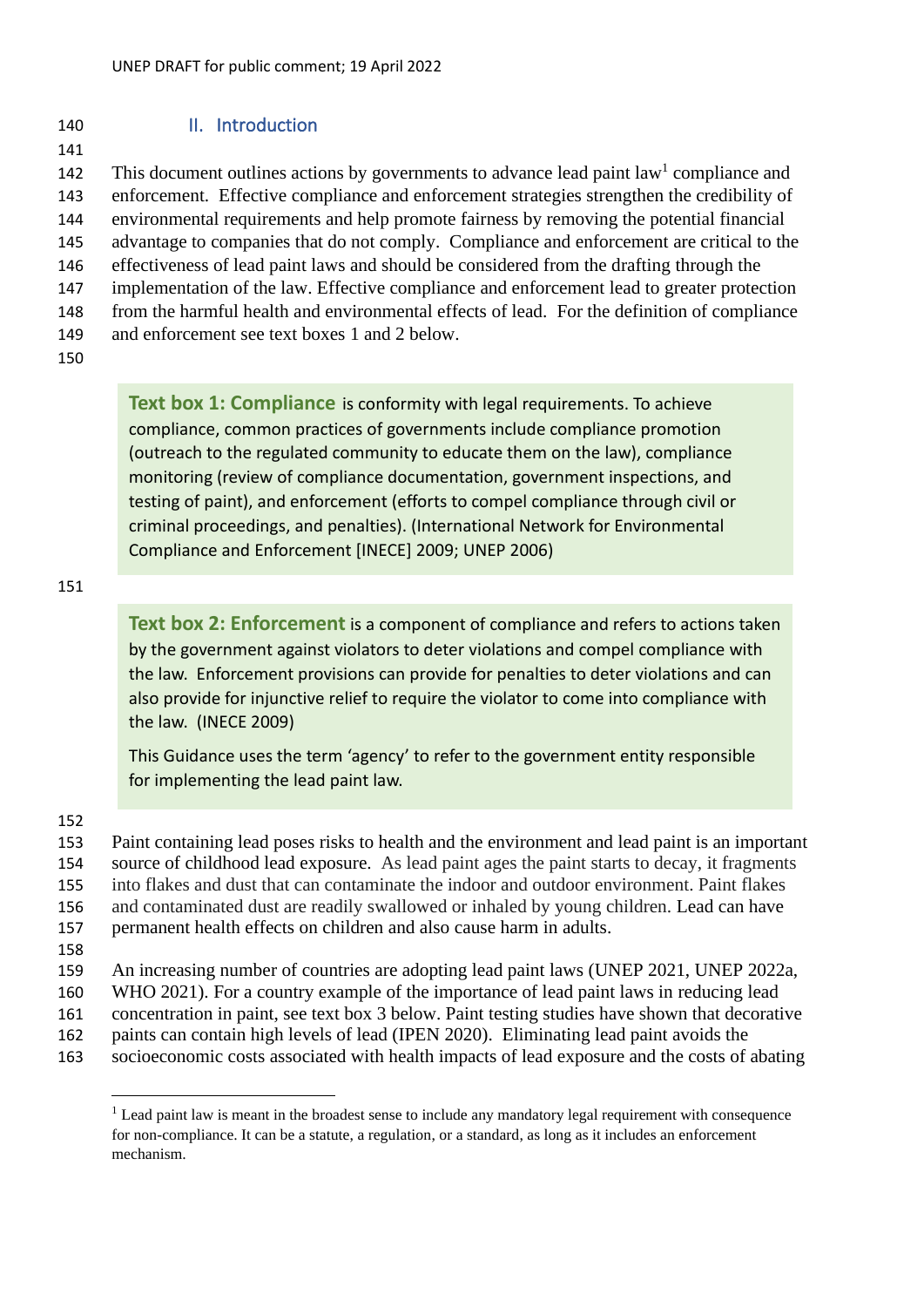the risk of lead paint after it has been applied to surfaces (WHO 2020a). An emerging best practice for new and revised lead paint laws globally is to establish a legal limit on lead content in paint, such as 90 parts per million (ppm). This limit is protective and generally achievable when paint manufacturers stop the intentional use of lead additives. However, due to potential lead contamination of some ingredients used in certain specialty products, such as marine coatings, a 90 ppm limit may not be achievable and a different limit may need

- 170 to be developed taking into account input from relevant stakeholders.
- 171

# **Text Box 3: Importance of Enacting Legal Limits on Lead in Paint**

**Nepal** enacted a mandatory 90 ppm limit on lead content in paint which took effect in 2015. Testing of paints on the market from 2009 to 2021 showed a reduction in lead in solvent-based paints tested since the limit came into effect, indicating the importance of lead paint laws to eliminate lead paint. Prior to when the limit was in effect, on average 77% of paints tested exceeded a lead content of 90 ppm; in 2021, after the standard had been in effect for a few years, 48% of paints tested exceeded the 90 ppm limit. These results suggest that testing of paints on the market can indicate the extent of noncompliance and can inform more effective implementation of lead paint laws. (Center for Public Health and Environmental Development [CEPHED] 2021; UNEP 2022b; Federal Democratic Republic of Nepal, Ministry of Science Technology and Environment 2014)

172

# <span id="page-7-0"></span>173 A. Method of Development

174

 This Guidance was developed by UNEP in collaboration with a working group comprised of government, industry, and civil society partners of the Global Alliance to Eliminate Lead Paint (Lead Paint Alliance) (UNEP 2022c) and was also provided online for public comment. The Lead Paint Alliance promotes the development of laws to limit lead content in paint in 179 order to reduce exposure to lead.<sup>2</sup> To advance this Lead Paint Alliance goal, UNEP developed the *[Model Law and Guidance on Regulating Lead Paint](https://www.unep.org/resources/publication/model-law-and-guidance-regulating-lead-paint)* (hereinafter referred to as 181 the Model Law or referenced as UNEP 2018). 182

183 This Guidance draws on the Model Law and discussions of the Lead Paint Alliance with 184 governments and other stakeholders on compliance and enforcement issues.<sup>3</sup> This Guidance

<sup>&</sup>lt;sup>2</sup> In 2009, the second International Conference on Chemicals Management, under the Strategic Approach to International Chemicals Management policy framework, nominated lead in paint as an emerging policy issue. The Lead Paint Alliance was subsequently established as a voluntary collaborative initiative working with diverse stakeholders including from industry, government, and non-profit organizations with the goal of preventing children's exposure to paint containing lead and minimizing occupational exposure to lead paint. UNEP and the World Health Organization (WHO) act as co-secretariat and the U.S. Environmental Protection Agency chairs its Advisory Council.

<sup>&</sup>lt;sup>3</sup> An example of such a discussion is the UNEP Lead in Paint Community of Practice Discussion on Compliance and enforcement in a lead paint law*.* November 2020. [https://saicmknowledge.org/event/online-discussion](https://saicmknowledge.org/event/online-discussion-compliance-and-enforcement-mechanisms-lead-paint-law)[compliance-and-enforcement-mechanisms-lead-paint-law.](https://saicmknowledge.org/event/online-discussion-compliance-and-enforcement-mechanisms-lead-paint-law)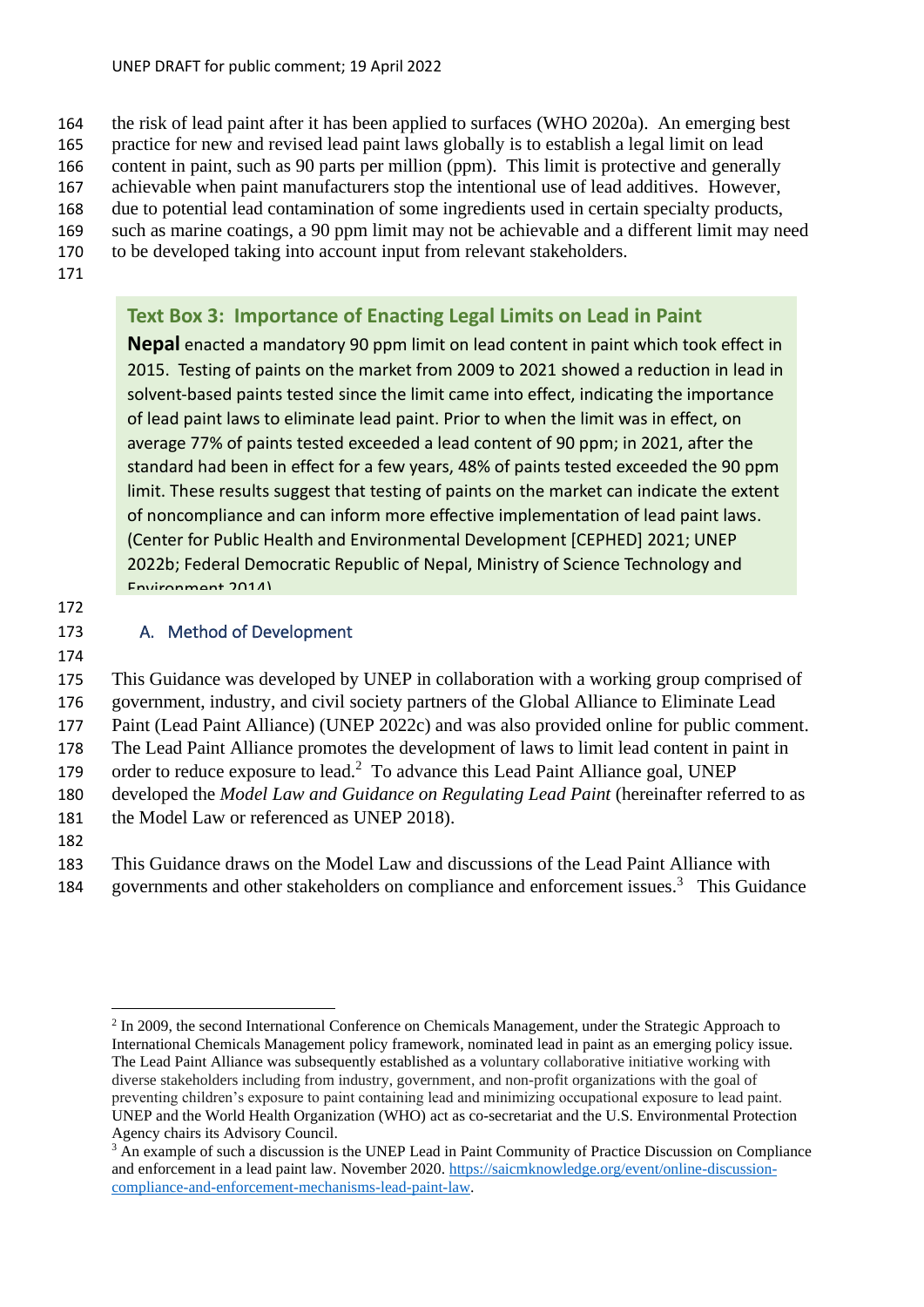<span id="page-8-0"></span>

| 185<br>186<br>187                                                         | also draws on the INECE <sup>4</sup> Principles of Environmental Compliance and Enforcement<br>Handbook (INECE 2009).                                                                                                                                                                                                                                                                                                                                                                                                                                                                                                                                         |
|---------------------------------------------------------------------------|---------------------------------------------------------------------------------------------------------------------------------------------------------------------------------------------------------------------------------------------------------------------------------------------------------------------------------------------------------------------------------------------------------------------------------------------------------------------------------------------------------------------------------------------------------------------------------------------------------------------------------------------------------------|
| 188<br>189                                                                | <b>B.</b> Purpose and Scope                                                                                                                                                                                                                                                                                                                                                                                                                                                                                                                                                                                                                                   |
| 190<br>191<br>192<br>193<br>194<br>195<br>196<br>197<br>198<br>199        | The purpose of this document is to provide countries with guidance for the development and<br>implementation of compliance and enforcement strategies for lead paint laws. The Guidance<br>describes key elements of compliance and enforcement strategies for government officials<br>and provides examples, including from countries that have enacted lead paint laws. The<br>Guidance also provides examples of actions paint manufacturers and importers can take to<br>demonstrate compliance. See Section V.<br>For information on how different governments, the paint industry and civil society can use<br>this Guidance, see the text box 4 below. |
|                                                                           | Text box 4: How interested stakeholders can use this Guidance<br>Government officials can use this Guidance to inform the drafting of effective<br>compliance and enforcement provisions and to promote, monitor and enforce<br>compliance with lead paint law requirements. See also Sections III-VII; Figs. 1 and 2.                                                                                                                                                                                                                                                                                                                                        |
|                                                                           | Paint manufacturers and importers, and others covered by a lead paint law can<br>use this document to understand how to document compliance and to understand what<br>may be expected during an inspection. See also Section VI; Figs. 2 to 5.                                                                                                                                                                                                                                                                                                                                                                                                                |
|                                                                           | Civil society organizations can use this Guidance to understand best practices for<br>engaging on drafting and implementation of provisions for lead paint law enforcement<br>and compliance.                                                                                                                                                                                                                                                                                                                                                                                                                                                                 |
|                                                                           | In all cases, specific compliance activities will be determined by the laws in specific<br>countries.                                                                                                                                                                                                                                                                                                                                                                                                                                                                                                                                                         |
| 200<br>201<br>202<br>203<br>204<br>205<br>206<br>207<br>208<br>209<br>210 | This Guidance is intended to be adaptable by countries to their own legal systems and<br>regulatory structures. Each country may consider application of compliance and enforcement<br>practices most useful and relevant to its circumstances (see Fig. 1 for examples of compliance<br>actions).                                                                                                                                                                                                                                                                                                                                                            |
|                                                                           | This Compliance and Enforcement Guidance includes nine sections:                                                                                                                                                                                                                                                                                                                                                                                                                                                                                                                                                                                              |
|                                                                           | Section I: Executive Summary<br>Section II: Introduction<br>Section III: Drafting of Clear, Enforceable Lead Paint Laws                                                                                                                                                                                                                                                                                                                                                                                                                                                                                                                                       |

<sup>4</sup> INECE is a partnership of government and non-government enforcement and compliance practitioners from more than 150 countries. INECE's goals are: to raise awareness of compliance and enforcement; to develop networks for enforcement cooperation; and to strengthen capacity to implement and enforce environmental requirements. For more information, see: [www.inece.org.](http://www.inece.org/)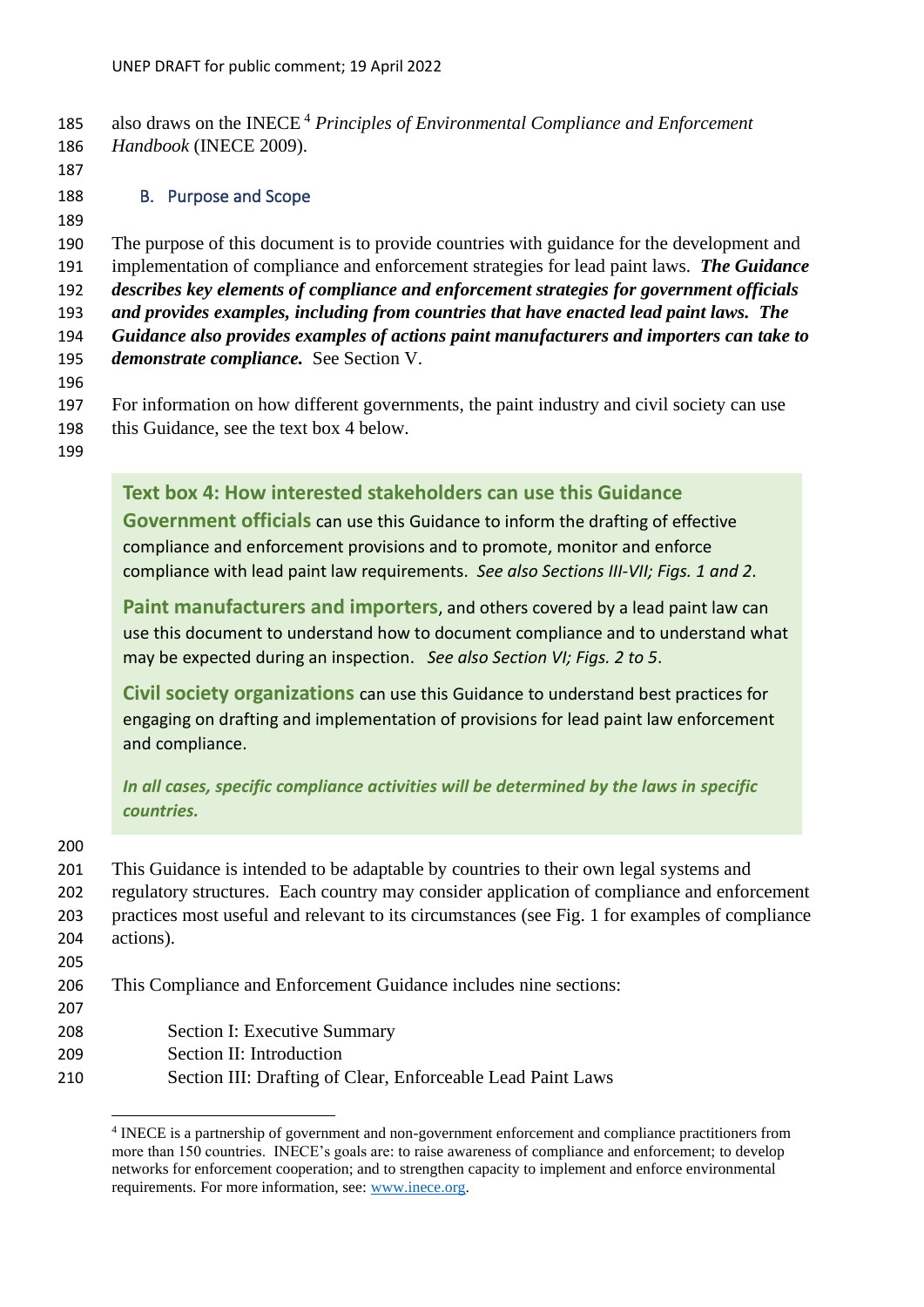- 211 Section IV: Compliance Promotion
- 212 Section V: Compliance Monitoring
- 213 Section VI: Enforcement
- 214 Section VII: Periodic Evaluation
- 215 Section VIII: Conclusion
- 216 Section IX: References
- 217 Appendix A: Sample Certification Form
- 218 Appendix B: Sample Inspection Checklist
- 219 Appendix C: Inspection Report Template
- 220
- 221

|            | <b>Develop Lead</b><br><b>Paint Law</b>                       | <b>Promote</b><br><b>Compliance</b>                                              | <b>Monitor</b><br><b>Compliance</b>                                           | <b>Enforcement</b><br><b>Actions</b>                        | <b>Evaluation</b><br>$\rightarrow$ Assess<br>extent of                 |
|------------|---------------------------------------------------------------|----------------------------------------------------------------------------------|-------------------------------------------------------------------------------|-------------------------------------------------------------|------------------------------------------------------------------------|
|            | $\rightarrow$ Stakeholder<br>input<br>$\rightarrow$ Clear     | $\rightarrow$ Awareness<br>raising                                               | $\rightarrow$ Review of<br>Manufacturer/<br>importer<br><b>Certifications</b> | $\rightarrow$ Warning<br>Letter                             | compliance<br>with<br>requirements                                     |
|            | enforceable<br>language                                       | $\rightarrow$ Information<br>$\overrightarrow{r}$<br>resources such<br><b>as</b> | $\rightarrow$ Inspections                                                     | $\rightarrow$ Penalties for<br>violations                   | $\rightarrow$ Revise law or<br>compliance<br>strategy to<br>strengthen |
|            | $\rightarrow$ Provisions for<br>compliance and<br>enforcement | reformulation<br>guidelines,<br>contact<br>information for<br>accredited labs    | $\rightarrow$ Spot testing<br>of paint                                        | $\rightarrow$ Recall<br>/seizure of non-<br>compliant paint | compliance (as<br>needed)                                              |
|            | (Section III)                                                 | (Section IV)                                                                     | (Section V)                                                                   | (Section VI)                                                | (Section VII)                                                          |
| 222<br>223 |                                                               | Figure 1: Types of Government Compliance and Enforcement Actions                 |                                                                               |                                                             |                                                                        |

<span id="page-9-2"></span><span id="page-9-0"></span>

# 224

# 225 **III.** Drafting of clear, enforceable lead paint laws

226

227 This section of the Guidance provides information about drafting a clear, enforceable lead 228 paint law, with well-defined authorities to regulate lead paint and taking into account 229 relationships to other laws, while providing opportunities for stakeholder input.

230

# <span id="page-9-1"></span>231 A. Clear Enforceable Language

232

233 Drafting a law using clear, enforceable language helps promote compliance and enforcement.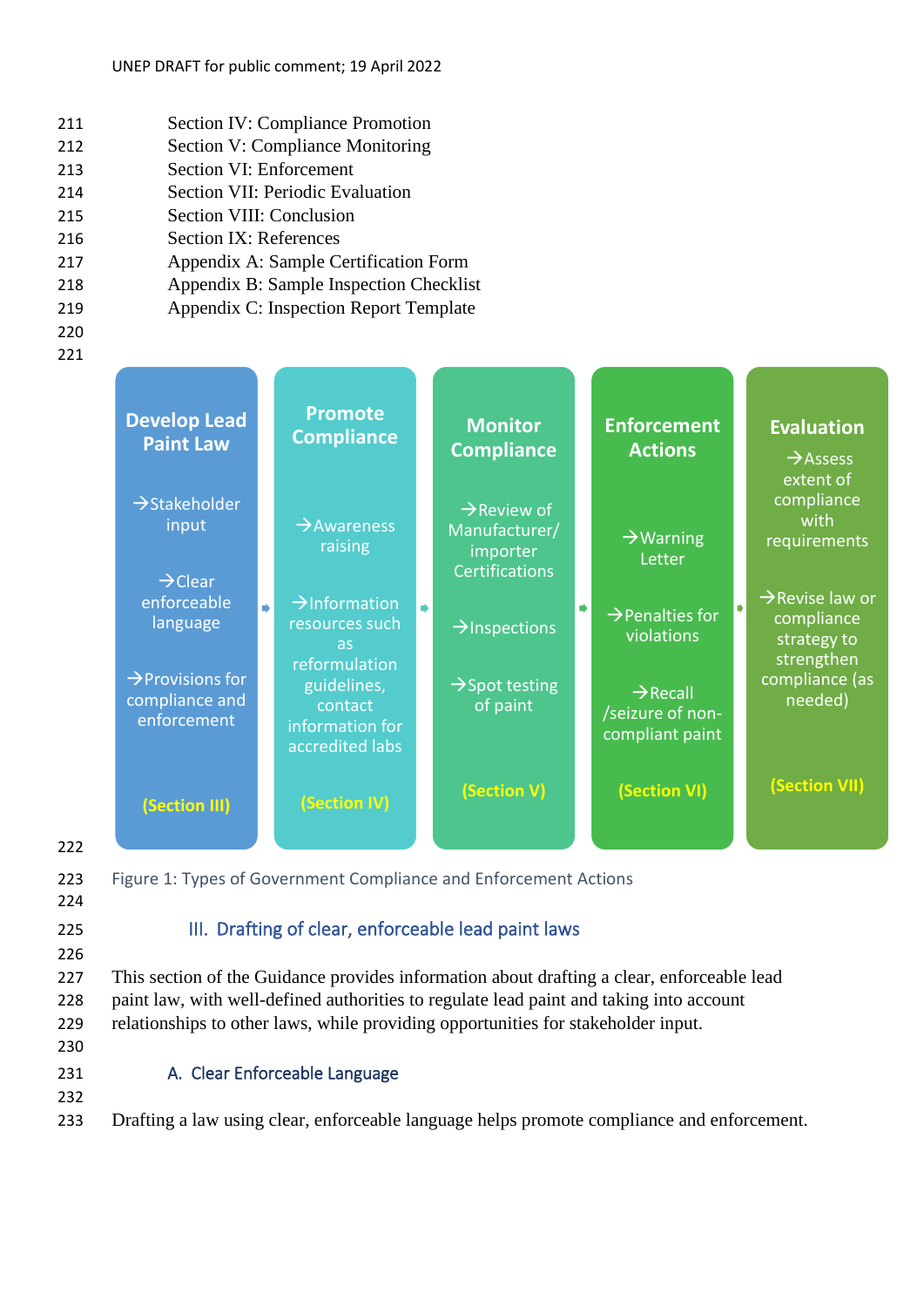*To be effectively enforced, a law should be clear about who is regulated, what type of paint* 

*is regulated, what the lead limit is, what if any, are the explicit exemptions, when the* 

*requirements become mandatory, and how to document compliance.*

# **Text box 5: Phased compliance dates**

The lead paint law of the **Philippines** provides for the phase-out of all paints and other similar surface coatings with lead content above 90 ppm. The law establishes different schedules for phase-out of different types of paints to allow manufacturers time to reformulate their paints. The law provides for a 3-year phase-out period (2013-2016) for phasing lead out of architectural, decorative and household paints and a 6-year phaseout period (2013-2019) for phasing out industrial paints (including automobiles paints, industrial and commercial building and equipment maintenance coatings, refinish coatings for industrial equipment, catalyzed coatings for use on radio-controlled model powered airplanes, and touch up coatings for appliances and lawn and garden equipment). (Republic of the Philippines, Department of Environment and Natural Resources 2013; UNEP 2022d, Module F-4).

#### 

| 239 | The Model Law, which many countries have considered in developing lead paint laws, |  |  |  |
|-----|------------------------------------------------------------------------------------|--|--|--|
|     |                                                                                    |  |  |  |

- *includes sample legal text for provisions to help ensure a strong legal foundation for*
- *effective implementation and enforcement of lead paint laws.* For example, the Model Law

includes sample legal text for provisions on how companies can document compliance with a

legal limit on lead in paint and for government authorities to conduct inspections to ensure

the completeness and accuracy of the documentation.

- The Model Law includes sample legal text to:
- (1) define key terms; (2) prohibit manufacture and sale of paint that exceeds 90 ppm total lead concentration; 5 (3) specify when the requirements become mandatory with the option of developing different phased compliance dates for different types of paints (see text box 5 below for a country example); (4) require written declarations, based on third-party testing, documenting that each paint manufactured or imported meets the 90 ppm limit; and (5) specify or reference sanctions for violations. B. Input from Stakeholders Governments should provide opportunities for input from companies affected by the law, such as paint manufacturers and importers, while a law is being designed and drafted (UNEP

<span id="page-10-0"></span>2020b, UNEP 2020c). Compliance and enforcement officials, trade associations, paint

<sup>&</sup>lt;sup>5</sup> Note that some specialty coatings, such as marine coatings, may require a higher limit than 90 ppm at this time. See: UNEP 2020a, Question 14.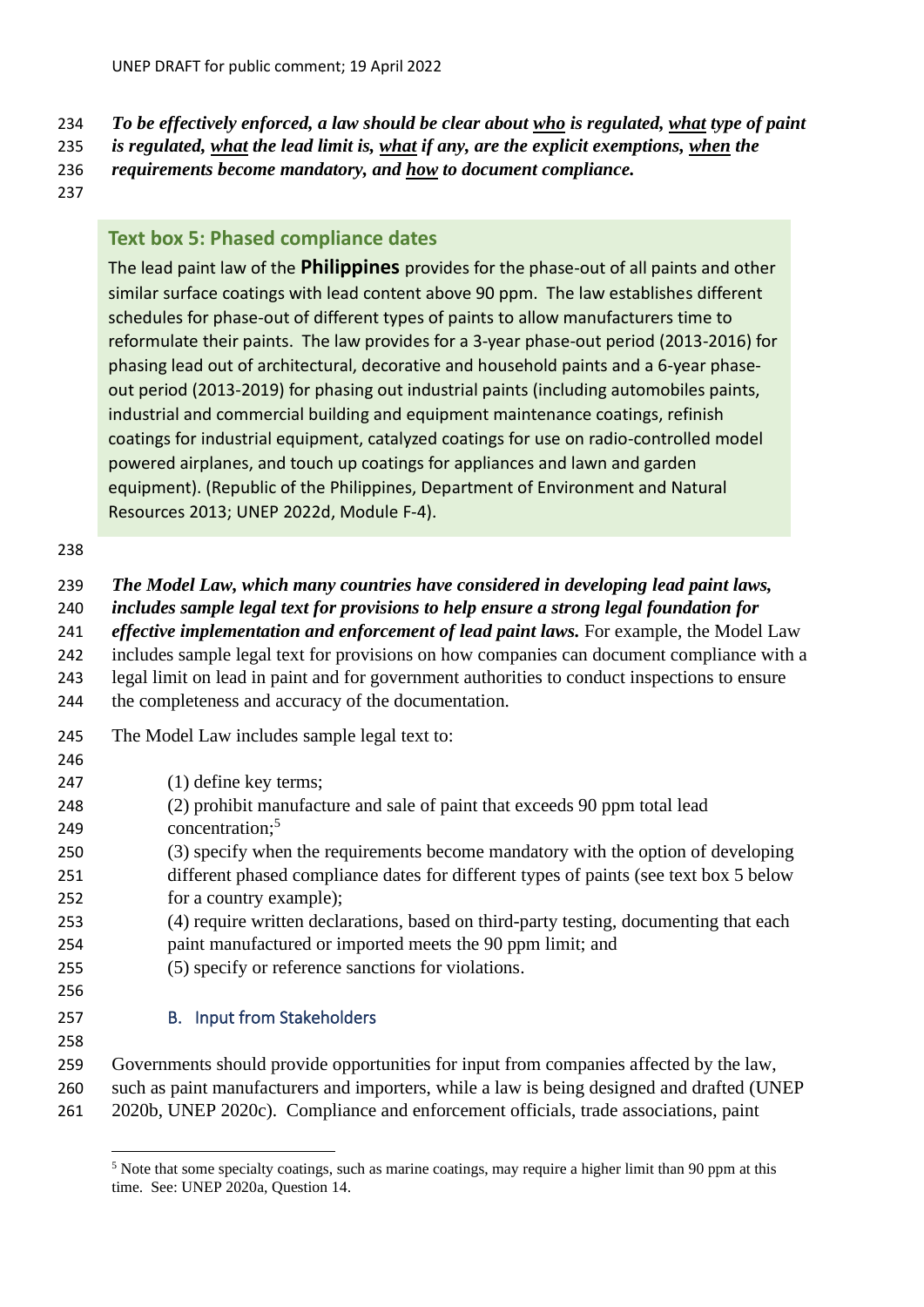consumers, and other relevant stakeholders may also provide useful input. This information can help inform consideration of the effectiveness and feasibility of provisions considered for inclusion in the law. Consultation with paint manufacturers, retailers, and other stakeholders can also increase their understanding of the law's requirements and purpose, which can promote compliance when the law goes into effect. Input from compliance and enforcement officials can inform drafting of the compliance and enforcement provisions, which can help ensure that they are enforceable and effective.

- 
- 

# <span id="page-11-0"></span>C. Well-defined Compliance and Enforcement Authorities

 Governments can promote effective enforcement of lead paint laws by using language in the law that provides clear legal authority for compliance and enforcement. The law should clearly define the scope of agency responsibilities, lines of authority, and mechanisms for coordination. For example, it can be important to foster effective coordination with officials who regulate imports at points of entry. It can also be important to foster effective coordination on the handling of lead paint that remains in the channels of commerce after it is prohibited and of paints that may be treated as waste.

# <span id="page-11-1"></span>D. Relationship to other laws

 In drafting lead paint laws, it can be important to take into account and consider referencing other laws that contain potentially relevant provisions. For example, Vietnam's lead paint standard references content labelling provisions in a Vietnam Decree on Goods Labelling (Vietnam, Ministry of Industry and Trade 2020; Enviliance Asia 2020). Colombia's lead paint law references provisions in its waste law for management of lead-containing waste (Colombia, Congress of the Republic of Colombia 2020).

# 

# <span id="page-11-2"></span>IV. Compliance Promotion

 Communication of the purpose and key requirements of a lead paint law to the regulated 292 community<sup>6</sup> can help increase understanding and encourage compliance. Such activities can begin ahead of the date on which the requirements become mandatory to give the regulated community time to adjust to new requirements. Understanding the paint market can inform education and compliance promotion activities.<sup>7</sup> 

 Governments may disseminate information about lead paint laws through publications (e.g., gazettes), websites, FAQ documents, and direct contact with the regulated community. In some countries, trade associations or NGOs may provide information as well, such as through trade publications, workshops and their web sites.

<sup>&</sup>lt;sup>6</sup> This Guidance uses the term "regulated community" to refer to any person or entity to whom lead paint law requirements apply. If a lead paint law prohibits manufacture, import, distribution, and sale of lead paint, then paint manufacturers, importers, distributors, and sellers constitute the "regulated community" in the context of that law. See: Organization for Economic Cooperation and Development [OECD] 2003.

 $<sup>7</sup>$  The specific entities that are part of a regulated community will depend on the requirements of the lead paint</sup> law in a particular country.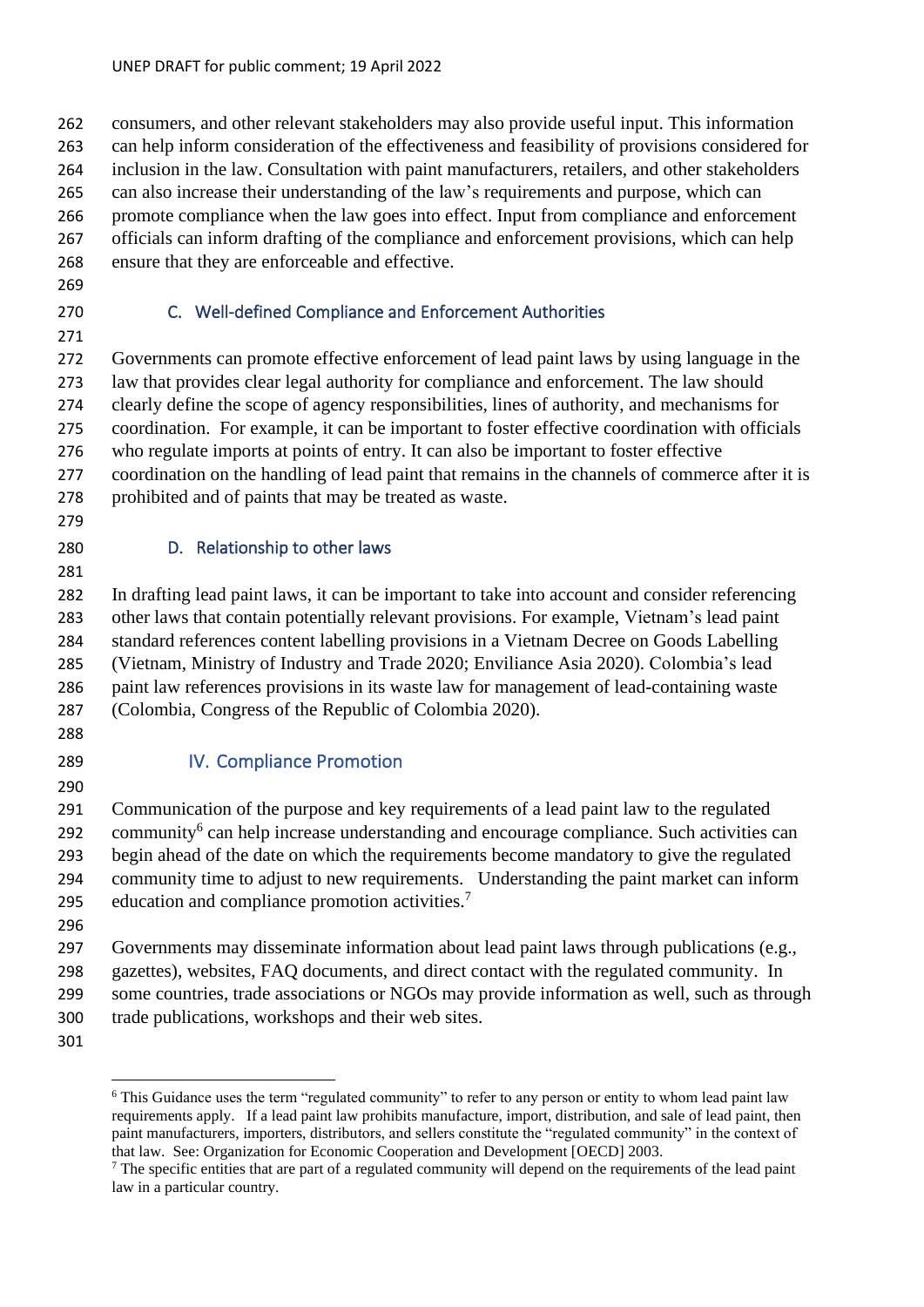Compliance promotion materials may include fact sheets or "frequently asked questions" with information on:

- 305 • where to find alternative non-lead paint ingredients (See UNEP 2022e); • applicable standards for sampling and testing and where to find labs accredited to perform the tests required in the law (See UNEP 2021b); • who is subject to the law and required content of documents certifying compliance; • the date on which lead paint in excess of the limit can no longer be legally manufactured or imported; • the date on which lead paint already in the channels of commerce can no longer be legally sold; and • requirements to maintain compliance records. For additional examples of compliance promotion materials, see text box 6 below.
- 

# **Text box 6: Compliance Promotion Materials**

Governments may provide information to promote compliance by companies. Inspectors may wish to provide this material to facilities during inspections (see also Sample Inspection Checklist in Appendix B).

#### **Country-specific information**

- Lead paint law requirements
- Forms for documenting compliance (See Appendix A)

# **General Information**

- Lead paint laboratories (See UNEP 2021b).
- Reformulation best practices (See UNEP 2022e).
- Suppliers of non-lead paint ingredients (See UNEP 2022e).
- Analytical methods (See WHO 2020b).
- 

 Dissemination of certain compliance promotion material, such as guidelines for reformulating lead paint, may begin during the development of a lead paint law. In addition, in countries where most paint manufacturers are Small and Medium Enterprises (SMEs), the government may choose to focus more heavily on compliance promotion rather than enforcement in the early stages of implementing a law.

- 
- Investing in robust compliance promotion measures fosters understanding and knowledge of the requirements of the law. This can potentially reduce enforcement violations and allow a more focused use of enforcement resources to focus on priority violations.
- 

# <span id="page-12-0"></span>V. Compliance Monitoring

- Government detection and action to address violations is essential to effective
- implementation of lead paint laws.
-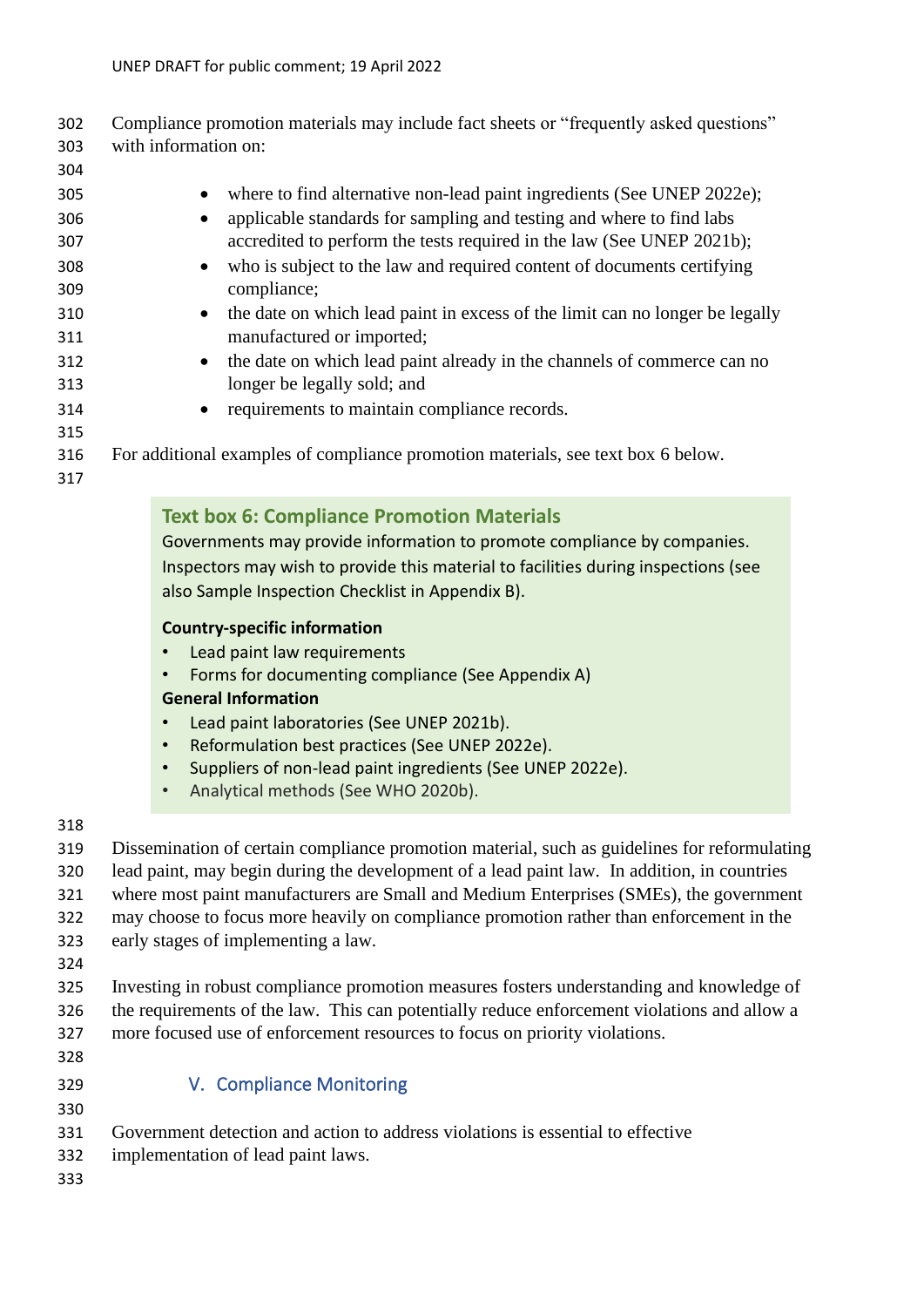<span id="page-13-0"></span> The Model Law includes sample legal text to require companies to self-monitor their compliance with the lead limit for each paint they produce or import, and to maintain records to document compliance. This approach relies on manufacturers and importers to have samples of each paint subject to the law tested at a third-party accredited laboratory. Based on this testing, companies are required to certify the compliance of each paint with the limit.  $8$  *Requiring manufacturers and importers to certify testing of their paints places the responsibility for demonstrating compliance on the companies that bring paints to market.* Governments may conduct inspections to verify the completeness and accuracy of documentation provided by companies. A. How Manufacturers and Importers can Document Compliance *1. Paint testing requirements A lead paint law may require that paint manufacturers and importers demonstrate their paints meet or are below the legal limit on lead in paint before the import or sale of their paints.* A lead paint law also may have requirements that manufacturers and importers submit samples of paint or similar coating materials to a third-party laboratory accredited under international standards for testing for compliance with the legal limit on lead in paint. (See, for example, UNEP 2018, Appendix I, section D) The UNEP *Lead in paint laboratory database* lists laboratories in each UN region capable of quantifying lead in paint (UNEP 2021b). See Figure 2 below for an illustration of steps to

sample paint and test for lead. 9

See Appendix A for a Sample Certification Form.

<sup>&</sup>lt;sup>9</sup> For additional information on standards and methods, see: IPEN (2021), pp. 18-20; UNEP (2018); and WHO (2020b).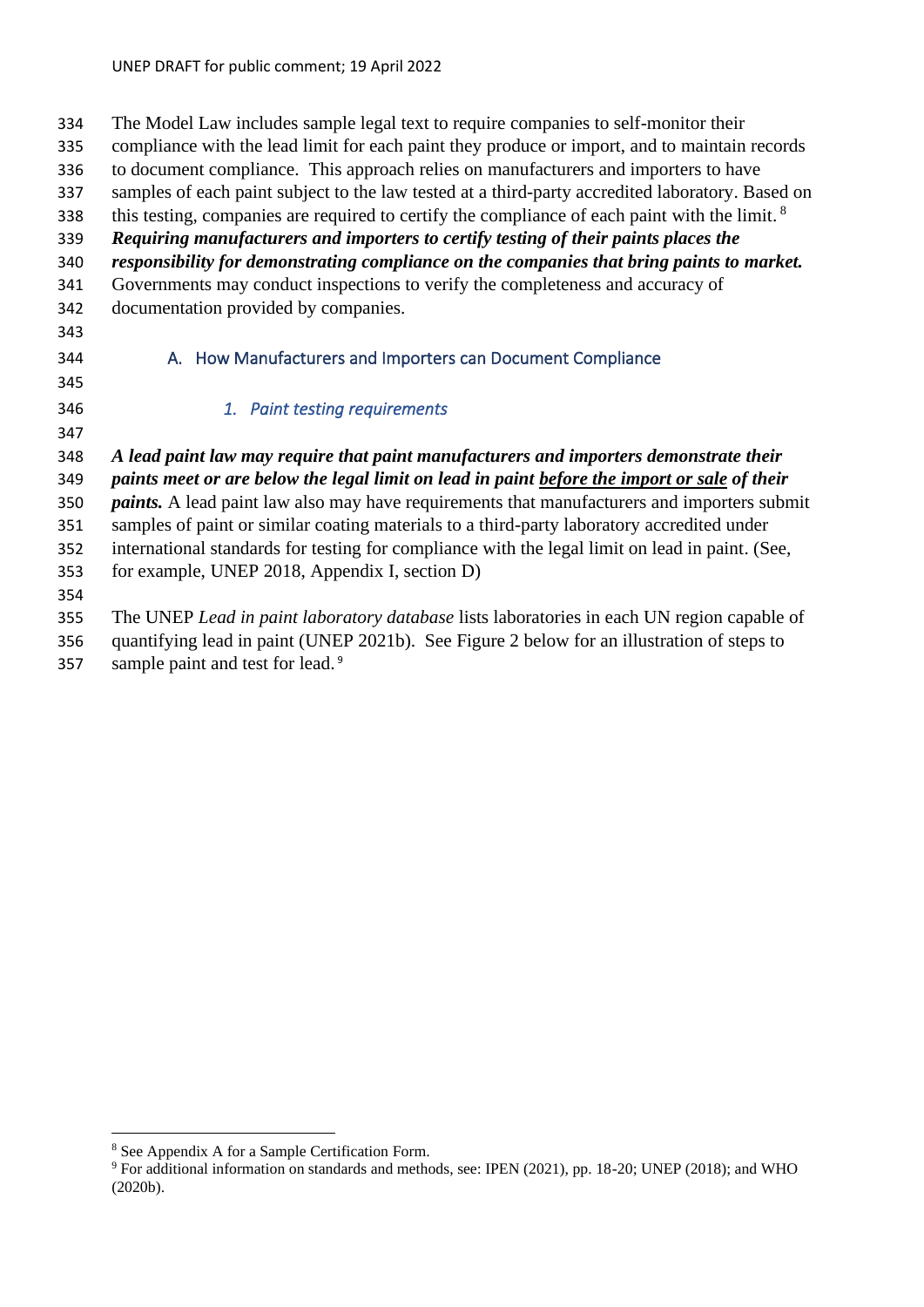

#### Figure 2: Steps to sample paints and test for lead

359

 A lead paint law may require new third-party lab testing to be conducted and a new declaration issued before a paint, whose production process has undergone a material 362 change,  $10$  can be marketed. For example, a change in ingredients or a change in an ingredient supplier which could affect the ability to meet the lead standard would constitute a material change. If a material change in the production process for a paint occurs, the earlier declaration of conformity is no longer applicable. 366 To ensure that testing is not unduly burdensome, a lead paint law may allow importers to rely

368 on a foreign manufacturer's test results as a basis for their declaration of conformity. In this 369 situation the importer must exercise due care to ensure that the manufacturer's test results 370 meet the requirements of the law and maintain appropriate records of the test methodology

- 371 and results (UNEP 2018, Appendix I, section D).
- 372
- 373

 $10$  A "material change" is a change that the manufacturer or importer makes to the design, manufacturing process or the source of component parts for the paint or similar coating material which a manufacturer or importer exercising due care, knows or should know, could affect compliance with a legal limit on lead content in paint. (UNEP 2018, Appendix I, section D)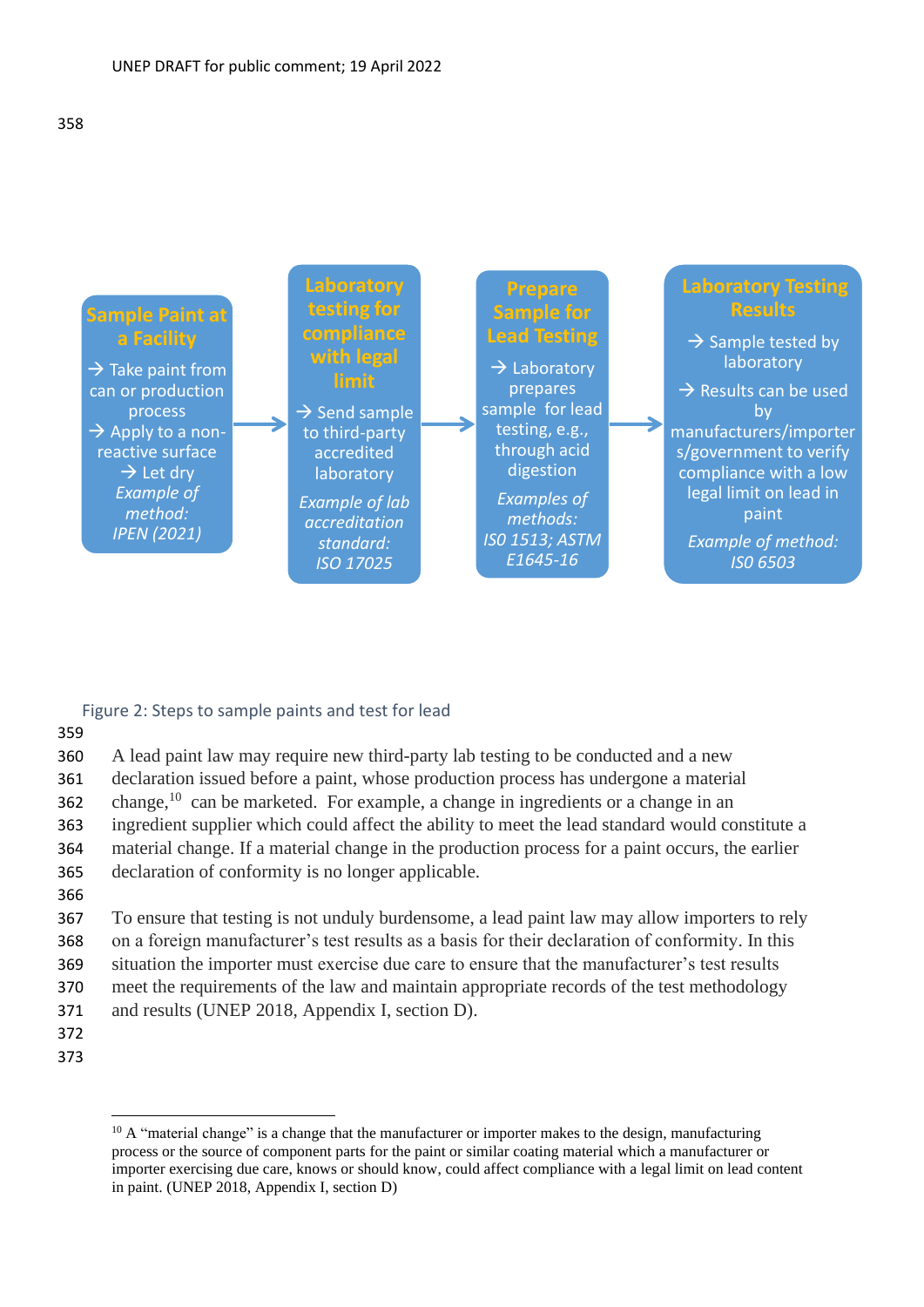*2. Methods for Preparing Paint Samples and Testing for Lead*  Specifying the methods for laboratory sample preparation and laboratory analytical testing can help ensure that companies provide reliable test results and promote compliance. The Model Law provides sample legal text for the law or subsequent guidance requiring manufacturers and importers to base declarations of conformity on tests using recognized sample preparation and testing methods. Internationally recognized methods are referenced in the Model Law (UNEP 2018, Appendix I, section D and Appendix II) and the WHO *Brief guide to analytical methods for measuring lead in paint* (WHO 2020b). Laboratory methods generally can detect low amounts of lead and thus can verify compliance with a low lead limit such as 90 ppm. Importers and manufacturers should check with the laboratory in advance to ensure that this is the case. To test lead content from a paint can or paint from a manufacturing process, the paint must be thoroughly mixed through stirring, applied with a paint brush to a non-reactive surface, and dried.<sup>11</sup> The paint sample can then be sent to a laboratory for analysis, where it is further prepared for testing. *3. Documentation of Compliance by Manufacturers and Importers*  As explained above, a lead paint law can require paint manufacturers and importers to document that their paints meet the lead limit based on testing. Lead paint laws in different 397 countries may refer to this document by different names, such as a registration,<sup>12</sup> certification, attestation, or a declaration of conformity. See text box 7 below for a country example of attestation of compliance. This Guidance uses the term "certification" when discussing this compliance documentation. **Text box 7: Attestation of compliance** 

The lead paint law in **Uruguay** requires paint manufacturers and importers to submit a registration form attesting to laboratory analysis showing compliance with the legal limit on lead content in paint to a National Register for all lead processing industries and commercial lead-containing products. The form must be printed, signed and sent via email to the Environmental Directorate by the owner, legal representative or attorneyin-fact of the company. (UNEP 2022d, Module F-6; Uruguay 2011)

- As suggested in the Model law, this certification must be signed by a responsible company
- official and presented to the government upon request or made widely available, such as by
- posting on the internet. Making such a certification widely available enables retailers to

For a more detailed description of this sampling method, please see IPEN 2021, pp. 18-20.

<sup>&</sup>lt;sup>12</sup> Some Lead Paint Laws that adopt a "registration" approach may require an additional step of government review of the relevant documentation and registration of the paint prior to sale. Under this approach the government must quickly review documentation and register eligible paints if it wishes to avoid market disruption once the lead paint limit becomes mandatory.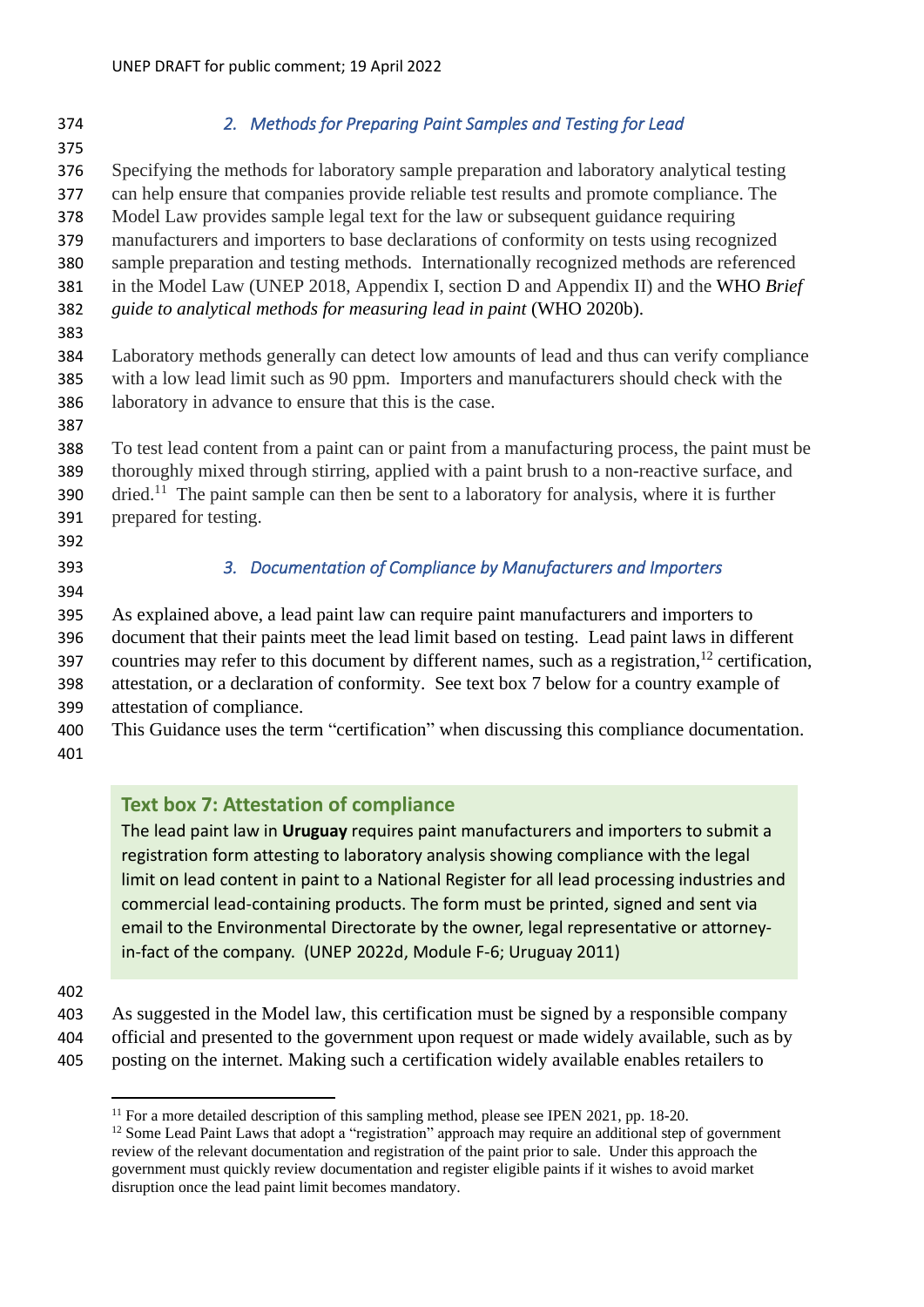406 ensure paints they sell comply with the law. A sample form for such a certification is

407 provided in this Guidance in Appendix A. See also Fig. 3 for possible actions by the

408 manufacturer to document compliance based on the requirements of the sample legal text 409 provided in the Model Law.<sup>13</sup> Actions to document compliance may vary with different

- 410 countries' provisions.<sup>14</sup>
- 
- 411

# **Testing Paint**

- $\rightarrow$  Paint manufacturers take samples of paints which are subject to the limit established in a lead paint law and send sample to a third-party accredited lab for testing.
	- $\rightarrow$  Importers may have their paints tested by a third-party accredited lab or rely on tests conducted by foreign manufacturers.



# **Certifying Paint meets the Limit**

 $\rightarrow$  Based on the test results received from the lab, a responsible paint manufacturing or import company official signs a certification that their paints meet the legal limit on lead in paint.

 $\rightarrow$  Test results are retained to support the certification of compliance with the legal limit.



 $\rightarrow$  Paint manufacturers and importers may make the certification of compliance widely available, such as by posting on the internet, which enables retailers to ensure that they sell only paints that comply with the law.

 $\rightarrow$  Certification is presented to the government upon request.

412

<span id="page-16-0"></span>413 Figure 3: How Manufacturers or Importers can Document Compliance before Sale or Import

- 414 of Paint
- 415
- 416

<sup>&</sup>lt;sup>13</sup> Note: This is a scenario based on the sample legal text provided in the UNEP Model Law. Provisions in different countries' laws may vary.

<sup>&</sup>lt;sup>14</sup> For example, the European Union has adopted an approach under the Registration, Evaluation, Authorisation and Restriction of Chemical (REACH) regulation on lead compounds in paints that prohibits the addition of certain specific lead compounds to paints intended for the general public. EU Member States are each responsible for compliance and enforcement within their jurisdiction, which may vary from one Member State to another.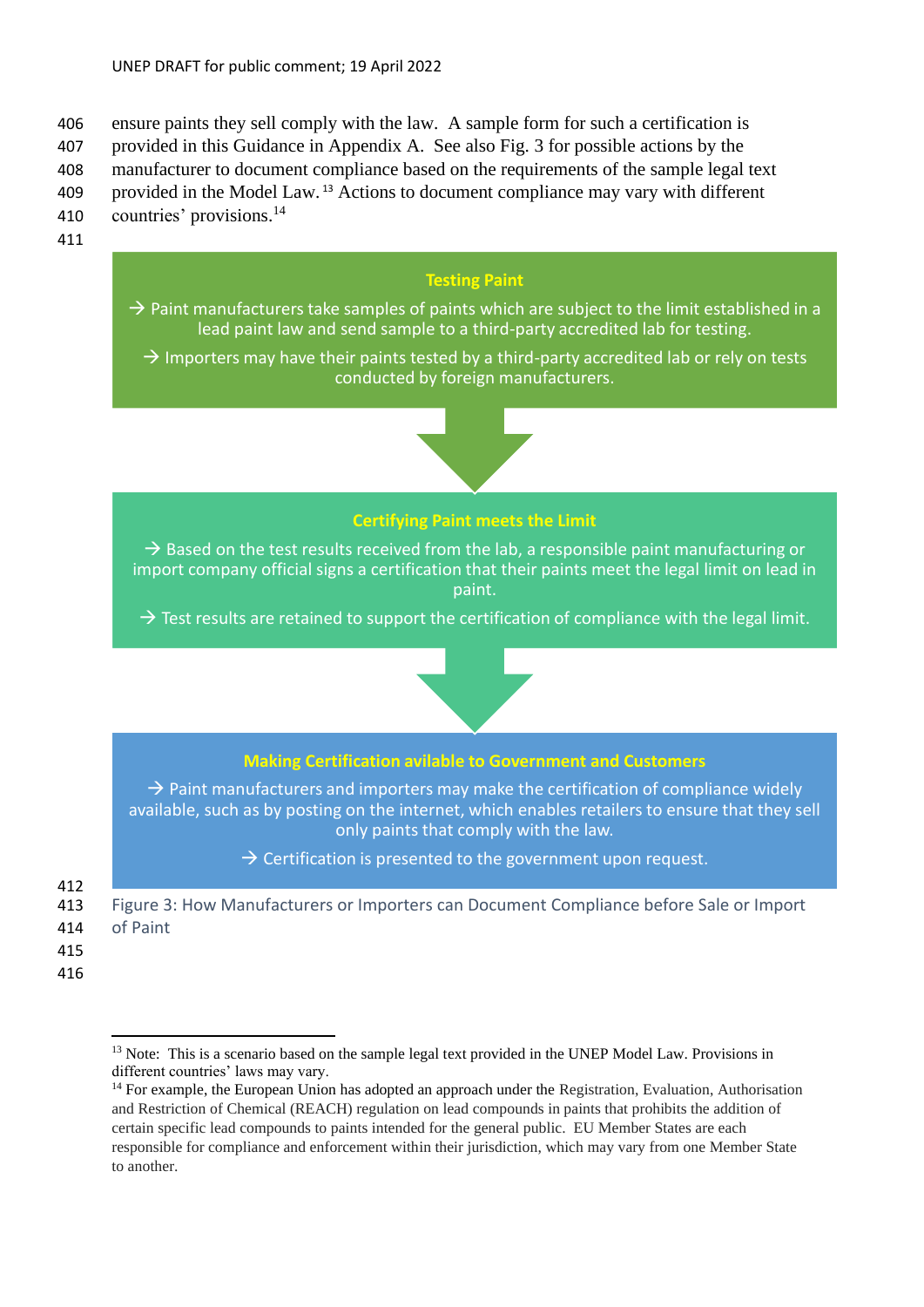#### <span id="page-17-0"></span>B. Inspections to Verify Compliance

 Inspections demonstrate the government's commitment to compliance to achieve effective implementation of the lead paint law. The purpose of an inspection is to verify and motivate compliance by detecting violations and gathering evidence to inform potential compliance actions. A sample Inspection Checklist outlining inspection procedures is provided in Appendix B.

- 
- 

# *1. Legal Authority for Inspections*

 A lead paint law should contain or reference provisions providing clear legal authority to the responsible agency to inspect a factory, warehouse, or establishment in which paint or similar coating materials are manufactured or held. For example, the Israeli lead paint standard references a national standards law providing the Standards Commission with the authority to conduct audits and to enter any facility to take samples (Israel, The Standards Institute of Israel 2019). Such a provision authorizes an inspector, upon presenting the appropriate credentials, to enter at reasonable times to make observations, check certification records, take samples for subsequent testing, and interview company personnel for the purpose of determining compliance. Providing clear authority for such activities in the law can create greater certainty and reduce litigation risk.

#### *2. Types of Inspections*

 To promote compliance, inspectors can check a paint to verify that it is covered by a certification of compliance. Such inspections can be conducted virtually or in person at a paint manufacturing or importing facility. Inspectors can also check on the reliability of the certification by sampling paint and having it tested. Such testing can verify whether paints contain lead levels that exceed the legal limit. See text box 8 for considerations in government reviews of company compliance certifications.

- 
- 
- 

# *3. Targeting Inspections*

 Although frequent inspections can produce greater compliance, resource limitations can constrain the frequency of inspections. One way to promote efficient use of enforcement resources is to target inspections, for example by criteria such as paint production volume, paint type (for example, giving priority to household paint), and company compliance history.

# **Text box 8: Government Reviews of Company Compliance Certifications**

In order to verify compliance, government regulators might review compliance documentation. While some laws require documentation be submitted to the government, other laws may require it be submitted upon request.

This review might warrant follow-up action if the certification:

- was not submitted to the inspector or to the appropriate agency;
- does not clearly identify the paint product to which it applies;
- does not identify an independent third-party laboratory;
- does not state that the test results were within the legal limit on lead content in paint; or
- is not signed by a responsible company official.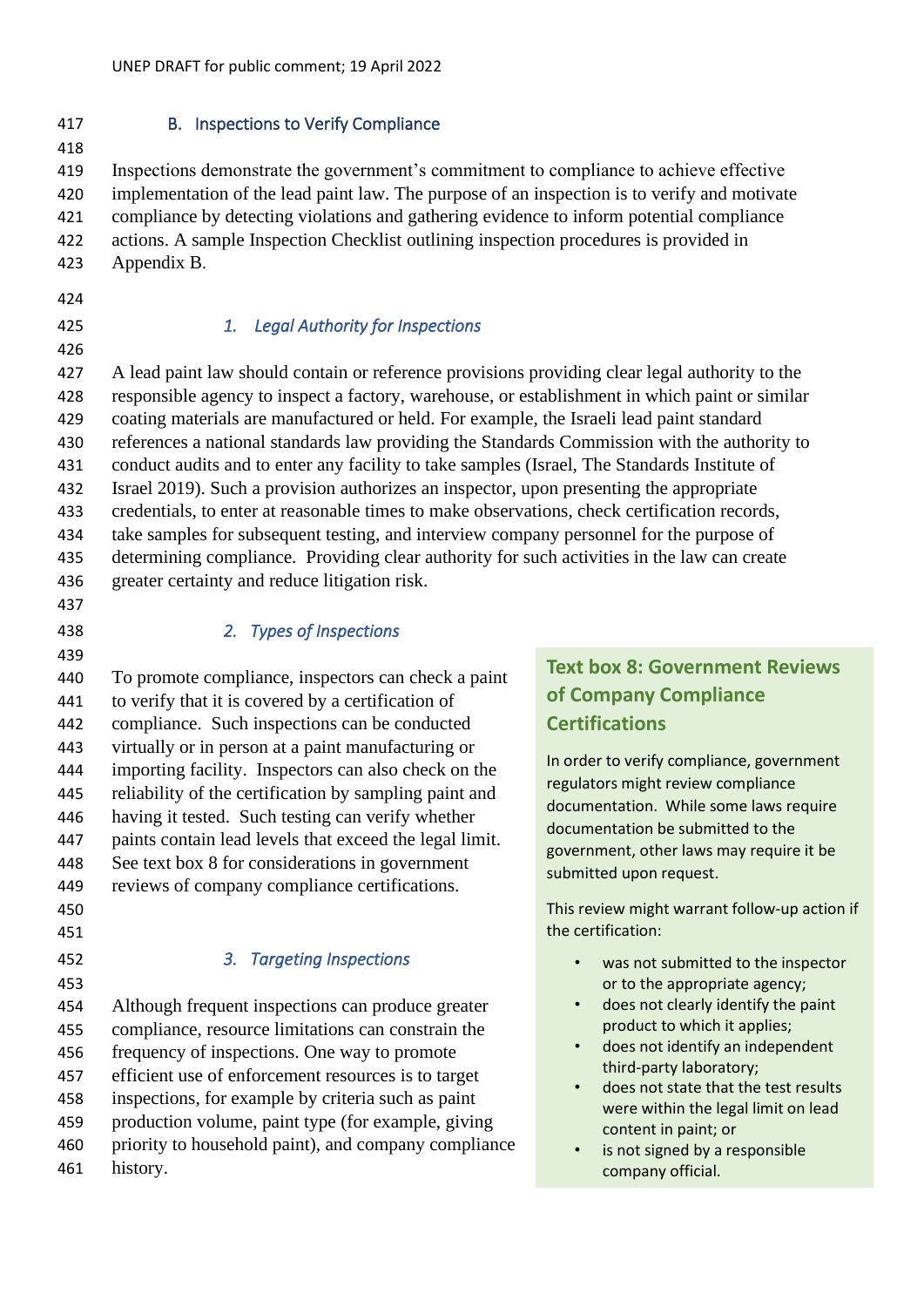Some lead paint laws require that manufacturers and importers submit certifications to the agency responsible for enforcement, while others require they be provided to the agency "upon request." Virtual inspections can help maximize the impact of limited enforcement resources. Requiring that certification be posted on company web sites adds transparency and can reduce resource expenditures for checking certification documents.

- 
- 

# *4. Inspection Procedures*

 **The role of the inspector** is to establish the facts by requesting and reviewing documentation of compliance with testing requirements and the limit on lead in paint. Enforcement officials can utilize standardized inspection procedures to ensure consistency and promote fairness (see Appendix B for a Sample Inspection Checklist). Governments can promote effective inspections by training inspectors on the requirements of the law and the technical aspects of taking paint samples.

 **Pre-inspection procedures:** A good starting point for inspectors can be to review the requirements of the lead paint law. Some countries' lead paint laws cover all paints, while others cover only a subset. Moreover, some lead paint laws have different compliance deadlines for different types of paint.

 The material and equipment needed for the inspection may include a notebook and sampling equipment (including containers to transport the samples). The inspector may also bring compliance resources such as a list of accredited labs, information on obtaining access to alternative ingredients that do not contain lead, and forms for documenting compliance.

 **Procedures during inspection:** The inspector should comply with applicable entry requirements such as presenting inspector credentials and entering the facility (e.g., the manufacturing or customs facility, or distribution center) at a reasonable time. Often

 inspectors meet with appropriate personnel to explain the purpose of the inspection, provide information, and respond to questions. Communication between the inspector and the company can help promote compliance.

- The inspector may review the certification documents and/or check the paint at the facility.
- The inspector may request a list of all paints produced at the facility and check this list
- against the company documents certifying compliance with the lead limit for each paint.
- Inspections of retailers and distributors can verify whether paint products in the marketplace
- are in compliance. The inspector can also take paint samples for laboratory testing, by applying the paint to a non-reactive surface, letting it dry and submitting this sample to the
- laboratory for analysis.
- When sampling, following chain of custody protocols can help mitigate litigation risk. Chain of custody refers to documenting a complete record of all personnel involved in preparing and transmitting samples for testing at a third-party accredited lab. Procedures necessary for a proper chain of custody include the name and signature or initials of the collector, the date and time collected, sample identification, and the source of the sample, among other requirements. For instance, the *Lead Safe Paint Certification Requirements* protocol of the International Pollutants Elimination Network (IPEN) Lead Safe Paint program provides chain
- of custody procedures for lead paint samples (see IPEN 2015, Appendix A, pg. 14).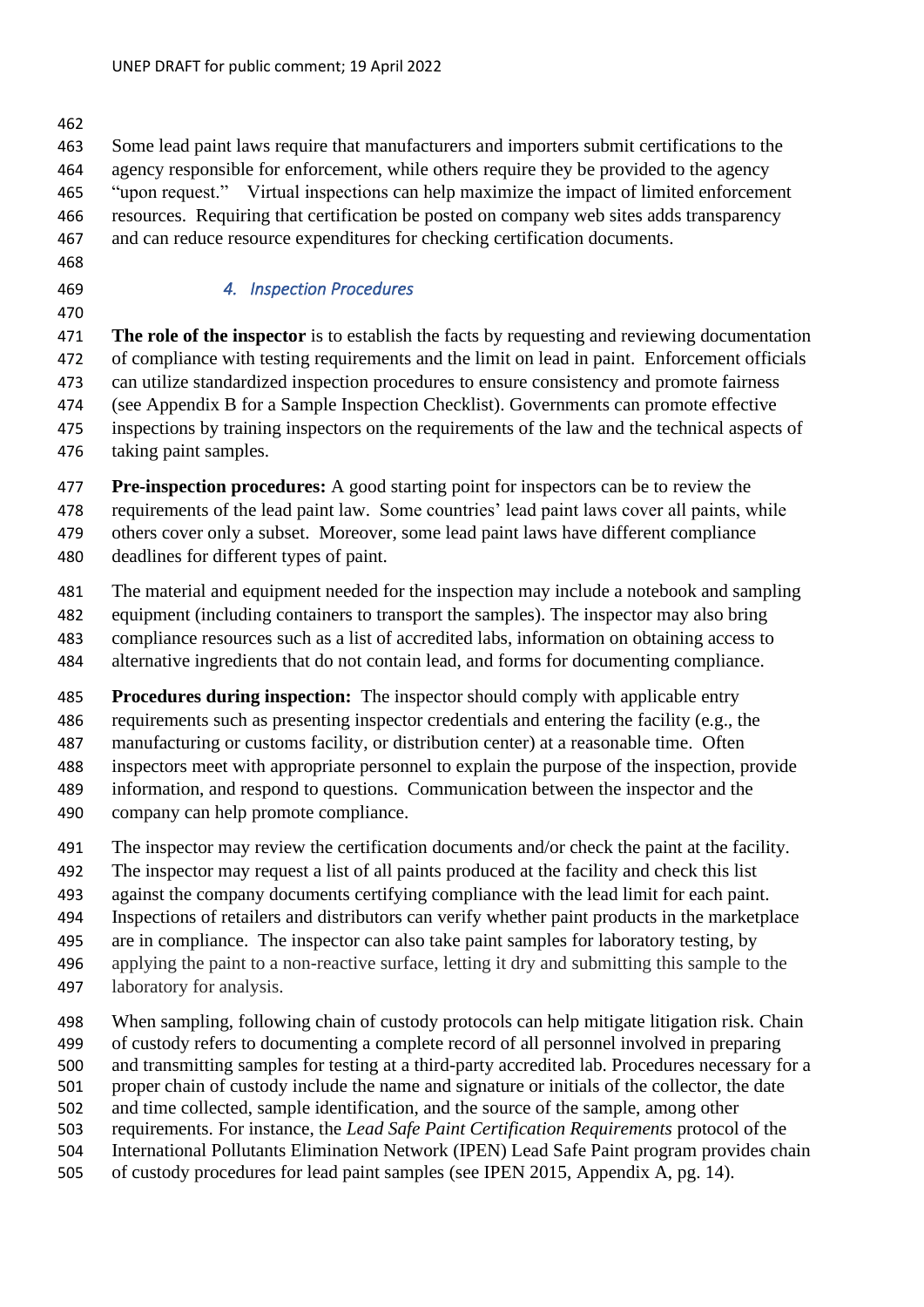- 506 To ensure reliable results, sample preparation by the laboratory should be performed in
- 507 accordance with internationally recognized sample preparation methods, such as those listed 508 in Appendix II of the Model Law. Some companies may request a split sample, which is
- 509 separated into at least two representative parts to be tested at different laboratories.
- 510 The inspector should only discuss factual observations with the company and should not
- 511 discuss legal conclusions such as whether these observations indicate a violation. The
- 512 inspector may inform the company of the consequences of noncompliance, which may
- 513 include civil or criminal enforcement actions. See also Fig. 4 for possible actions by the
- 514 manufacturer and importers when their facilities are inspected.  $15$
- 515
- 516



Figure 4: Actions by paint manufacturers/importers when their facilities are inspected

- 517
- 518 If lead paint is produced legally before the limit on lead content in paint becomes mandatory,
- 519 governments may prevent creation of an underground market by taking steps to take
- 520 possession of the paint themselves for disposal, require company take-back programs, or
- 521 permit these products to be sold for a limited period (e.g., two years) after which they will be
- 522 subject to applicable requirements for disposal of waste. Laws in some countries may treat
- 523 obsolete lead paint as a hazardous waste. Ensuring proper disposal can prevent additional
- 524 risks to health and the environment. Governments may also encourage companies to replace
- 525 lead ingredients in their paints prior to the legal limit on lead in paint becoming mandatory.

<sup>&</sup>lt;sup>15</sup> Note: Inspection provisions in different countries' laws may vary.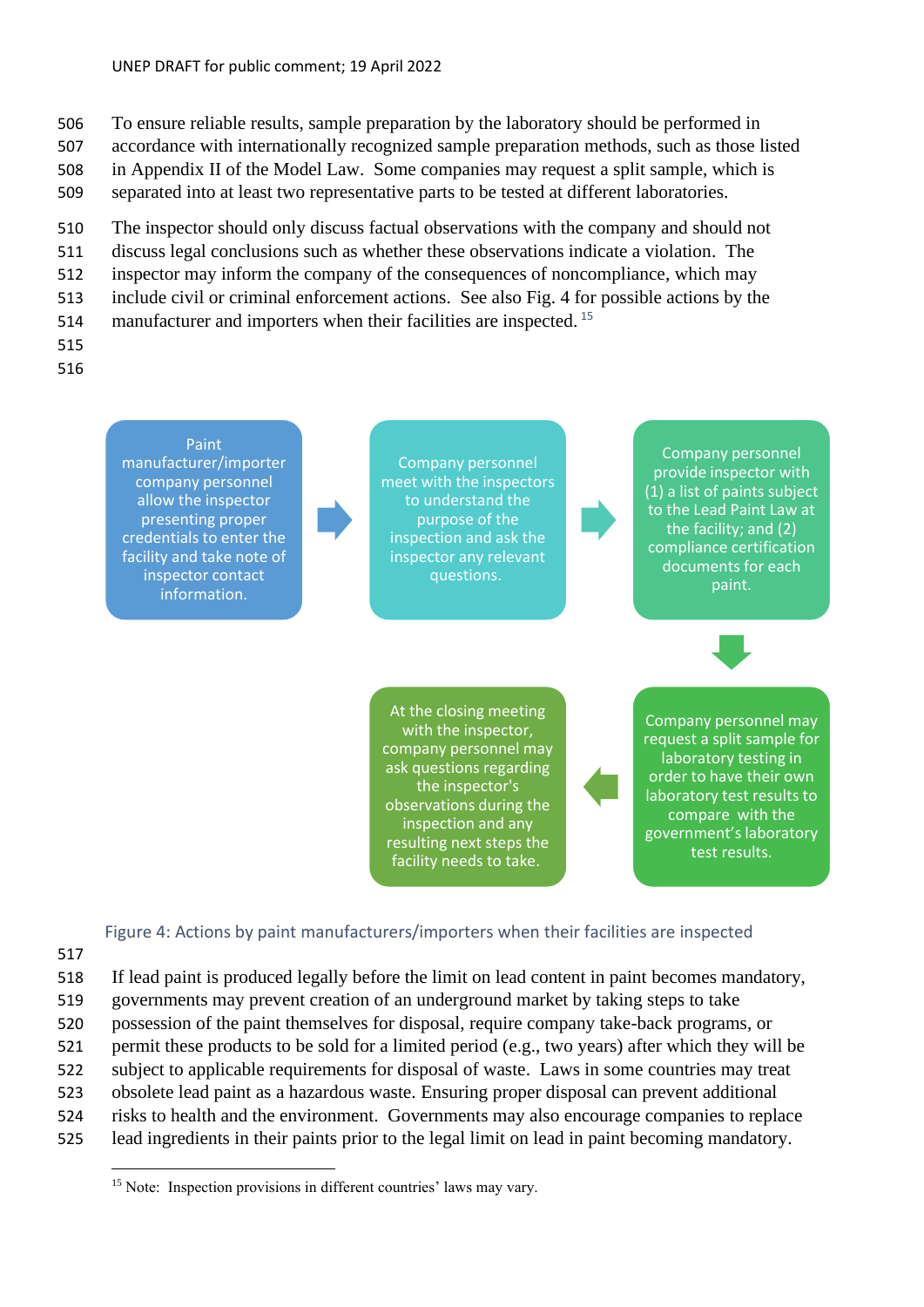- Government inspectors may also use portable X-Ray Fluorescent (XRF) analyzers to identify
- paints with high levels of lead for possible follow up lab testing for determination of
- compliance with a low legal limit. See also text box 9 below for information on XRF
- analyzers and considerations for when to use XRF analysis.
- 

**Text box 9: X-Ray Fluorescence Analyzers** can be used by government inspectors for screening to identify paints with high levels of lead for possible follow up lab testing for determination of compliance with a low legal limit. XRF analyzers often lack the sensitivity to measure low enough levels of lead in paint to verify compliance with a low lead limit such as 90 ppm.

Care should be taken to understand the specifications and detection range of a particular XRF instrument. In addition, sample preparation involves applying the paint to a non-reactive surface and letting it dry prior to analysis by XRF. Measurement of lead in wet paint by XRF is not widely recommended.

If XRF analysis is conducted and results are close to the legal limit, additional testing may be needed to verify compliance. If the results are high above the legal limit, verification by lab testing may also be desired for certainty. (WHO 2020b)

#### 

#### 

 **Post-Inspection:** After the inspection the inspector reviews the evidence and drafts an inspection report to provide to government enforcement officials. The inspector's written observations should include date(s) of inspection, any gaps in documentation, and test results and dates. The report can also include background information on the company, as well as summaries of interviews and discussions with company personnel (including their names and positions).

 The inspection report, similar to onsite inspector discussions with the company, should contain only the factual observations of the inspector, without any conclusions on compliance. The inspector should produce this report and provide a copy of the inspection

- report to the manufacturer or importer.
- 

See also Fig. 5 for possible post-inspection actions by the manufacturer.

- 
- 

# *5. Maintaining Compliance Records*

 The purpose of the inspection report is to provide government enforcement officials with the information they need to evaluate compliance and determine the appropriate enforcement response to address violations. Where there are uncertainties regarding compliance status, follow up inspections or communications may be appropriate.

 A lead paint law can require that manufacturers and importers maintain records of their compliance certification documents for five years from the date of the last production batch or the last import. Paint products may remain in the channels of commerce for years after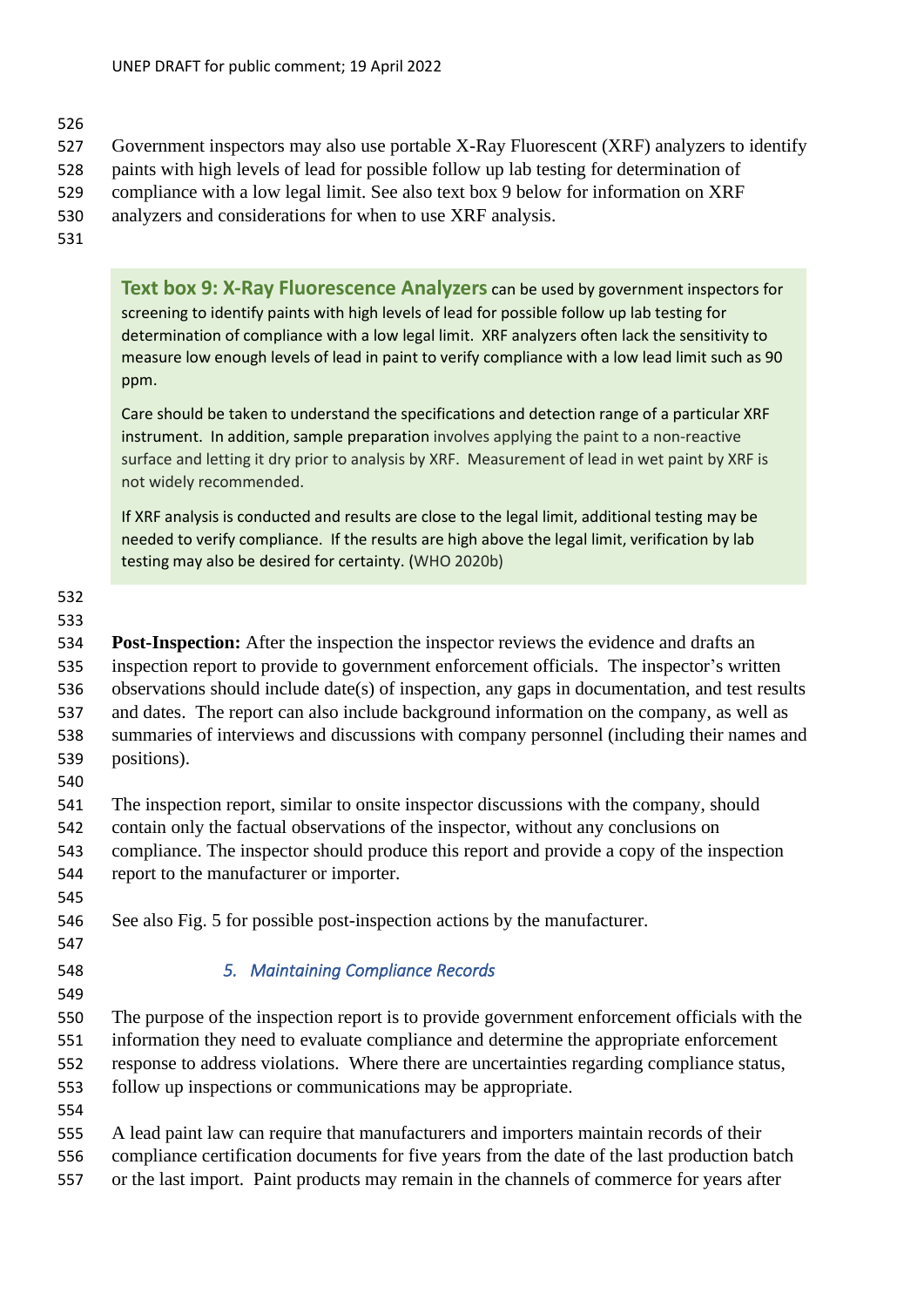- 558 being imported or manufactured. Record retention requirements will ensure that companies
- 559 will be able to provide proof of compliance when requested.<sup>16</sup> Alternatively, companies may
- 560 post their compliance certifications on the company web site, so that they are widely
- 561 available.
- 562 563 See also Fig. 5 for possible actions by the manufacturer to maintain compliance records.<sup>17</sup>
- 564



<span id="page-21-0"></span>Figure 5: What should paint manufacturers/importers do after the inspection?

| 565<br>566 |                                                                                                |
|------------|------------------------------------------------------------------------------------------------|
| 567        | <b>VI. Enforcement</b>                                                                         |
| 568        |                                                                                                |
| 569        | Enforcement actions foster compliance and a level playing field by providing a credible        |
| 570        | threat of sanctions for violations. Three basic principles of enforcement are: legal authority |
| 571        | to enforce, deterrence, and fairness. This section describes each of these principles of       |
| 572        | enforcement.                                                                                   |
| 573        |                                                                                                |
| 574        |                                                                                                |
| 575        |                                                                                                |
| 576        |                                                                                                |
| 577        |                                                                                                |
|            |                                                                                                |

<sup>&</sup>lt;sup>16</sup> For an example of a record retention requirement, see UNEP 2018, Appendix I, section D.

<sup>&</sup>lt;sup>17</sup> Note: Provisions in different countries' laws may vary.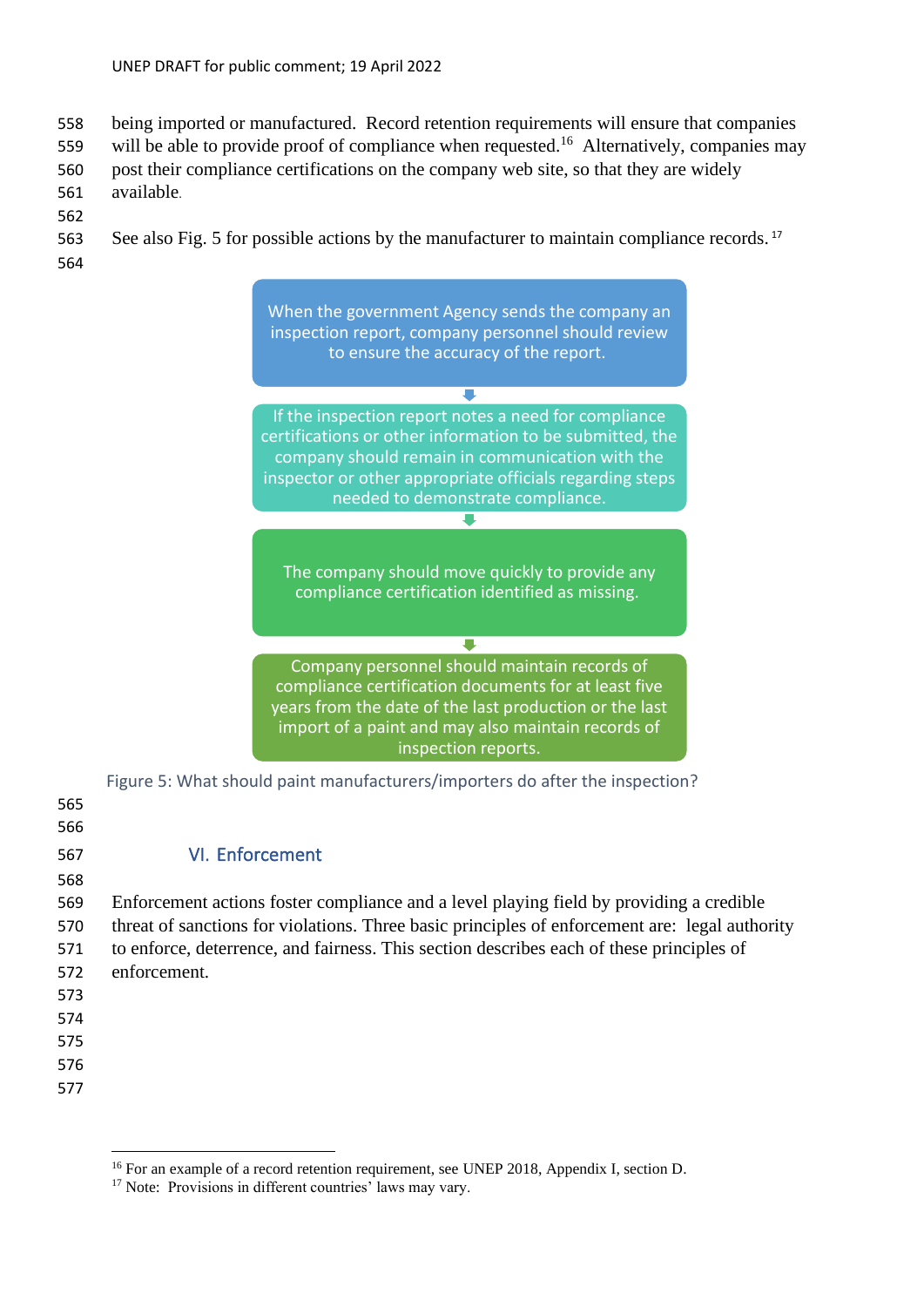<span id="page-22-0"></span>

| A. Basic Principles of Enforcement                                                                 |
|----------------------------------------------------------------------------------------------------|
|                                                                                                    |
| 1. Legal Authority to Enforce                                                                      |
|                                                                                                    |
| Clear legal authority of the government agency responsible for enforcing the lead paint law is     |
| important for the credibility of its enforcement efforts. This includes the authority for          |
| inspections discussed in Section V.B.1 above, and enforcement authority including a range of       |
| sanctions to provide a strong incentive for compliance.                                            |
|                                                                                                    |
| Enforcement sanction authority may include the ability to:                                         |
| Impose a monetary penalty (see text box 10 below for country example);                             |
| Seek imprisonment;                                                                                 |
| Seize noncompliant paint or ingredients;                                                           |
| Order recall of noncompliant paint or ingredients (see text box below for country<br>$\bullet$     |
| example);                                                                                          |
| Bar a facility or company from government loans, guarantees, or contracts;<br>$\bullet$            |
| Stop import or manufacture of a particular paint until it is brought into compliance;<br>$\bullet$ |
| Shut down a facility or portion of a facility until it achieves compliance; and<br>٠               |
| Emergency powers to enter and correct immediate dangers.                                           |
|                                                                                                    |

# **Text box 10: Monetary Penalty**

The lead paint law in **Uruguay** includes provisions for monetary penalties (or fines) for violations. Depending on the severity of the violation, fines range from approximately \$600 US Dollars to \$420,000 US Dollars. The amount of the fine is established on a case-by-case basis, depending on the magnitude of the offense and its environmental consequences, as well as the background of the offender. (UNEP 2022c, Module F-6; Uruguay 2011)

 

# **Text box 11: Recall of paint exceeding lead limit**

**Israel** established a lead paint standard with a 90 ppm lead concentration limit for all paints in 2019. In November 2021, the Commissioner for Standards in the Ministry of Economy issued a recall of a spray paint exceeding the regulatory limit. The recall called for immediate cessation of use and provided contact information for purchasers to return the product and receive monetary compensation from the manufacturer. (Israel, The Standards Institution of Israel 2019; Israel, Ministry of Economy and Industry 2021)

| 111003UVZUZII                                                                          |
|----------------------------------------------------------------------------------------|
|                                                                                        |
|                                                                                        |
| 2. Deterrence                                                                          |
|                                                                                        |
| Deterrence is a cornerstone of enforcement. High likelihood of government detection of |
| violations and imposition of resulting sanctions can provide a strong incentive for    |
|                                                                                        |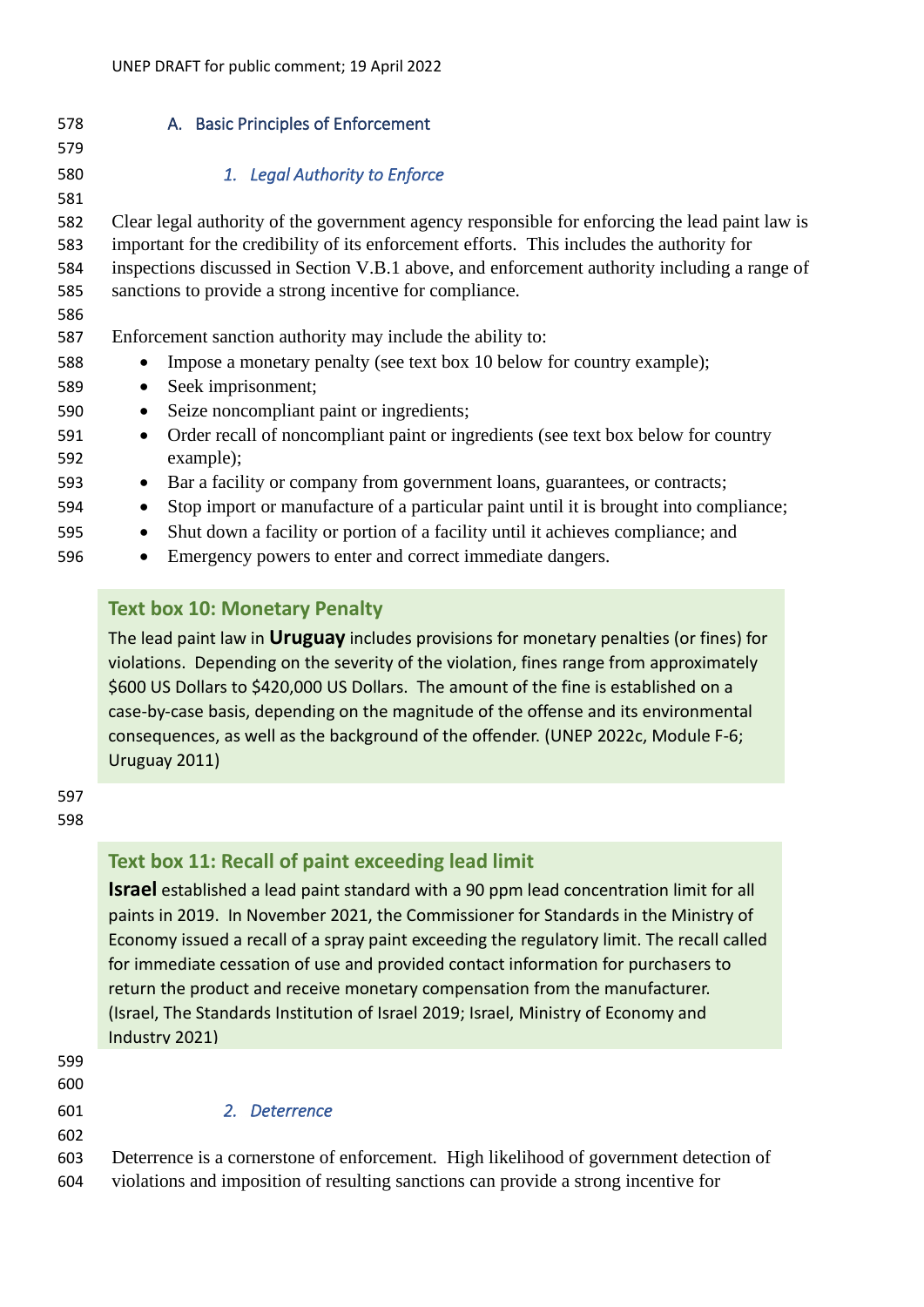compliance. If enforcement is weak, companies may conclude it is less costly to violate the law than to comply. On the other hand, if the punishment is excessive, the enforcement program can lose credibility. For these reasons, the appropriate degree of punishment for noncompliance should be thoughtfully considered.

 Strong enforcement action against a company for violating the requirements in the law creates an incentive for compliance by the regulated community. Governments may publicize such outcomes in order to magnify the deterrent effect of enforcement actions across the

- regulated community and discourage repeat violations.
- 

# *3. Fairness*

 Enforcement actions should be proportionate to the seriousness of the violation and the risks posed to human health and the environment. The government agency responsible for enforcement should be consistent in the factors that it applies to determine the sanctions for violations (See Section VI.C). The agency should also be consistent in its inspection procedures. Such consistency fosters understanding that the enforcement process is fair and reasonable and promotes respect for outcomes, which lends credibility and legitimacy to enforcement efforts.

# <span id="page-23-0"></span>B. Choice of Enforcement Response

 The agency's choice of enforcement response may be based on the specific circumstances of the inspection, post-inspection outcomes, and the potential violations. Enforcement responses may be informal or formal as outlined below.

# *1. Informal Enforcement Responses*

 One type of informal response is a warning letter. Warning letters can inform a company of the violations found and list specific steps to come into compliance. A warning letter may include reporting deadlines to complete specific compliance actions including submission of the certification(s) of compliance. Warning letters may also provide for follow up communications between the inspector and the company. Thus, warning letters can provide the agency an opportunity to engage with the company to correct any violations and come into compliance.

 When a warning letter leads to a company quickly coming into compliance, an enforcement agency will resolve the case and forgo formal action, as compliance has been achieved. This illustrates that enforcement is not the main objective, but a critical tool to foster compliance. Where a warning letter does not lead to compliance, formal enforcement action is warranted. 

- 
- 
- 
-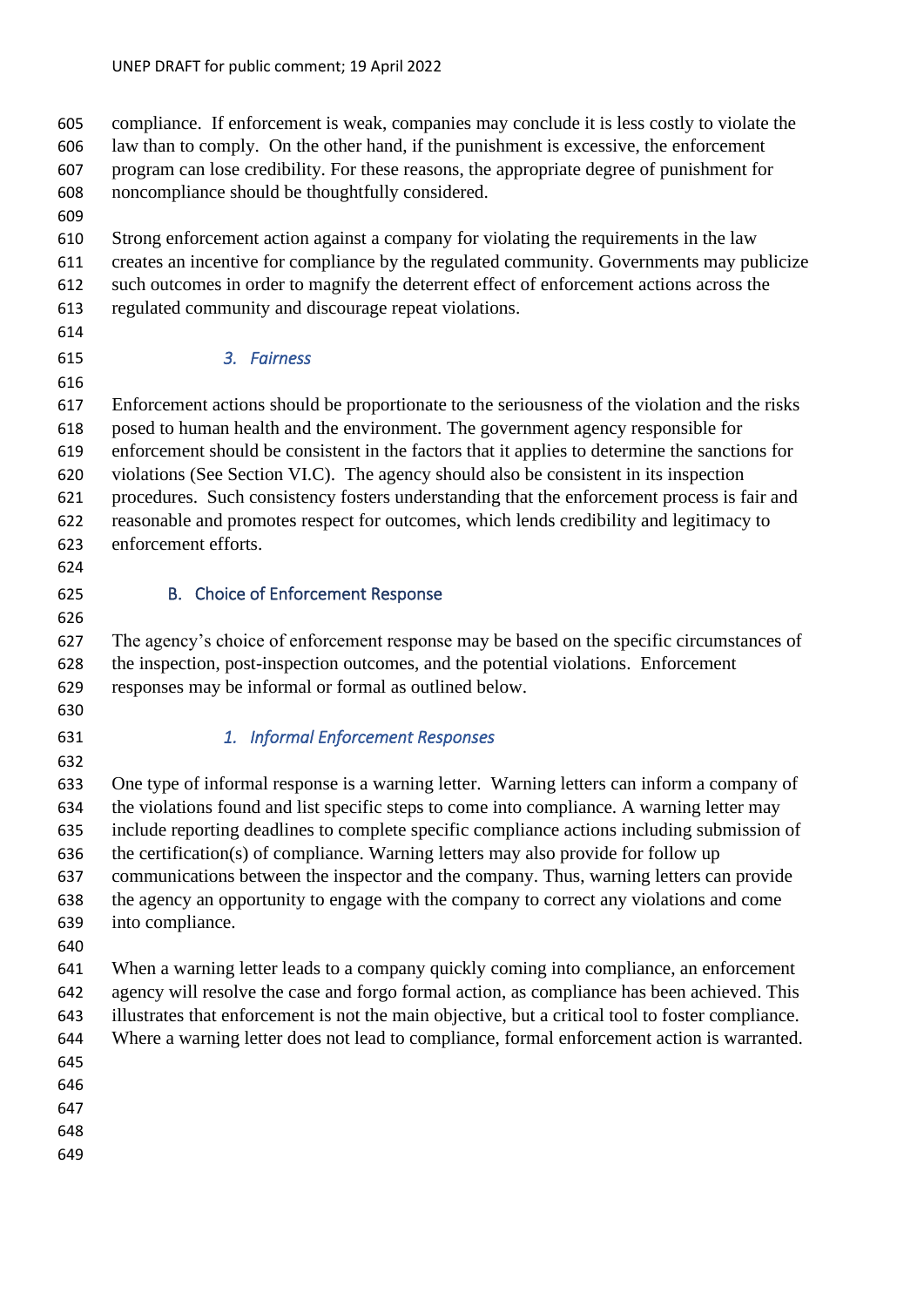<span id="page-24-0"></span>

| 650               | 2. Formal Enforcement Responses                                                                                                                                                                     |
|-------------------|-----------------------------------------------------------------------------------------------------------------------------------------------------------------------------------------------------|
| 651               |                                                                                                                                                                                                     |
| 652<br>653        | A lead paint law (or another relevant law) may specify civil or criminal proceedings for<br>enforcement against violations. Formal actions such as civil <sup>18</sup> and criminal enforcement are |
| 654<br>655        | intended to punish violators, compel compliance, and to deter future violations of the lead<br>paint law.                                                                                           |
| 656<br>657        | While civil proceedings can be more time-consuming and expensive, civil actions may be<br>more visible and provide greater incentive for compliance.                                                |
| 658               |                                                                                                                                                                                                     |
| 659<br>660        | Criminal punishment for violations can include penalties and/or imprisonment of company<br>officials responsible for the violation. The penalties can be higher than allowed in civil               |
| 661<br>662<br>663 | enforcement cases. Criminal actions are typically reserved for the most serious cases and<br>require proof of intent.                                                                               |
| 664<br>665        | In some cases, the enforcement agency and the company may negotiate a settlement<br>agreement providing for an agreed penalty and/or other remedies without the need for a court                    |
| 666               | proceeding.                                                                                                                                                                                         |
| 667<br>668        | A negotiated settlement agreement may include specific compliance actions and deadlines to<br>document compliance to the agency.                                                                    |
| 669               |                                                                                                                                                                                                     |
| 670<br>671        | C. Factors influencing choice of enforcement response                                                                                                                                               |
| 672<br>673<br>674 | An agency responsible for enforcement of a lead paint law can consider its enforcement<br>response based on the following factors:                                                                  |
| 675<br>676        | actual or potential harm (the degree to which the violation results in actual harm or<br>$\bullet$<br>increases risk to public health and/or the environment);                                      |
| 677<br>678        | extent of deviation from meeting the requirements. For example, manufacturing or<br>$\bullet$<br>importing paint with very high levels of lead might lead to a higher penalty than                  |
| 679<br>680        | manufacturing or importing paint with a level of lead slightly above the limit (see text<br>box 12 below for example of a government enforcement response);                                         |
| 681               | the intent of the paint manufacturer or importer. For example, falsifying a certification<br>$\bullet$                                                                                              |
| 682               | document might be addressed as a criminal violation;                                                                                                                                                |
| 683               | whether the violation was self-disclosed or discovered on inspection. A violation<br>$\bullet$                                                                                                      |
| 684               | disclosed by the company to the agency responsible for enforcement might warrant a                                                                                                                  |
| 685               | less stringent penalty than a violation discovered by the agency in an inspection;                                                                                                                  |
| 686               | whether the violator has a history of noncompliance.                                                                                                                                                |
| 687               |                                                                                                                                                                                                     |
| 688               |                                                                                                                                                                                                     |

<sup>&</sup>lt;sup>18</sup> In some countries, civil enforcement proceedings may include administrative proceedings as well as civil judicial proceedings. Administrative enforcement actions are non-judicial enforcement actions using informal administrative proceedings rather than judicial proceedings. Parties in a proceeding present evidence (relevant facts, documentation, witness testimony, inspection reports, etc.) before a hearing officer working at the agency rather than in the judiciary. The hearing officer performs many of the functions of a judge with less procedural formality. Hearing officers have the power to apply civil sanctions for violations of the law.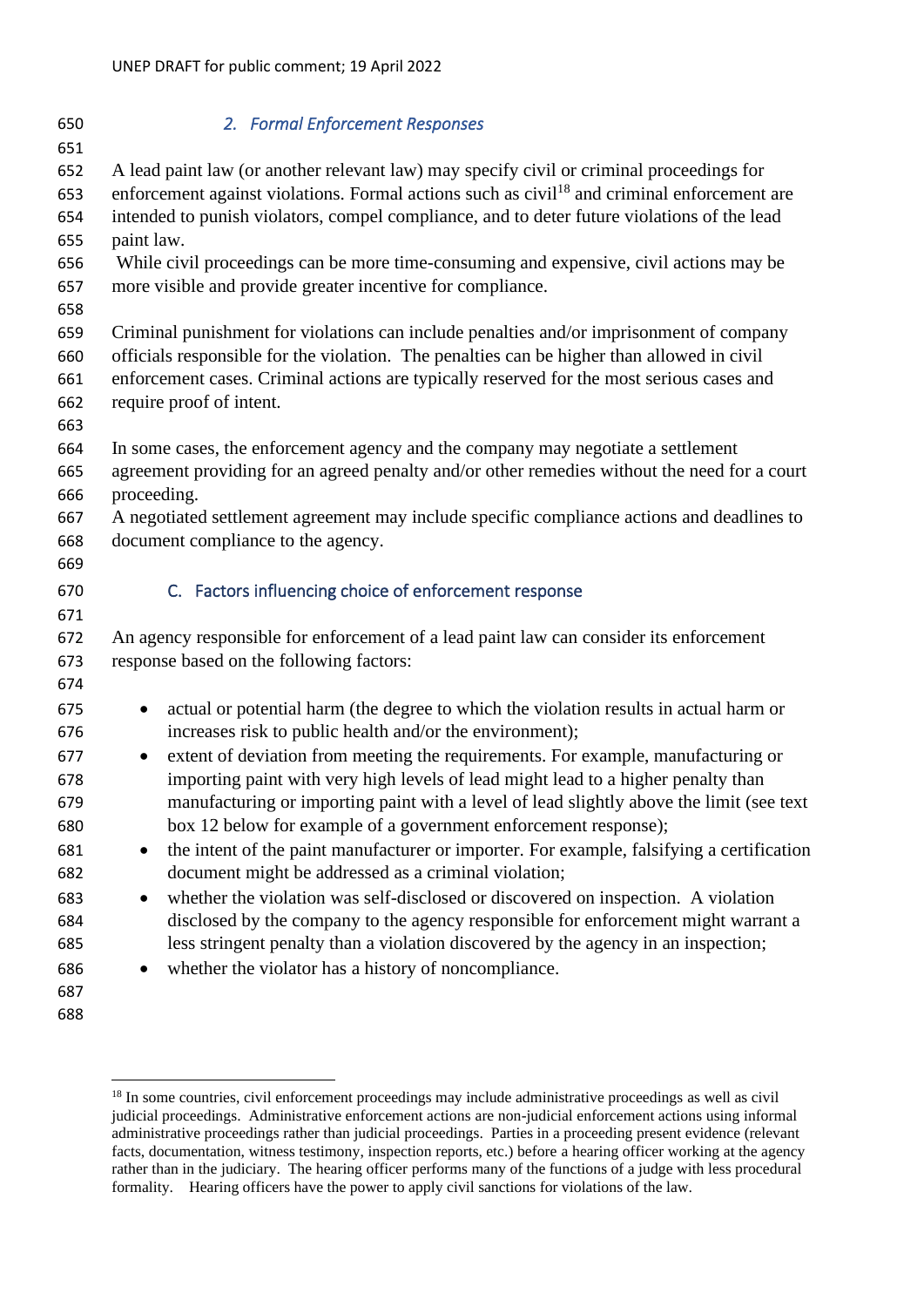# **Text box 12: Government Enforcement Response - Extremely high levels of lead in paint**

If a manufacturer produces household paint with lead above 10,000 ppm, this likely means that the company uses a lead-containing additive in manufacturing this paint. The agency might consider bringing a civil judicial action or even a criminal enforcement action to address such a serious violation. In addition, immediate public health and environment concerns may warrant seizure or recall of the paint and an immediate stoppage of production of this paint.

#### 689

690 For an example of a government enforcement response for failure to produce compliance 691 documentation, see text box 13 below.

692

# **Text box 13: Government Enforcement Response - Violation of documentation requirement**

Where an inspector finds that a company failed to provide compliance documentation, a warning letter might be sufficient to prompt compliance. However, depending on the significance of the omission, administrative or civil enforcement action may be appropriate enforcement responses. Such "paperwork" violations should be taken seriously, as proper documentation can be critical to the agency's ability to verify compliance.

693

# <span id="page-25-0"></span>694 D. Penalty Considerations

695

 The factors listed in section VI. C. above can influence both the agency's choice of enforcement response and the magnitude of the penalty. Determining an appropriate penalty may also be influenced by: (1) a claim that the company is unable to pay the penalty proposed by the agency; and (2) the goal of ensuring that violators do not financially benefit from noncompliance. For example, the Model Law contains sample legal text for penalties (see UNEP 2018, Appendix I, section H).

702

 To assess a claim of inability to pay, the agency or court should determine whether the penalty is excessive in light of the potential adverse impact on the community if the penalty were to result in the company ceasing operations. Where inability to pay is documented by official company financial records (e.g., going back at least 5 years), a penalty can be reduced. Alternatively, a company may be afforded an opportunity to submit payments in installments over a specified time in order to mitigate the potential for an unintended adverse financial impact.

- 710
- 711 A paint manufacturer or importer may perceive a financial benefit from noncompliance or
- 712 delaying compliance. Thus, an appropriate enforcement response and penalty should be
- 713 sufficient to motivate compliance. A penalty should exceed the economic benefit of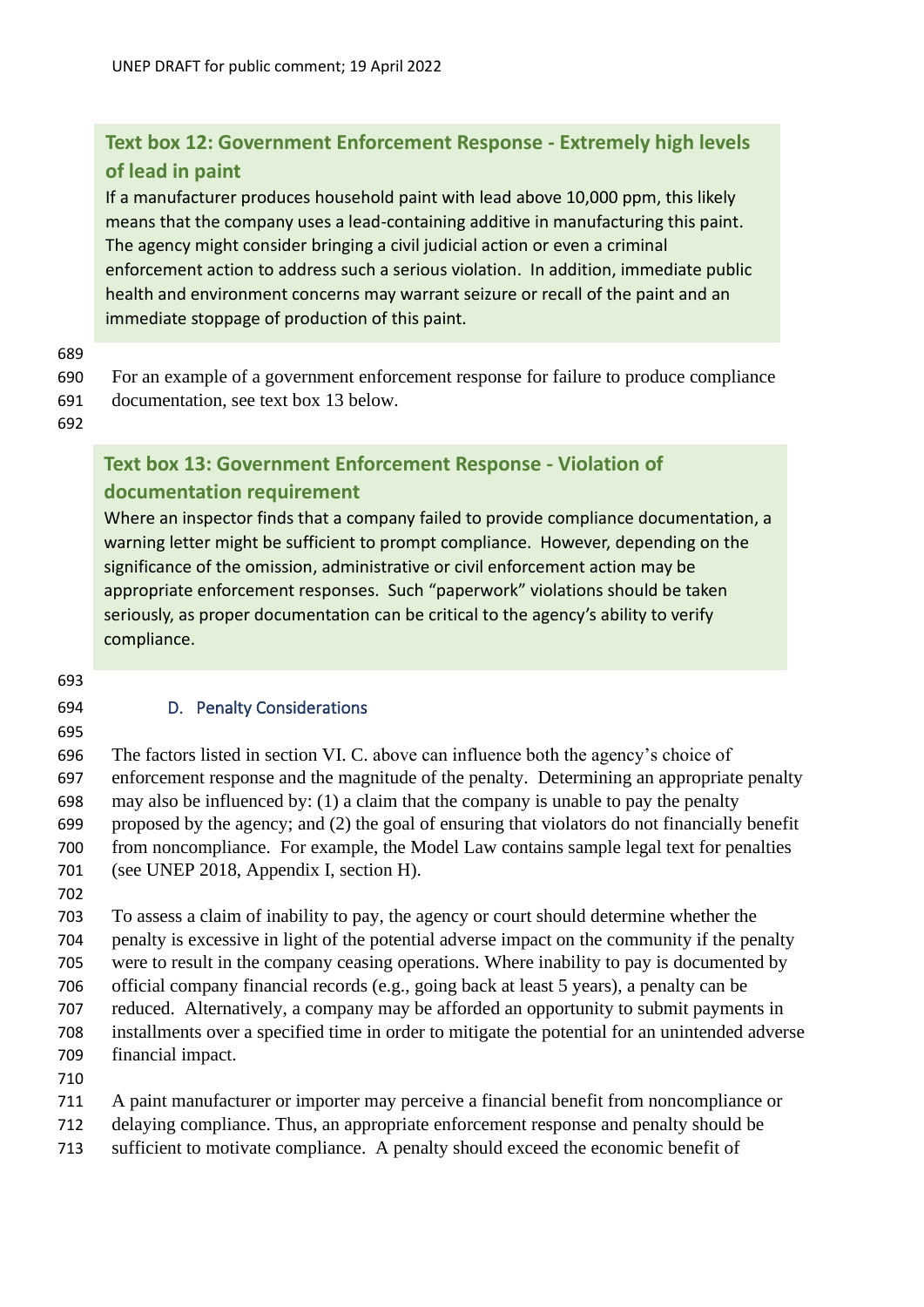noncompliance to maintain a level playing field by ensuring that those who do comply with the lead paint law are not disadvantaged relative to those who do not comply.

# <span id="page-26-0"></span>E. Other Types of Remedies

 The lead paint law or other laws may provide legal authority for additional types of enforcement sanctions and other remedies beyond financial penalties (as listed above in section VI.A.1). For example, a lead paint law may authorize seizure or the recall of paints that do not comply with a legal limit on lead content in paint (See, for example, UNEP 2018, Key Element I; Israel, Ministry of Economy and Industry 2021). Another remedy to compel compliance is to stop production of a noncompliant paint until compliance is achieved.

 Application of such remedies, like penalties, would depend upon the circumstances of the violation, including the potential harm to human health and the environment and the

compliance history of the violator. For example, in the above case of the manufacturer of

household paint producing paint with lead levels of 10,000 ppm and thus far exceeding the

 legal limit, immediate public health and environment concerns may warrant seizure or recall of the paint and an immediate stoppage of production of this paint. In cases where a violator

 refuses to comply, an escalation of sanctions may be useful to compel compliance. Also, some laws, such as in the Lao People's Democratic Republic, contain provisions that require a violator to remediate environmental damage caused by the violations or authorize the government to clean up the damage and recover the cost from the violator (Lao People's

Democratic Republic, Ministry of Natural Resources and Environment 2021).

# <span id="page-26-1"></span>F. Citizen Suits

 The Model Law contains sample legal text for provisions authorizing members of the public or groups to bring cases to enforce the lead paint law in court (see UNEP 2018, Appendix I, section J). Such actions are known by a variety of names in different countries, such as "citizen suits" in the U.S. and "public interest litigations" in China. A citizen suit provision can enable members of the public to become stewards of lead paint law enforcement and may fill gaps where the agency is not enforcing, provided it includes appropriate procedural requirements to screen out duplicative or non-meritorious claims.

# <span id="page-26-2"></span>VII. Periodic Evaluation

 A periodic evaluation of a lead paint law compliance and enforcement strategy can be helpful to assess effectiveness and promote efficiency and improvement over time. Inspection record information on violations and enforcement actions may allow evaluators to identify pockets of noncompliance, where manufacture, import, or sale of lead paint above the lead limit is continuing. The evaluation may identify opportunities to improve compliance by adjusting the number, training, or equipment of inspectors or the approach to targeting inspections. Evaluations may also identify whether lack of understanding of requirements, difficulty reformulating or testing paints, or other factors are impeding compliance. The results of an evaluation may suggest a need to shift or mobilize financial or human resources to increase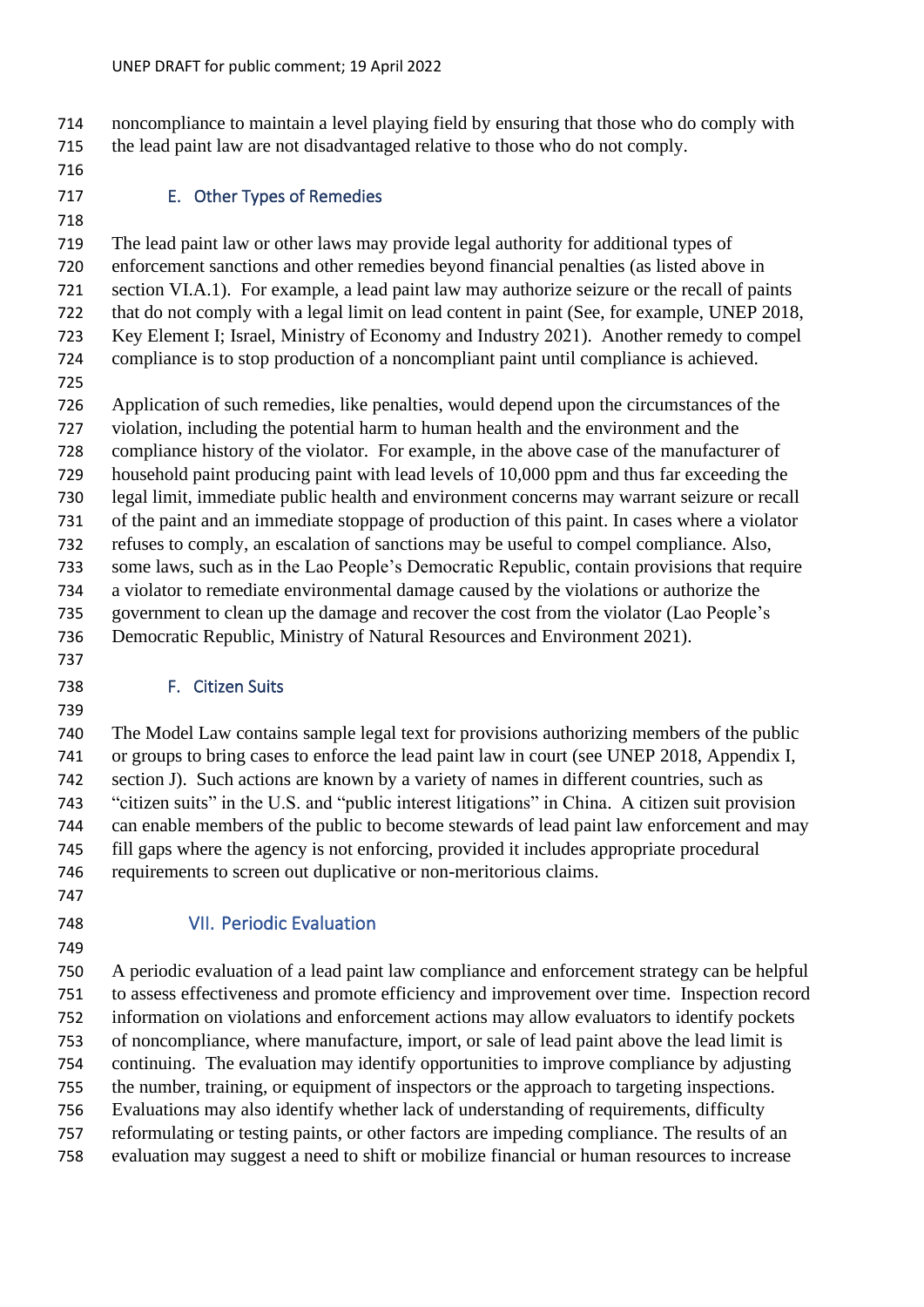# 759 effectiveness of the compliance and enforcement strategy or the lead paint law. For a country

- 760 example, see the text box 14 below.
- 761

# **Text box 14: Revising standard to improve enforcement**

The 2014 mandatory lead paint standard in **Malawi** states that there shall be 'no lead in paint' in emulsion and oil paints for interior and exterior use. In 2020, 57% of homeuse solvent-based paints tested contained lead exceeding the internationally common limit of 90 ppm lead, and 9% of samples tested had lead content greater than 10,000 ppm. The government responded by prioritizing enforcement of a lead limit and monitoring lead content in paint, focusing on colored paints. As of March 2022, the government has set up a multi-stakeholder technical committee to revise the standard to establish a 90 ppm lead limit and to establish a transition deadline to facilitate compliance. (Lead Exposure Elimination Project [LEEP] 2021; UNEP 2022b; Malawi [law reference to be added when available via WHO GHO database])

762

<span id="page-27-0"></span>

| 763 | <b>VIII. Conclusion</b>      |
|-----|------------------------------|
| 764 |                              |
| 765 | The Guidance outlines com    |
| 766 | provides examples, including |

765 The Guidance outlines compliance and enforcement actions for government officials and les, including from countries that have enacted lead paint laws. The

767 Guidance also provides examples of actions paint manufacturers and importers can take to

768 demonstrate compliance. The development and implementation of effective lead paint laws 769 and compliance and enforcement strategies is important to reducing harmful adverse impacts

770 from lead paint.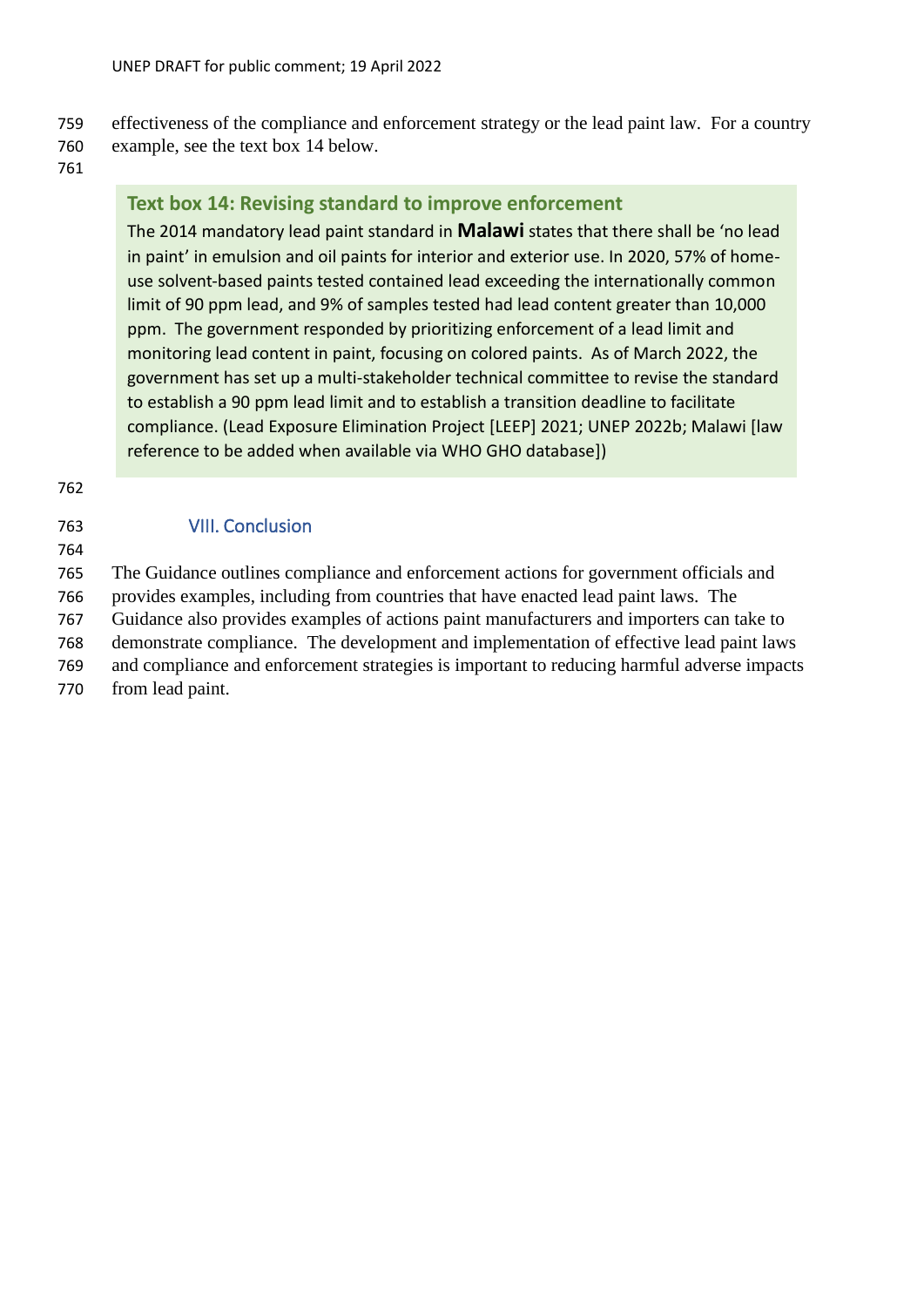<span id="page-28-0"></span>

| 771               | IX. References                                                                                                                                     |
|-------------------|----------------------------------------------------------------------------------------------------------------------------------------------------|
| 772               |                                                                                                                                                    |
| 773               | CEPHED (2021). Compliance monitoring of lead paint standard in Nepal.                                                                              |
| 774               | http://cephed.org.np/wp-content/uploads/2021/10/Compliance-Monitoring-of-Lead-Paint-                                                               |
| 775               | Standard-in-Nepal-Print-FIle-NEW-FILE.pdf.                                                                                                         |
| 776<br>777<br>778 | Colombia, Congress of the Republic of Colombia (2020). Law No. 2041. July 2020.                                                                    |
| 779               | Enviliance Asia (2020). Mandatory technical requirements for paints published in                                                                   |
| 780<br>781        | Vietnam. 21 December. https://enviliance.com/regions/southeast-asia/vn/report_2371.<br>Accessed 24 March 2022.                                     |
| 782               |                                                                                                                                                    |
| 783               | Federal Democratic Republic of Nepal, Ministry of Science Technology and Environment                                                               |
| 784               | (2014). Nepal Gazette. Khand 64. Number 30, Part 5, Notice 3. 22 December 2014.                                                                    |
| 785               | https://www.dop.gov.np/.                                                                                                                           |
| 786               |                                                                                                                                                    |
| 787               | <b>INECE (2009).</b> Principles of Environmental Compliance and Enforcement Handbook.                                                              |
| 788               | US Environmental Protection Agency. National Service Center for Environmental<br>Publications.                                                     |
| 789               |                                                                                                                                                    |
| 790               | https://nepis.epa.gov/Exe/ZyNET.exe/P1005AO9.TXT?ZyActionD=ZyDocument&Clien<br>t=EPA&Index=2006+Thru+2010&Docs=&Query=&Time=&EndTime=&SearchMethod |
| 791               |                                                                                                                                                    |
| 792               | =1&TocRestrict=n&Toc=&TocEntry=&QField=&QFieldYear=&QFieldMonth=&QFiel                                                                             |
| 793               | dDay=&IntQFieldOp=0&ExtQFieldOp=0&XmlQuery=&File=D%3A%5Czyfiles%5CIn<br>dex%20Data%5C06thru10%5CTxt%5C00000011%5CP1005AO9.txt&User=ANONYM          |
| 794               |                                                                                                                                                    |
| 795               | OUS&Password=anonymous&SortMethod=h%7C-                                                                                                            |
| 796               | &MaximumDocuments=1&FuzzyDegree=0&ImageQuality=r75g8/r75g8/x150y150g16/i                                                                           |
| 797               | 425&Display=hpfr&DefSeekPage=x&SearchBack=ZyActionL&Back=ZyActionS&Back                                                                            |
| 798<br>799        | Desc=Results%20page&MaximumPages=1&ZyEntry=1&SeekPage=x&ZyPURL.                                                                                    |
| 800               | IPEN (2015). Lead Safe Paint Certification Requirements.                                                                                           |
| 801               | https://cdn.scsglobalservices.com/files/program_documents/lead_safe_paint_certification                                                            |
| 802               | _requirements_v.2.pdf.                                                                                                                             |
| 803               |                                                                                                                                                    |
| 804               | IPEN (2020). Lead Levels in Paint Around the World.                                                                                                |
| 805               | https://ipen.org/projects/eliminating-lead-paint/lead-levels-paint-around-world                                                                    |
| 806               |                                                                                                                                                    |
| 807               | IPEN (2021). Lead in solvent-based paints for home use in Bangladesh.                                                                              |
| 808               | https://ipen.org/sites/default/files/documents/ipen-2021-lead-paint-esdo_v1_2aq-en.pdf.                                                            |
| 809               |                                                                                                                                                    |
| 810               | Israel, The Standards Institution of Israel (2019). Israeli Standard 1343, Paints and                                                              |
| 811               | Varnishes - General Requirements. February 2019.                                                                                                   |
| 812               | Israel, Ministry of Economy and Industry (2021). Product Return Call (Recall): Light                                                               |
| 813               | Green Spray 37. Israeli portal for the safety of consumer products. November 24, 2021.                                                             |
| 814               | https://www.gov.il/he/departments/news/paint-spray-recall-241121.                                                                                  |
| 815               | Lao People's Democratic Republic, Ministry of Natural Resources and Environment                                                                    |
| 816               | (2021). Decision on the Control of Lead in Paint or Coating Material. No. 4566/MoNRE,                                                              |
| 817               | August 2021.                                                                                                                                       |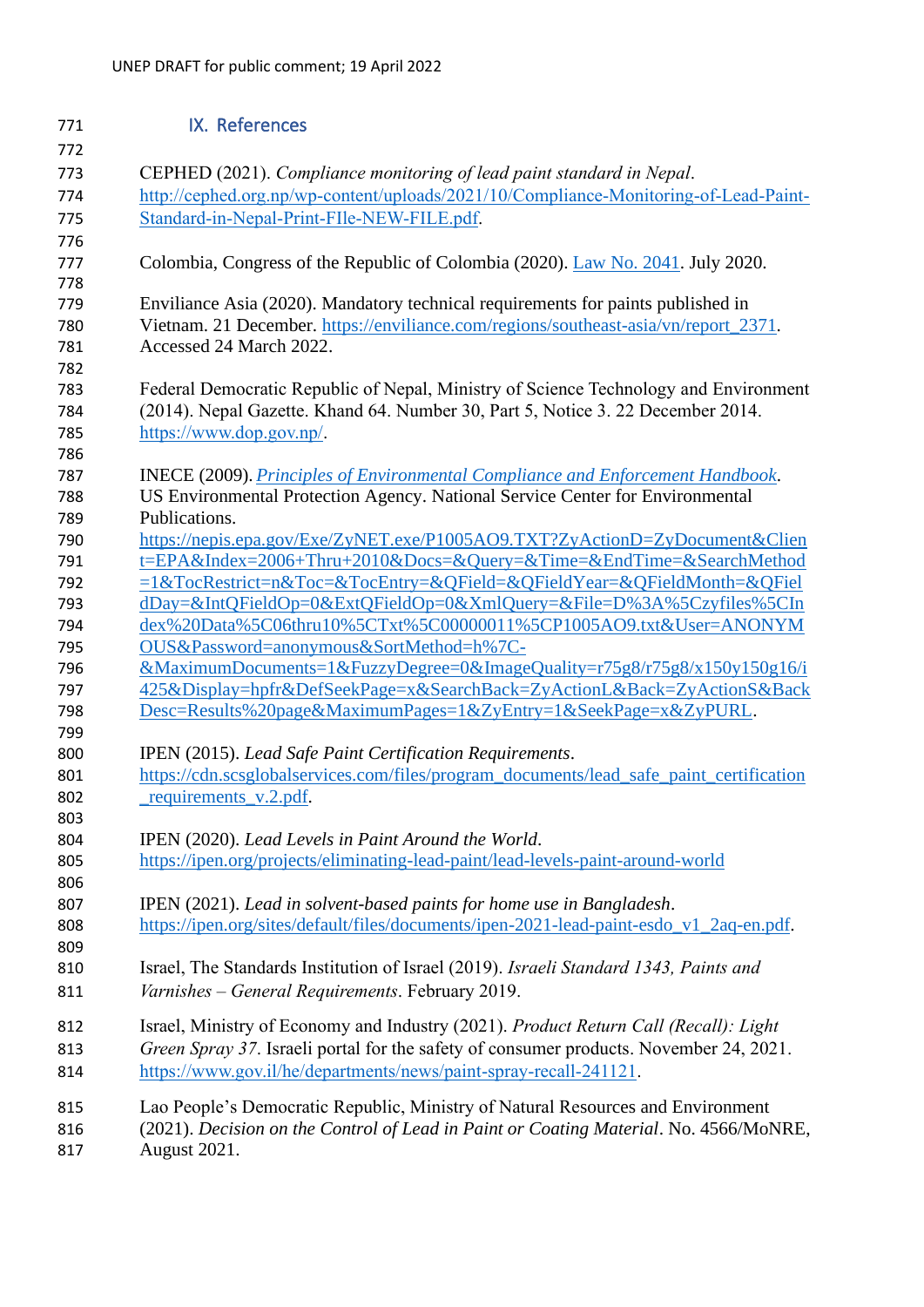| 818 | http://laoofficialgazette.gov.la/kcfinder/upload/files/4566%E0%BA%81%E0%BA%8A%          |
|-----|-----------------------------------------------------------------------------------------|
| 819 | E0%BA%AA2021.pdf.                                                                       |
| 820 |                                                                                         |
| 821 | LEEP (2021). Study results: Malawi and Botswana. https://leadelimination.org/study-     |
| 822 | results-malawi-and-botswana/.                                                           |
| 823 |                                                                                         |
| 824 | Malawi [law reference to be added when available via WHO GHO database]                  |
|     |                                                                                         |
| 825 |                                                                                         |
| 826 | Organization for Economic Cooperation and Development [OECD] (2003). Guiding            |
| 827 | Principles for Reform of Environmental Enforcement Authorities in Transitional          |
| 828 | Economies of Eastern Europe, Caucasus and Central Asia.                                 |
| 829 | https://www.oecd.org/env/outreach/26756552.pdf.                                         |
| 830 |                                                                                         |
| 831 | Republic of the Philippines, Department of Environment and Natural Resources (2013).    |
| 832 | Administrative Order No. 2013-24, Chemical Control Order (CCO) for Lead and Lead        |
| 833 | Compounds. December 23. https://chemical.emb.gov.ph/wp-                                 |
| 834 | content/uploads/2017/03/DAO-2013-24-CCO-Lead.pdf.                                       |
|     |                                                                                         |
| 835 |                                                                                         |
| 836 | UNEP (2006). Manual on Compliance and Enforcement of Multilateral Environmental         |
| 837 | Agreements. https://wedocs.unep.org/bitstream/handle/20.500.11822/7458/-                |
| 838 | Manual%20on%20Compliance%20with%20and%20Enforcement%20of%20Multilateral                 |
| 839 | %20Environmental%20Agreements-2006743.pdf?sequence=3&isAllowed=y.                       |
| 840 |                                                                                         |
| 841 | UNEP (2018). Model Law and Guidance on Regulating Lead Paint.                           |
| 842 | https://www.unep.org/resources/publication/model-law-and-guidance-regulating-lead-      |
| 843 | paint.                                                                                  |
| 844 |                                                                                         |
| 845 | UNEP (2020a). Global Alliance to Eliminate Lead Paint: Frequently Asked Questions.      |
| 846 | https://www.unep.org/explore-topics/chemicals-waste/what-we-do/emerging-                |
|     |                                                                                         |
| 847 | issues/global-alliance-eliminate-lead-paint/faq.                                        |
| 848 |                                                                                         |
| 849 | UNEP (2020b). Global Alliance to Eliminate Lead Paint: Suggested steps for establishing |
| 850 | lead paint laws. https://www.unep.org/resources/factsheet/suggested-steps-establishing- |
| 851 | lead-paint-law.                                                                         |
| 852 |                                                                                         |
| 853 | UNEP (2020c). Global Alliance to Eliminate Lead Paint: Suggested considerations on the  |
| 854 | legal drafting process. https://chemicalswithoutconcern.org/library/suggested-          |
| 855 | considerations-legal-drafting-process-draft.                                            |
| 856 |                                                                                         |
|     |                                                                                         |
| 857 | UNEP (2021a). Lead paint law status interactive map [website].                          |
| 858 | https://saicmknowledge.org/content/lead-paint-law-map.                                  |
| 859 |                                                                                         |
| 860 | UNEP (2021b). Lead in paint laboratory database.                                        |
| 861 | https://www.unep.org/resources/toolkits-manuals-and-guides/lead-paint-laboratory-       |
| 862 | database.                                                                               |
| 863 |                                                                                         |
| 864 | UNEP (2022a). Update on the Global Status of Legal Limits on Lead in Paint: December    |
| 865 | 2021. [Updated link to be provided when final]                                          |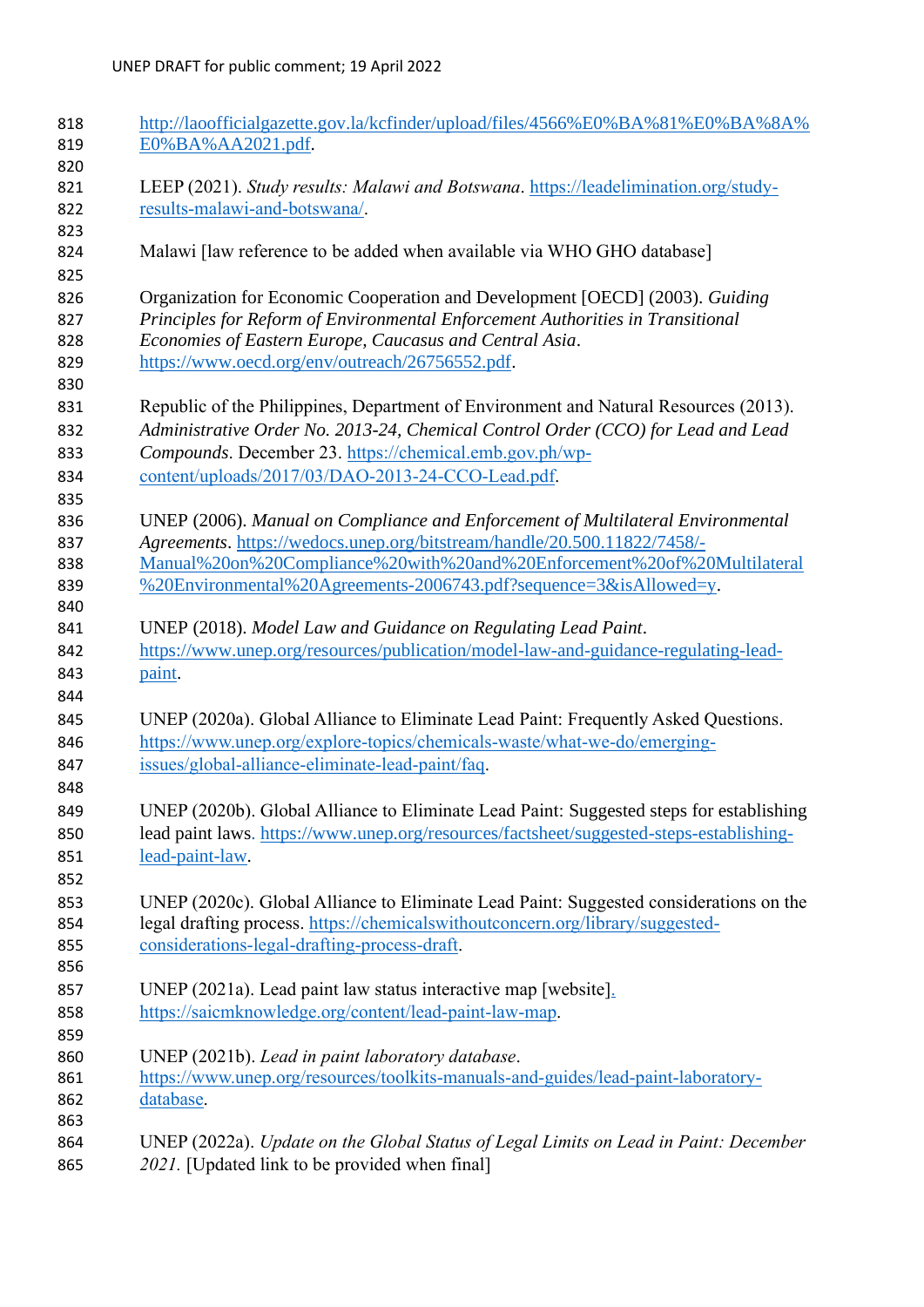| 866        |                                                                                                                                                              |
|------------|--------------------------------------------------------------------------------------------------------------------------------------------------------------|
| 867        | UNEP (2022b). Lead in Paint Community of Practice: Lead Paint Testing: Case Studies                                                                          |
| 868        | of Impact. https://saicmknowledge.org/event/online-discussion-lead-paint-testing-case-                                                                       |
| 869        | studies-impact. 9 March 2022.                                                                                                                                |
| 870        |                                                                                                                                                              |
| 871        | UNEP (2022c). Global Alliance to Eliminate Lead Paint [website].                                                                                             |
| 872        | https://www.unep.org/explore-topics/chemicals-waste/what-we-do/emerging-                                                                                     |
| 873        | issues/global-alliance-eliminate-lead-paint.                                                                                                                 |
| 874        |                                                                                                                                                              |
| 875        | UNEP (2022d). Global Alliance to Eliminate Lead Paint: Toolkit for establishing laws to                                                                      |
| 876        | eliminate lead paint. https://www.unep.org/toolkit-establishing-laws-eliminate-lead-paint.                                                                   |
| 877        |                                                                                                                                                              |
| 878        | UNEP (2022e). Lead Paint Reformulation Technical Guidelines. [Updated link to be                                                                             |
| 879        | provided when final].                                                                                                                                        |
| 880        |                                                                                                                                                              |
| 881        | Uruguay (2011). Regulation on limitations on lead content in paints and varnishes.                                                                           |
| 882        | Decree No. 69/011. https://www.impo.com.uy/bases/decretos/69-2011.                                                                                           |
| 883        |                                                                                                                                                              |
| 884        | Vietnam, Ministry of Industry and Trade (2020). Issuing National Technical Regulation                                                                        |
| 885        | on the Limits of Total Lead in Paints. Circular No. 51/2020/TT-BCT. December 21, 2020.                                                                       |
| 886        |                                                                                                                                                              |
| 887<br>888 | WHO (2020a). Technical brief - Global elimination of lead paint: why and how countries<br>should take action. https://apps.who.int/iris/handle/10665/333840. |
| 889        |                                                                                                                                                              |
| 890        | WHO (2020b). Brief guide to analytical methods for measuring lead in paint.                                                                                  |
| 891        | https://www.who.int/publications/i/item/9789240006058.                                                                                                       |
| 892        |                                                                                                                                                              |
| 893        | WHO (2021). Global Health Observatory. Legally-binding controls on lead paint.                                                                               |
| 894        | [website] https://www.who.int/data/gho/data/themes/topics/indicator-groups/legally-                                                                          |
| 895        | binding-controls-on-lead-paint.                                                                                                                              |
| 896        |                                                                                                                                                              |
|            |                                                                                                                                                              |
| 897        |                                                                                                                                                              |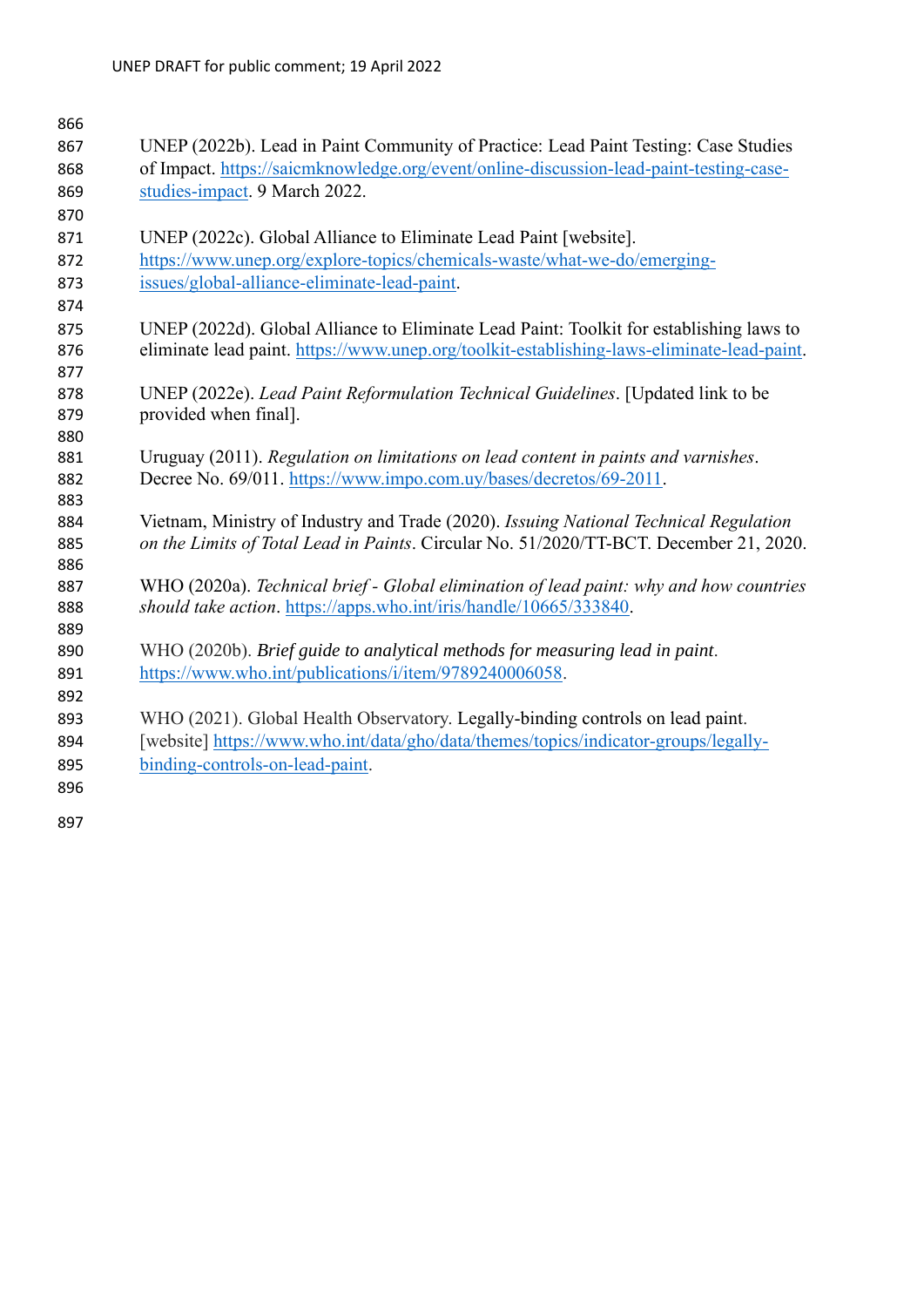#### 898 APPENDIX A: Sample Certification Form

899 [This is a sample certification form to demonstration compliance with a law regulating lead paint. The format of the form may very depending on the details of a country's lead paint law. See also UNEP Lead Paint Law Co 900 vary depending on the details of a country's lead paint law. See also UNEP Lead Paint Law Compliance and Enforcement Guidance for additional information]

- <span id="page-31-0"></span>
- 
- 

# 902 [manufacturer or importer logo] 903 DECLARATION OF CONFORMITY

| Description of the product | [description of paints or coating materials to be included under this   |  |
|----------------------------|-------------------------------------------------------------------------|--|
|                            | declaration]                                                            |  |
| Product                    | [list of specific paint [names and] identification or product numbers - |  |
|                            | to be determined by manufacturer or importer, to level of detail        |  |
|                            | sufficient to distinguish included products]                            |  |
| Name and Address of the    | [company name, company address including country, company contact       |  |
| manufacturer or importer   | number, company email address]                                          |  |
| providing this Declaration |                                                                         |  |

904 This declaration of conformity is issued under the sole responsibility of the manufacturer or importer.

905 We affirm that the paint and coatings products listed above are in conformity with the requirements of:

- 906 *1. [relevant national standard, regulation, or statute] on the permissible lead content of paints and*  907 *similar coatings*
- 908 *2. [additional statutory requirements, as applicable]*
- 909 This declaration is based on the manufacturer's or importer's knowledge of the materials that go into its
- 910 products and laboratory analysis of its products as of the date of submission of this declaration.

| Regulated substances | <b>Maximum Concentration Value in ppm</b> |
|----------------------|-------------------------------------------|
| l Total Lead (Pb)    | $90*$                                     |

- 911 \*Maximum limit does not apply to applications covered by legal exemption.
- 912 Applicable exemption(s): *[TBD in national legislation]*
- 913 Analysis of a sample of the above covered product was tested at the below accredited laboratory:

| <b>Testing Laboratory</b>        | [name and address of laboratory and laboratory accreditation           |
|----------------------------------|------------------------------------------------------------------------|
|                                  | information]                                                           |
| <b>Contact person at testing</b> | Iname and contact number of individual responsible for certifying test |
| laboratory                       | results]                                                               |
| Date of testing                  | [date]                                                                 |
| <b>Test used</b>                 | [ISO or ASTM test conducted]                                           |

- 914
- 915 Sample(s) were found to contain the following concentration(s) of the regulated substances.

| <b>Product number</b> | Substance | <b>Concentration found</b>  |
|-----------------------|-----------|-----------------------------|
| [ $prod. # 1$ ]       | Lead (Pb) | [enter concentration found] |
|                       |           |                             |

#### 916 By signature below, I affirm under penalty of law that the above reported information is accurate.

917 \_\_\_\_\_\_\_\_\_\_\_\_\_\_\_\_\_\_\_\_\_\_\_\_\_\_\_\_\_\_\_\_\_\_ \_\_\_\_\_\_\_\_\_\_\_\_\_\_\_\_\_\_\_\_\_\_\_\_\_\_\_\_\_\_

**918** Signature Signature Structure of signature Date of signature Date of signature

- 919 [*Name and title of a high-level company official who performs policy or decision-making functions for the manufacturer or*
- 920 *importer and is authorized to report on behalf of the manufacturer or importer*]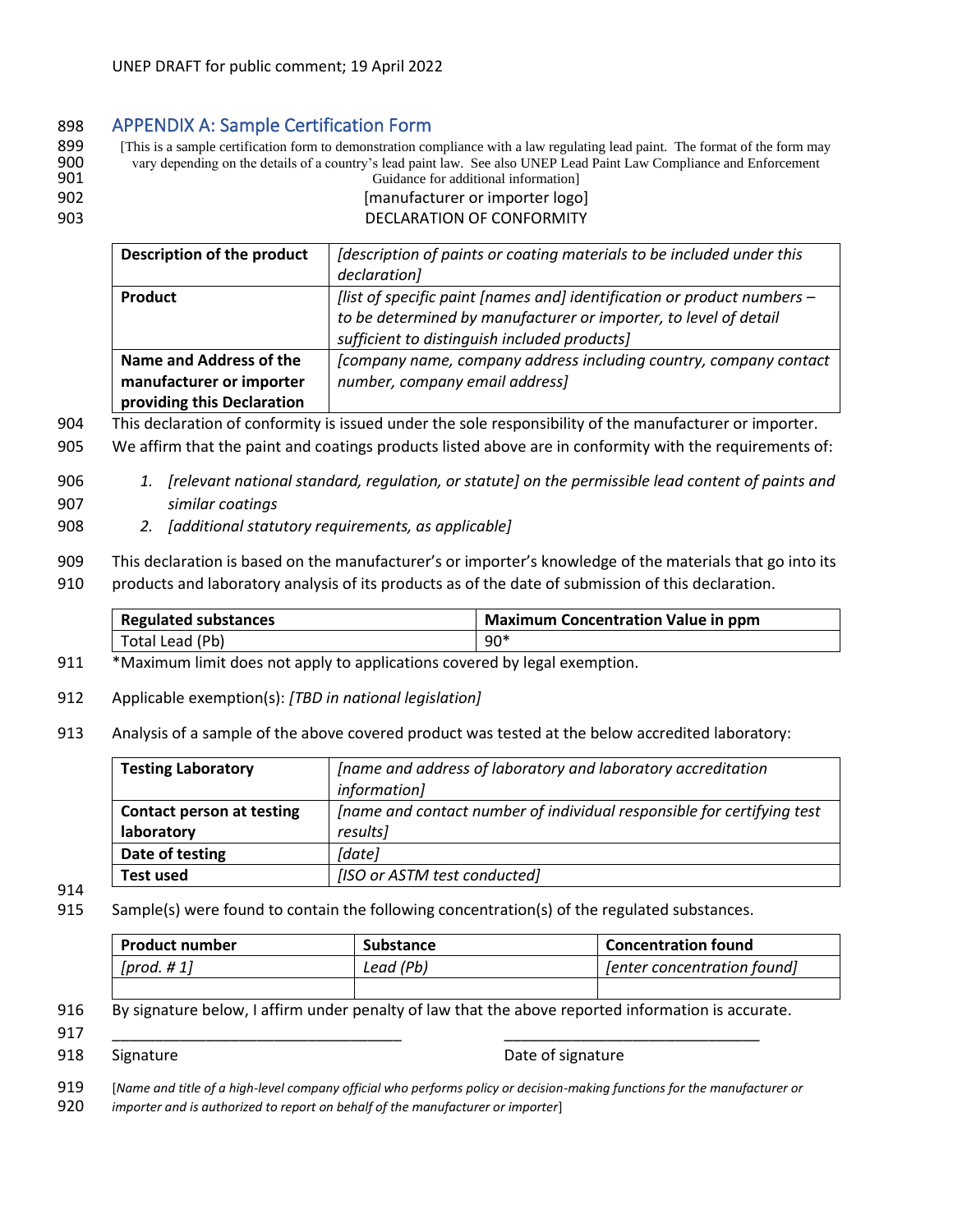# 921 APPENDIX B: Sample Checklist for Lead Paint Law Inspections

922 [This is a sample template for an inspection to verify compliance with a law regulating lead paint. The format for actual inspection checklist for compliance with lead paint laws may vary depending on the details of a

923 actual inspection checklist for compliance with lead paint laws may vary depending on the details of a country's<br>924 lead paint law. See also UNEP Lead Paint Law Compliance and Enforcement Guidance for additional infor lead paint law. See also UNEP Lead Paint Law Compliance and Enforcement Guidance for additional information.]

925

<span id="page-32-0"></span>

| <b>Facility Name:</b>  | <b>Agency Name:</b>                      |
|------------------------|------------------------------------------|
| Facility Address:      | Inspector Name:                          |
| Facility Contact Name: | Telephone/Fax:                           |
|                        |                                          |
| Email:                 | Email:                                   |
|                        | Date of Inspection: [add once completed] |

926

#### 927 **I. Pre-Inspection**: Gather relevant information on the facility prior to inspection.

928

| A. Review Key Compliance Provisions in the Lead Paint Law                                                                                                                                                                                                                                                                             | Check box | <b>Notes</b> |
|---------------------------------------------------------------------------------------------------------------------------------------------------------------------------------------------------------------------------------------------------------------------------------------------------------------------------------------|-----------|--------------|
|                                                                                                                                                                                                                                                                                                                                       |           |              |
| 1. What type(s) of paints is(are) subject to the lead paint $law19$ ?                                                                                                                                                                                                                                                                 |           |              |
| 2. What compliance date does the lead paint law establish for the                                                                                                                                                                                                                                                                     |           |              |
| type(s) of paint manufactured or imported at this facility?                                                                                                                                                                                                                                                                           |           |              |
| 3. What are the compliance documentation requirements in the<br>lead paint law?                                                                                                                                                                                                                                                       |           |              |
| <b>B. Inspection Materials (as needed)</b>                                                                                                                                                                                                                                                                                            | Check box | <b>Notes</b> |
| 4. Notebook                                                                                                                                                                                                                                                                                                                           |           |              |
| 5. Equipment to take samples for lab or XRF analysis, including<br>pieces of wood upon which to apply the paint, single-use<br>paintbrushes and stirring utensils and a container to transport the<br>samples. Prior to sampling, the pieces of wood and stirring<br>utensils should not have any paint or coating materials on them. |           |              |
| 6. Other materials                                                                                                                                                                                                                                                                                                                    |           |              |
| C. Compliance Promotion Materials to Provide to the Facility<br>(as needed)                                                                                                                                                                                                                                                           | Check box | <b>Notes</b> |
| 7. Country-specific information on the lead paint law requirements                                                                                                                                                                                                                                                                    |           |              |
| 8. List of accredited labs                                                                                                                                                                                                                                                                                                            |           |              |
| 9. List of suppliers of non-lead alternative ingredients                                                                                                                                                                                                                                                                              |           |              |
| 10. Country-specific forms for documenting compliance                                                                                                                                                                                                                                                                                 |           |              |

<sup>&</sup>lt;sup>19</sup>This Sample Checklist uses the term "law" broadly to refer to the different types of legal instruments used in countries to regulate lead paints, including statutes, legislation, regulations, decrees, and technical standards, among others.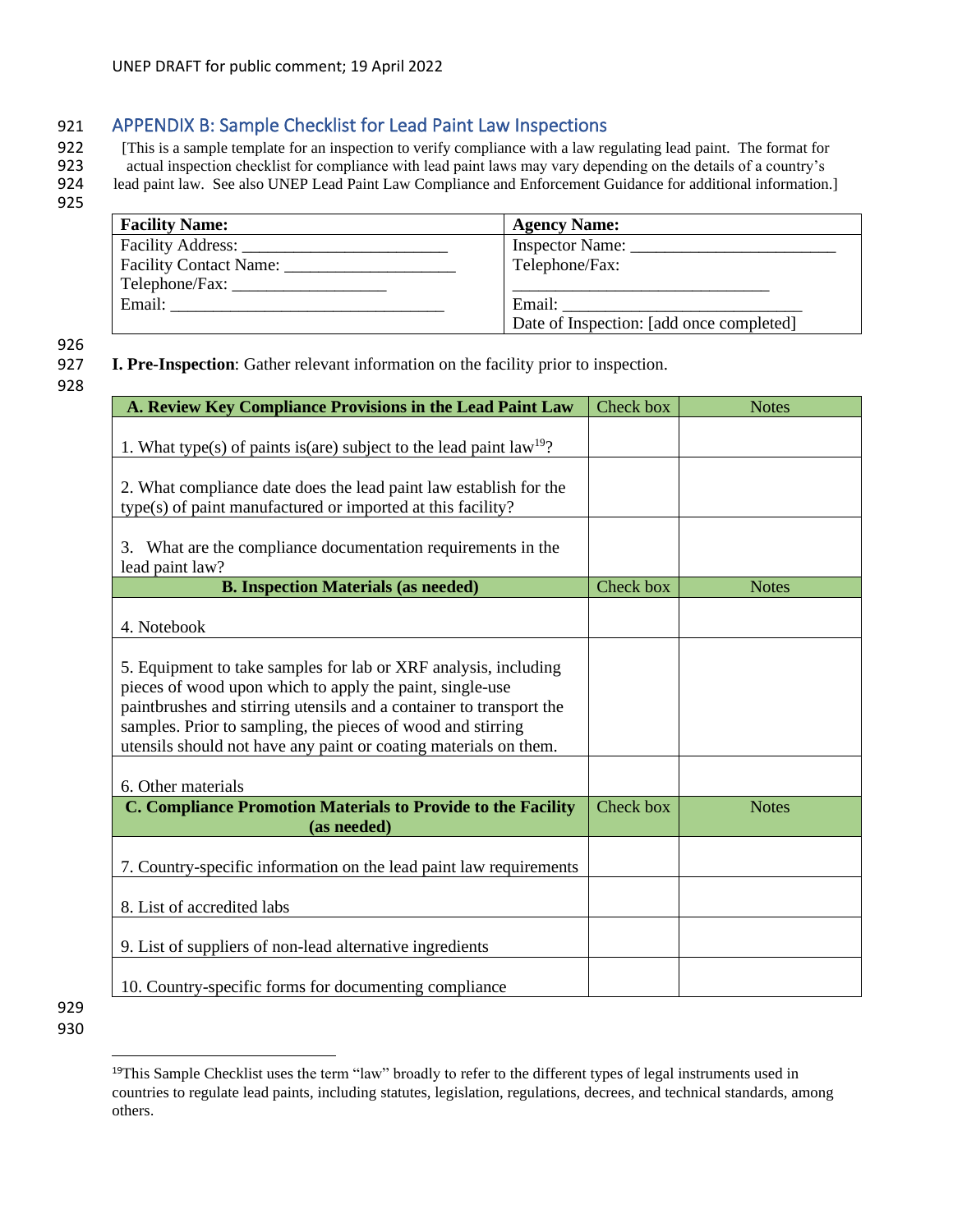# 931<br>932 932 **II. Onsite Inspection**

933

| <b>A. Facility Arrival</b>                                               | <b>Circle or Fill</b><br>In |
|--------------------------------------------------------------------------|-----------------------------|
| 1. Conduct inspection on a reasonable date and at a reasonable time      | Date:<br>Time:              |
| 2. Present inspector credentials upon entry                              | Yes or No                   |
| 3. Conduct introductory meeting to explain the purpose of the inspection | Yes or No                   |

# 934 935

| B. Applicability: Is this manufacturer or importer subject to the Lead Paint Law?<br>(Choose applicable facility type being inspected)                                                                                                                                                                            | <b>Circle or Fill</b><br>In                                    |
|-------------------------------------------------------------------------------------------------------------------------------------------------------------------------------------------------------------------------------------------------------------------------------------------------------------------|----------------------------------------------------------------|
| 4. MANUFACTURER PAINT TYPE: What type of paint is manufactured?<br>[Note – there are no standardized definitions for different paint types. Countries may use different<br>terms for the types of paint (household, decorative, industrial, etc.). Use the terminology in the Lead<br>Paint Law of your country.] | Paint<br>$Type(s)$ :                                           |
| 5. <b>IMPORTER PAINT TYPE:</b> What type(s) of paint is being imported?<br>What is the name of the company importing the paint?                                                                                                                                                                                   | Paint<br>$Type(s)$ :                                           |
| 6. SCOPE/APPLICABILITY: Does the lead paint law limit lead content in this (these)<br>$type(s)$ of paint?<br>[Note - Different countries' lead paint laws vary in the types of paint covered.]<br>Type of paint covered __                                                                                        | Yes or No                                                      |
|                                                                                                                                                                                                                                                                                                                   | Yes or No                                                      |
| 7. <b>COMPLIANCE DATE (CD):</b> On the date of the inspection, is the limit on lead content<br>in paint mandatory for the type(s) of paint manufactured or imported?<br>[Note - some countries' lead paint laws include different compliance dates for different types of<br>paints.]                             | Paint Type:<br>CD:<br>Paint Type:<br>CD:<br>Paint Type:<br>CD: |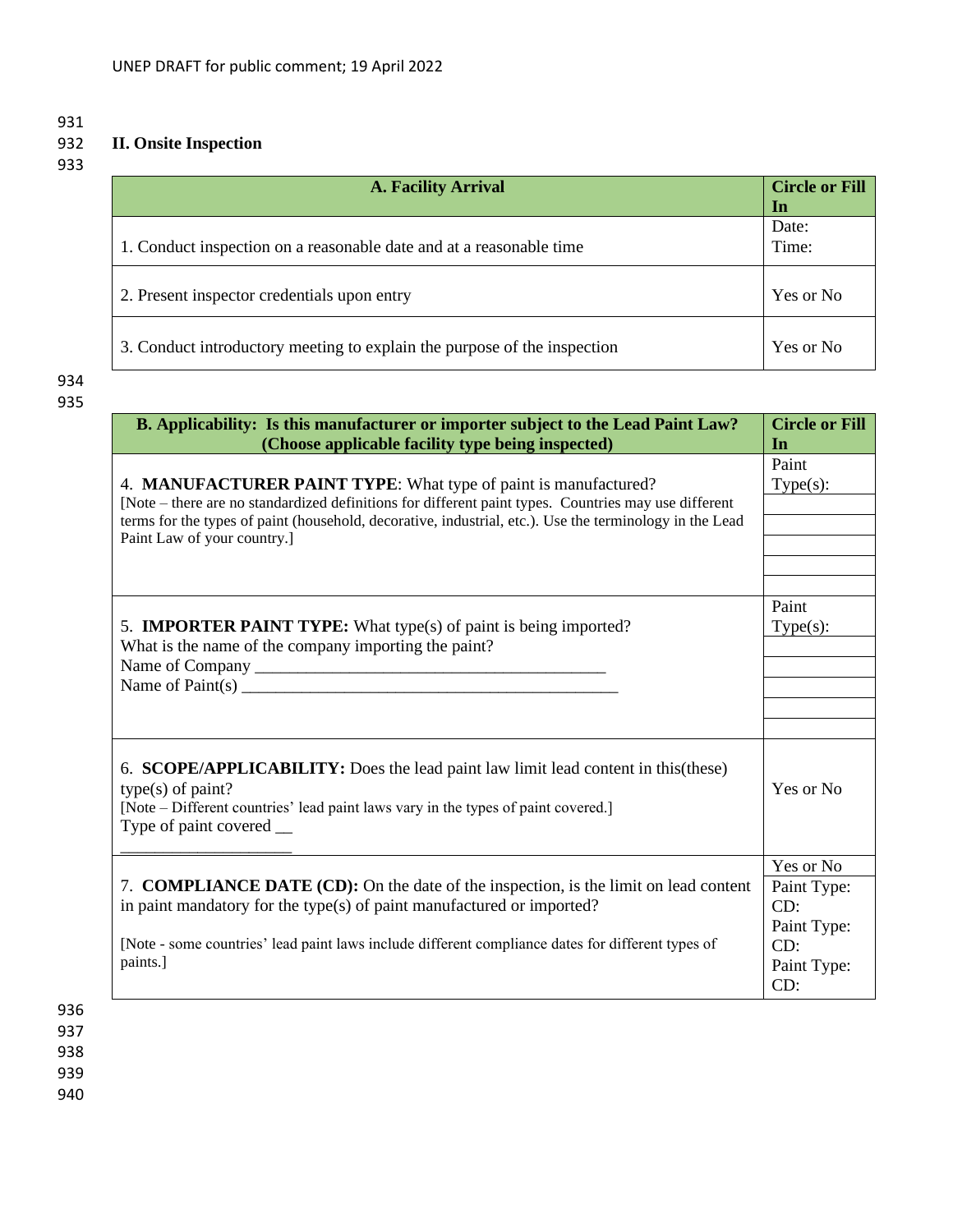- 941
- 

# 942<br>943 943 **II. Onsite Inspection (continued)**

944

| C. Compliance: Request for Paint Certification Documentation<br>[Note – some inspections will check compliance documentation, some will check labels, some will include taking<br>samples, some will include onsite testing to screen for potential violations, and some will include a combination of<br>these activities. A particular inspection may omit one or more of the activities listed below.] |                                     |
|-----------------------------------------------------------------------------------------------------------------------------------------------------------------------------------------------------------------------------------------------------------------------------------------------------------------------------------------------------------------------------------------------------------|-------------------------------------|
| <b>Onsite Inspection Activity</b>                                                                                                                                                                                                                                                                                                                                                                         | <b>Circle and/or Comment</b>        |
| 8. Request a list of all paints manufactured at the facility subject to the<br>lead paint law.                                                                                                                                                                                                                                                                                                            | Yes or No or not<br>applicable(n/a) |
| 9. Request compliance documentation (certification, registration, or<br>Document of Conformity) for each paint subject to the Lead Paint Law<br>attesting to compliance with the limit on lead in paint.<br>[Note – review of compliance documentation can be conducted onsite or<br>remotely]                                                                                                            | Yes or No or $(n/a)$                |
| 10. Sample paint $(s)$<br>Provide facility with a split sample, if requested.                                                                                                                                                                                                                                                                                                                             | Yes or No or n/a                    |
| 11. <b>MATERIAL CHANGE</b> : Has there been a material change to any of<br>the paint formulations since the test that formed the basis for the<br>certification of compliance was conducted?                                                                                                                                                                                                              | Yes or No or n/a                    |
| 12. If there has been a material change, has the company retested the paint<br>after the material change?                                                                                                                                                                                                                                                                                                 | Yes or No or n/a                    |
| 13. Are there paints onsite produced prior to the compliance date of the<br>Lead Paint Law with lead content exceeding the established lead limit?                                                                                                                                                                                                                                                        | Yes or No or n/a                    |
| (a). If the answer to question 13 is yes, did the inspector inform the<br>Company of any relevant provisions relating to disposal or sale?                                                                                                                                                                                                                                                                | Yes or No or n/a                    |
| 14. Did the inspector conduct a Closing Meeting to inform the company<br>of any next steps?                                                                                                                                                                                                                                                                                                               | Yes or No                           |
| 15. Include other requirements from the Lead Paint Law in your country<br>not included above.                                                                                                                                                                                                                                                                                                             | Yes or No                           |

945 946

947 948

949 950

951 952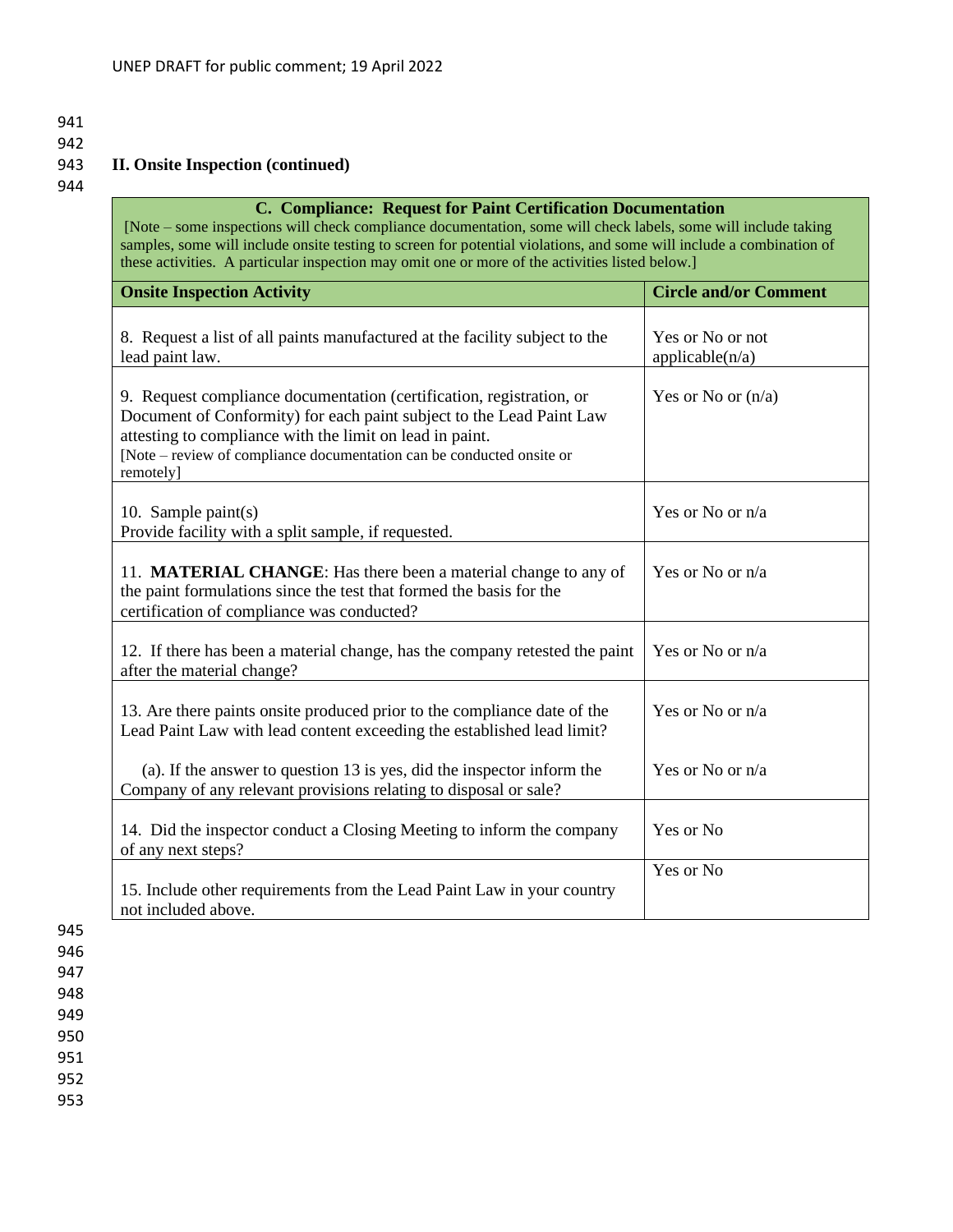#### 955<br>956 956 **III. Post Inspection (offsite)**

957

| A. Inspection Report Recording Inspection Compliance Information                                                                                                                                                                                                                                                     | <b>Circle Response</b>                                    |
|----------------------------------------------------------------------------------------------------------------------------------------------------------------------------------------------------------------------------------------------------------------------------------------------------------------------|-----------------------------------------------------------|
| 1. Did the inspector compare the list of all paints produced at the company that are<br>subject to the Lead Paint Law, to the certifications obtained from the company?                                                                                                                                              | Yes or No or n/a                                          |
| 2. Are there any missing certifications?                                                                                                                                                                                                                                                                             | Yes or No or n/a                                          |
| 3. Complete the Inspection Report.                                                                                                                                                                                                                                                                                   | Yes or No                                                 |
| 4. If there are missing certifications, contact an enforcement official after the<br>Inspection Report has been completed.                                                                                                                                                                                           | Yes or No or n/a                                          |
| 5. If all certifications were provided, complete the Inspection Report and place the<br>report in the appropriate file for future reference.                                                                                                                                                                         | Yes or No or n/a                                          |
| 6. Test paint sample(s) once they have sufficiently dried<br>(a) Screen using handheld XRF, or<br>(b) Send sample(s) to lab for analysis                                                                                                                                                                             | Yes or No or n/a<br>Yes or No or n/a                      |
| 7(a). Onsite testing and/or lab analysis results should be compared to the lead limit<br>established in the country's Lead Paint Law <sup>20</sup> and the manufacturer or importer<br>should be notified of these results. If these results exceed the lead limit, notify<br>appropriate enforcement officials.     | Yes or No or n/a                                          |
| 7(b). The results of inspector onsite screening using handheld XRF should be<br>compared to the lead limit established in the country's Lead Paint Law and the<br>manufacturer or importer should be notified of these results. If these results exceed<br>the lead limit, notify appropriate enforcement officials. | Yes or No or n/a                                          |
| 8. If the type of paint covered in the Lead Paint Law has a different compliance date<br>from the other paint types, as noted in B.7., note the compliance date for this type of<br>paint for a future inspection.                                                                                                   | n/a<br><sub>or</sub><br><b>Return Inspection</b><br>Date: |

958

959

<sup>&</sup>lt;sup>20</sup> For example, the Lead Paint Laws of many countries establish a legal limit of lead content in paint of 90 ppm.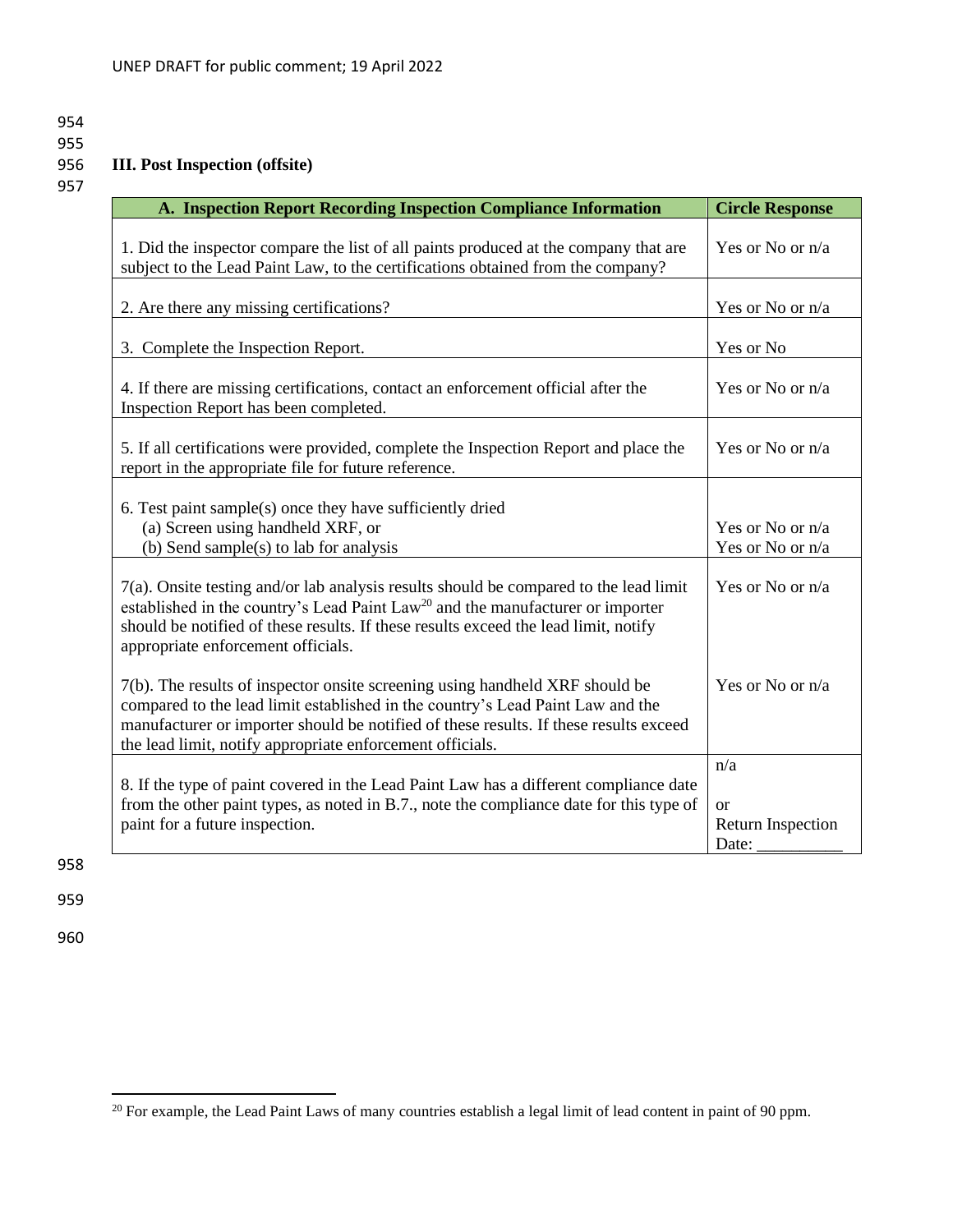<span id="page-36-0"></span>

| 961                             | <b>APPENDIX C: Inspection Report Template</b>                                                                                                                                                                                                                                                                                                                                                                                                      |                                     |
|---------------------------------|----------------------------------------------------------------------------------------------------------------------------------------------------------------------------------------------------------------------------------------------------------------------------------------------------------------------------------------------------------------------------------------------------------------------------------------------------|-------------------------------------|
| 962<br>963<br>964<br>965<br>966 | [This is a sample template for an inspection report for an inspection to verify compliance with a law regulating lead<br>paint. The format for actual inspection reports for compliance with lead paint laws may vary depending on the<br>details of a country's lead paint law. Text in red indicates where relevant information about the inspection can be<br>added. Check boxes provide a convenient way to check off completed action items.] |                                     |
| 967                             |                                                                                                                                                                                                                                                                                                                                                                                                                                                    | <b>INSPECTION REPORT</b>            |
| 968                             |                                                                                                                                                                                                                                                                                                                                                                                                                                                    |                                     |
| 969                             | <b>FACILITY NAME:</b>                                                                                                                                                                                                                                                                                                                                                                                                                              | [Name: Company Name; Facility name] |
| 970                             |                                                                                                                                                                                                                                                                                                                                                                                                                                                    |                                     |
| 971                             | <b>ADDRESS:</b>                                                                                                                                                                                                                                                                                                                                                                                                                                    | [Street, Building Number]           |
| 972                             |                                                                                                                                                                                                                                                                                                                                                                                                                                                    | [State or Province, Town, Postcode] |
| 973                             |                                                                                                                                                                                                                                                                                                                                                                                                                                                    |                                     |
| 974                             | <b>DATE OF INSPECTION:</b>                                                                                                                                                                                                                                                                                                                                                                                                                         | [Date]                              |
| 975                             |                                                                                                                                                                                                                                                                                                                                                                                                                                                    |                                     |
| 976                             | <b>INSPECTOR:</b>                                                                                                                                                                                                                                                                                                                                                                                                                                  | [Inspector's Name]                  |
| 977                             |                                                                                                                                                                                                                                                                                                                                                                                                                                                    | [Title]                             |
| 978                             |                                                                                                                                                                                                                                                                                                                                                                                                                                                    |                                     |
| 979                             |                                                                                                                                                                                                                                                                                                                                                                                                                                                    |                                     |
| 980                             | <b>PREPARED BY:</b>                                                                                                                                                                                                                                                                                                                                                                                                                                |                                     |
| 981                             |                                                                                                                                                                                                                                                                                                                                                                                                                                                    | [Inspector's Name]<br>Date          |
| 982                             |                                                                                                                                                                                                                                                                                                                                                                                                                                                    |                                     |
| 983                             |                                                                                                                                                                                                                                                                                                                                                                                                                                                    |                                     |
| 984                             |                                                                                                                                                                                                                                                                                                                                                                                                                                                    |                                     |
| 985                             |                                                                                                                                                                                                                                                                                                                                                                                                                                                    |                                     |
| 986                             | <b>APPROVED BY:</b>                                                                                                                                                                                                                                                                                                                                                                                                                                |                                     |
| 987                             |                                                                                                                                                                                                                                                                                                                                                                                                                                                    | [Supervisor Name]<br>Date           |
| 988                             |                                                                                                                                                                                                                                                                                                                                                                                                                                                    |                                     |
| 989                             |                                                                                                                                                                                                                                                                                                                                                                                                                                                    |                                     |
| 990                             |                                                                                                                                                                                                                                                                                                                                                                                                                                                    |                                     |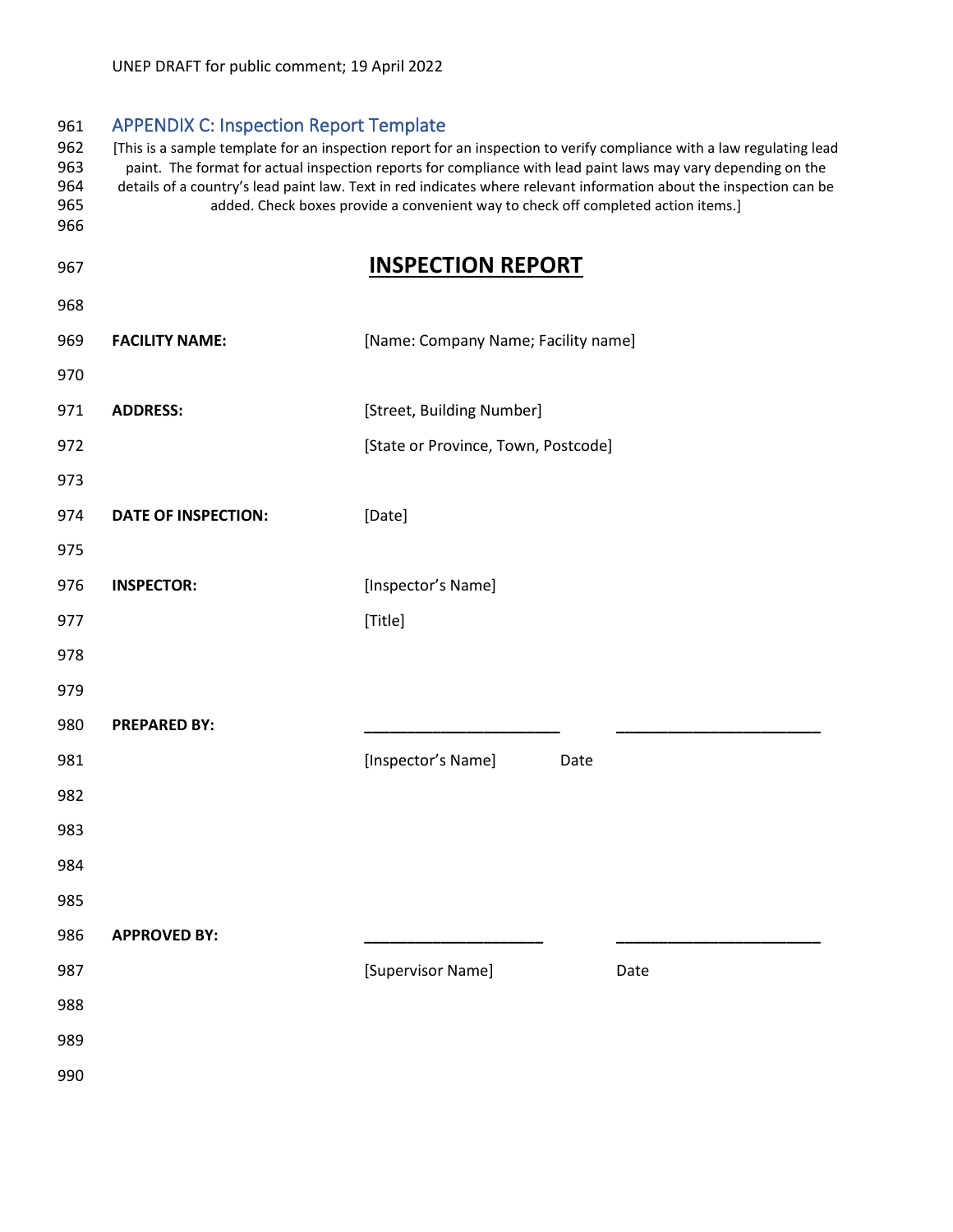#### **Purpose of Inspection**

992 This inspection was an evaluation of the [Facility Name]'s compliance with the lead paint law [citation to

lead paint law].

#### **Participants**

- *Inspector(s):*
- [Inspector's name], [Title] [Government Agency]
- [Any other person accompanying the inspector such as sub-national government or other agency
- official], [Name of Agency or office]
- *Company Representative(s):*
- [Facility Representative(s)] [Title(s)]
- [Contact information, telephone number and email]
- 

#### **Introduction**

- 1004 On [date], I/we arrived at the site at approximately [time]. I/We introduced ourselves, presented our inspector credentials, [identification], provided contact information, and described the purpose and 1006 process by which we intended to conduct the inspection. [Name of Facility point of contact(s)] provided us with a description of the Company/Facility:
- [Brief narrative description of the Facility's operations including types of paints produced e.g., household, decorative, architectural, industrial, marine, etc.]
- **Lead Paint Law Compliance Resources (as needed)**
- 1011 I/We provided the [Facility name] with lead paint law compliance resources.
- **Lead Paint Certification Records Review**
- I/We have requested the following documents:
- 1014  $\Box$  (1) a listing of all paint produced at [Facility name]; and
- 1015  $\Box$  (2) the corresponding certification records for each paint subject to the lead paint law.
- 
- 
-